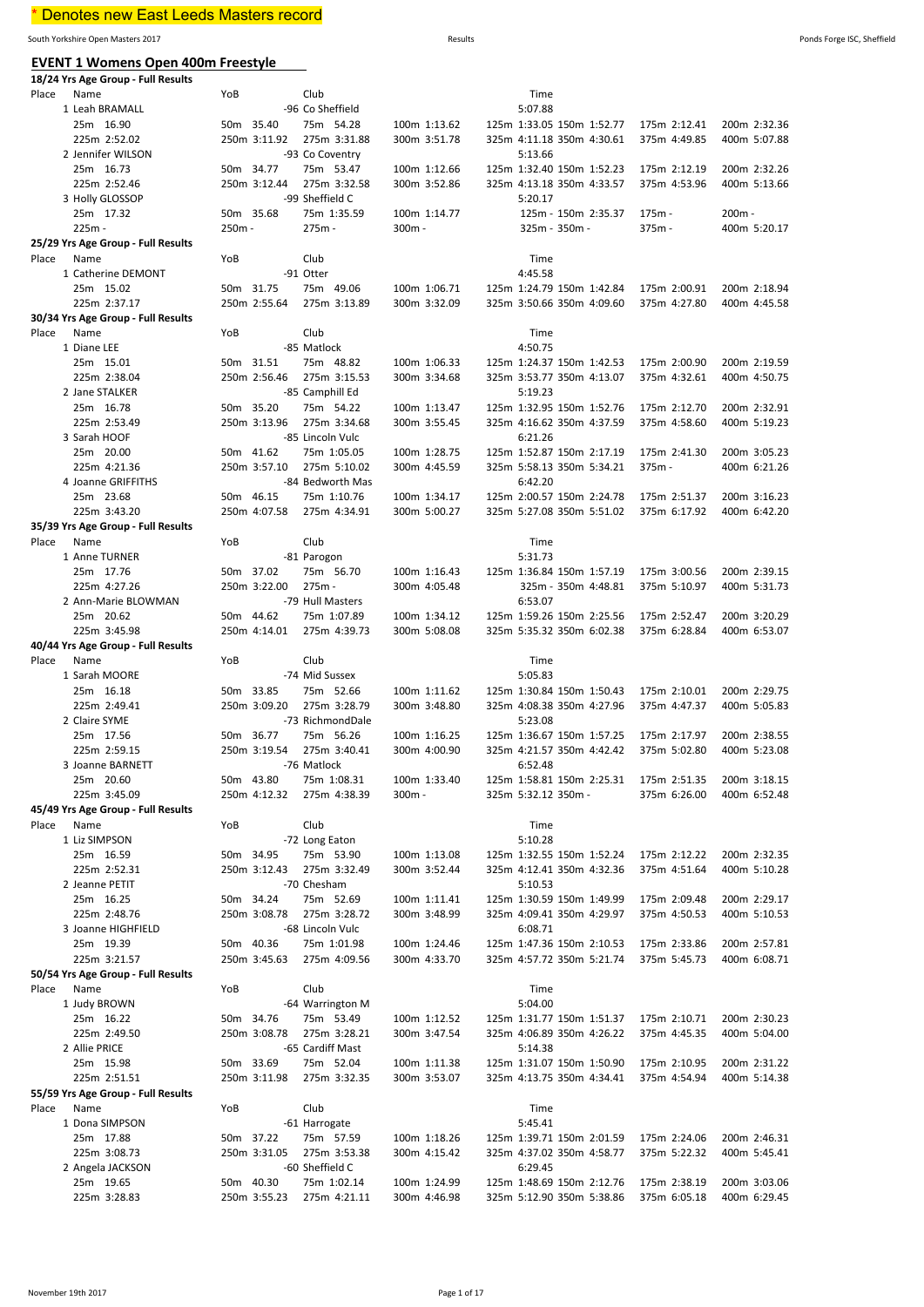| 60/64 Yrs Age Group - Full Results                  |           |                           |                                |                              |                                                        |                              |                              |
|-----------------------------------------------------|-----------|---------------------------|--------------------------------|------------------------------|--------------------------------------------------------|------------------------------|------------------------------|
| Place<br>Name                                       | YoB       |                           | Club                           |                              | Time                                                   |                              |                              |
| 1 Anne BOURNE                                       |           |                           | -54 Camphill Ed                |                              | 5:40.52                                                |                              |                              |
| 25m 18.69                                           | 50m 39.33 |                           | 75m 1:00.47                    | 100m 1:21.75                 | 125m 1:43.64 150m 2:05.52                              | 175m 2:27.59                 | 200m 2:49.63                 |
| 225m 3:11.42                                        |           | 250m 3:32.95              | 275m 3:54.48                   | 300m 4:15.74                 | 325m 4:37.45 350m 4:58.86                              | 375m 5:20.55                 | 400m 5:40.52                 |
| 2 Karen JENNINGS                                    |           |                           | -57 Burton                     |                              | 5:48.14                                                |                              |                              |
| 25m 18.45                                           | 50m 38.97 |                           | 75m 1:00.88                    | 100m 1:23.10                 | 125m 1:45.70 150m 2:07.87<br>325m 4:43.31 350m 5:05.34 | 175m 2:30.28                 | 200m 2:52.51                 |
| 225m 3:14.80                                        |           | 250m 3:36.87              | 275m 3:59.12                   | 300m 4:21.06                 |                                                        | 375m 5:27.22                 | 400m 5:48.14                 |
| 65/69 Yrs Age Group - Full Results                  |           |                           |                                |                              |                                                        |                              |                              |
| Name<br>Place                                       | YoB       |                           | Club                           |                              | Time                                                   |                              |                              |
| 1 Jennifer MERRITT                                  |           |                           | -51 Spondon Mast               |                              | 6:21.15                                                |                              |                              |
| 25m 19.31                                           | 50m 41.90 |                           | 75m 1:04.96                    | 100m 1:28.71                 | 125m 1:53.60 150m 2:18.45                              | 175m 2:43.30                 | 200m 3:07.96                 |
| 225m 3:32.41                                        |           | 250m 3:56.88              | 275m 4:21.42                   | 300m 4:46.01                 | 325m 5:10.20 350m 5:34.06                              | 375m 5:58.06                 | 400m 6:21.15                 |
|                                                     |           |                           |                                |                              |                                                        |                              |                              |
| <b>EVENT 2 Mens Open 400m Freestyle</b>             |           |                           |                                |                              |                                                        |                              |                              |
| 18/24 Yrs Age Group - Full Results<br>Place<br>Name | YoB       |                           | Club                           |                              | Time                                                   |                              |                              |
| 1 Jonathon HIGHAM                                   |           |                           | -93 NottmLeander               |                              | 4:35.96                                                |                              |                              |
| 25m 14.69                                           | 50m 30.81 |                           | 75m 47.86                      | 100m 1:04.93                 | 125m 1:22.58 150m 1:40.54                              | 175m 1:58.58                 | 200m 2:16.49                 |
| 225m 2:34.46                                        |           | 250m 2:52.32              |                                | 300m 3:28.39                 | 325m 3:46.11 350m 4:03.03                              | 375m 4:19.67                 | 400m 4:35.96                 |
| 2 Josh APPLETON                                     |           |                           | 275m 3:10.41<br>-99 East Leeds |                              | 4:52.14                                                |                              |                              |
| 25m 15.61                                           | 50m 32.69 |                           | 75m 50.13                      | 100m 1:07.86                 | 125m 1:26.21 150m 1:44.54                              | 175m 2:03.39                 | 200m 2:21.94                 |
| 225m 2:41.24                                        |           | 250m 3:00.38              | 275m 3:19.43                   | 300m 3:38.84                 | 325m 3:58.02 350m 4:16.75                              | 375m 4:35.59                 | 400m 4:52.14                 |
| 25/29 Yrs Age Group - Full Results                  |           |                           |                                |                              |                                                        |                              |                              |
| Place<br>Name                                       | YoB       |                           | Club                           |                              | Time                                                   |                              |                              |
| 1 Stewart MOORE                                     |           |                           | -88 Manch Tri                  |                              | 4:18.57                                                |                              |                              |
| 25m 13.79                                           | 50m 29.05 |                           | 75m 44.97                      | 100m 1:00.77                 | 125m 1:16.92 150m 1:33.33                              | 175m 1:49.89                 | 200m 2:06.27                 |
| 225m 2:22.95                                        |           | 250m 2:39.39              | 275m 2:56.13                   | 300m 3:12.86                 | 325m 3:29.51 350m 3:46.26                              | 375m 4:03.08                 | 400m 4:18.57                 |
| 2 Richard JAGGER                                    |           |                           | -89 East Leeds                 |                              | 4:25.92                                                |                              |                              |
| 25m 14.74                                           |           | 50m 31.19                 | 75m 48.60                      | 100m 1:05.85                 | 125m 1:23.09 150m 1:40.12                              | 175m 1:57.45                 | 200m 2:14.63                 |
| 225m 2:31.91                                        |           | 250m 2:48.79              | 275m 3:05.96                   | 300m 3:23.06                 | 325m 3:39.91 350m 3:56.62                              | 375m 4:11.69                 | 400m 4:25.92                 |
| 3 Etienne CAMBIER                                   |           |                           | -90 Otter                      |                              | 4:29.76                                                |                              |                              |
| 25m 14.31                                           | 50m 30.85 |                           | 75m 47.41                      | 100m 1:04.54                 | 125m 1:21.63 150m 1:39.05                              | 175m 1:56.02                 | 200m 2:13.37                 |
| 225m 2:30.41                                        |           | 250m 2:47.78              | 275m 3:04.73                   | 300m 3:22.02                 | 325m 3:38.97 350m 3:56.36                              | 375m 4:13.29                 | 400m 4:29.76                 |
| 4 Andrew MCCRONE                                    |           |                           | -92 Hull Masters               |                              | 4:53.65                                                |                              |                              |
| 25m 14.53                                           | 50m 30.94 |                           | 75m 48.32                      | 100m 1:06.27                 | 125m 1:24.47 150m 1:42.92                              | 175m 2:01.71                 | 200m 2:20.64                 |
| 225m 2:39.93                                        |           | 250m 2:59.07              | 275m 3:18.41                   | 300m 3:37.62                 | 325m 3:56.85 350m 4:15.78                              | 375m 4:35.27                 | 400m 4:53.65                 |
| 5 Robert WHELAN                                     |           |                           | -90 Sheffield C                |                              | 5:52.48                                                |                              |                              |
|                                                     |           |                           |                                |                              |                                                        |                              |                              |
|                                                     |           |                           |                                |                              |                                                        |                              |                              |
| 25m -                                               | 50m 36.30 |                           | 75m -                          | 100m 1:18.51                 | 125m - 150m 2:02.88                                    | $175m -$                     | 200m 2:48.61                 |
| 225m -                                              | 250m -    |                           | 275m -                         | 300m 4:21.80                 | 325m - 350m 5:08.41                                    | 375m-                        | 400m 5:52.48                 |
| 30/34 Yrs Age Group - Full Results                  |           |                           |                                |                              |                                                        |                              |                              |
| Place<br>Name                                       | YoB       |                           | Club                           |                              | Time                                                   |                              |                              |
| 1 Alistair CRAWFORD                                 |           |                           | -84 East Leeds                 |                              | 4:33.12                                                |                              |                              |
| 25m 13.24                                           | 50m 29.61 |                           | 75m 46.71                      | 100m 1:03.73                 | 125m 1:21.65 150m 1:39.60                              | 175m 1:57.68                 | 200m 2:15.09                 |
| 225m 2:32.42                                        |           |                           | 250m 2:49.58 275m 3:06.99      | 300m 3:24.41                 | 325m 3:41.65 350m 3:59.00                              | 375m 4:16.06                 | 400m 4:33.12                 |
| 2 Aaron YEOMAN                                      |           |                           | -84 King'f Scar                |                              | 4:49.25                                                |                              |                              |
| 25m 14.28                                           |           | 50m 30.65                 | 75m 48.06                      | 100m 1:05.94                 | 125m 1:24.14 150m 1:42.57 175m 2:01.19                 |                              | 200m 2:19.67                 |
| 225m 2:38.41                                        |           |                           | 250m 2:57.19 275m 3:16.51      | 300m 3:35.33                 | 325m 3:53.88 350m 4:12.48                              | 375m 4:31.30                 | 400m 4:49.25                 |
| 3 Matt WAN                                          |           |                           | -85 Otter                      |                              | 4:55.08                                                |                              |                              |
| 25m 14.19                                           |           | 50m 30.57                 | 75m 48.02                      | 100m 1:05.96                 | 125m 1:24.44 150m 1:43.40                              | 175m 2:02.77                 | 200m 2:21.83                 |
| 225m 2:40.96                                        |           | 250m 3:00.07              | 275m 3:19.10                   | 300m 3:38.42                 | 325m 3:57.55 350m 4:16.83                              | 375m 4:36.36                 | 400m 4:55.08                 |
| 4 Simon JENSON                                      |           |                           | -87 Hull Masters               |                              | 4:57.54                                                |                              |                              |
| 25m 14.85                                           |           | 50m 31.95                 | 75m 49.90                      | 100m 1:08.18                 | 125m 1:26.57 150m 1:45.53                              | 175m 2:04.34                 | 200m 2:23.50                 |
| 225m 2:42.65                                        |           | 250m 3:02.38              | 275m 3:21.84                   | 300m 3:41.50                 | 325m 4:01.25 350m 4:20.41                              | 375m 4:39.98                 | 400m 4:57.54                 |
| 5 Stefan CUSCHIERI                                  |           |                           | -84 Exmouth                    |                              | 5:25.51                                                |                              |                              |
| 25m 16.22                                           |           | 50m 34.75<br>250m 3:20.53 | 75m 54.13<br>275m 3:42.32      | 100m 1:14.16<br>300m 4:03.97 | 125m 1:34.50 150m 1:56.31                              | 175m 2:16.93<br>375m 5:07.21 | 200m 2:37.63<br>400m 5:25.51 |
| 225m 2:59.15                                        |           |                           |                                |                              | 325m 4:25.18 350m 4:46.27                              |                              |                              |
| 6 Richard HINSLEY                                   |           |                           | -85 Lichfield                  |                              | 5:25.84                                                |                              |                              |
| 25m 17.07                                           | 50m -     |                           | 75m 56.63                      | 100m 1:16.92                 | 125m 1:36.47 150m 1:59.40                              | 175m 2:20.99                 | 200m 3:22.35                 |
| 225m 3:01.88                                        |           | 250m 4:04.21              | 275m 3:42.86                   | 300m 4:46.23                 | 325m 4:24.80 350m 5:25.84                              | 375m 5:06.69                 | 400m 5:25.84                 |
| 7 Ian HANSFORD                                      |           |                           | -87 Co Lincoln P               |                              | 5:29.75                                                |                              |                              |
| 25m 16.94                                           |           | 50m 35.42                 | 75m 54.82                      | 100m 1:14.68                 | 125m 1:35.44 150m 1:56.64                              | 175m 2:17.79                 | 200m 2:39.29                 |
| 225m 3:00.63                                        |           | 250m 3:21.94              | 275m 3:43.30                   | 300m 4:04.83                 | 325m 4:26.22 350m 4:48.09                              | 375m 5:09.50                 | 400m 5:29.75                 |
| 8 James MANGEOLLES<br>25m 16.51                     |           | 50m 35.38                 | -84 Sheff&Dist<br>75m 55.40    | 100m 1:15.92                 | 5:36.23<br>125m 1:37.39 150m 1:58.84                   | 175m 2:20.46                 | 200m 2:42.05                 |
| 225m 3:03.90                                        |           | 250m 3:25.74              | 275m 3:48.12                   | 300m 4:10.18                 | 325m 4:32.24 350m 4:54.05                              | 375m 5:15.92                 | 400m 5:36.23                 |
|                                                     |           |                           |                                |                              |                                                        |                              |                              |
| 35/39 Yrs Age Group - Full Results<br>Name<br>Place | YoB       |                           | Club                           |                              | Time                                                   |                              |                              |
|                                                     |           |                           |                                |                              |                                                        |                              |                              |
| 1 Carl SHAW                                         |           |                           | -80 NottmLeander               |                              | 4:11.33                                                |                              |                              |
| 25m 12.83                                           |           | 50m 27.49                 | 75m 42.45                      | 100m 57.75                   | 125m 1:13.49 150m 1:29.40                              | 175m 1:45.48                 | 200m 2:01.73                 |
| 225m 2:18.03                                        |           | 250m 2:34.29              | 275m 2:50.62                   | 300m 3:07.09                 | 325m 3:23.36 350m 3:39.53                              | 375m 3:55.80                 | 400m 4:11.33                 |
| 2 Chris KNEE<br>25m 14.60                           |           | 50m 31.19                 | -79 East Leeds                 |                              | 4:36.56                                                | 175m 1:58.05                 | 200m 2:15.71                 |
| 225m 2:33.06                                        |           |                           | 75m 48.64                      | 100m 1:06.21                 | 125m 1:23.55 150m 1:40.90                              |                              |                              |
|                                                     |           |                           | 250m 2:50.77 275m 3:08.42      | 300m 3:26.15                 | 325m 3:43.99 350m 4:01.92                              | 375m 4:19.58                 | 400m 4:36.56                 |
| 3 Gregan CLARKSON<br>25m 15.51                      | 50m 33.36 |                           | -82 Hull Masters<br>75m 52.65  | 100m 1:11.73                 | 5:00.80<br>125m 1:30.88 150m 1:49.98                   | 175m 2:09.16                 | 200m 2:28.35                 |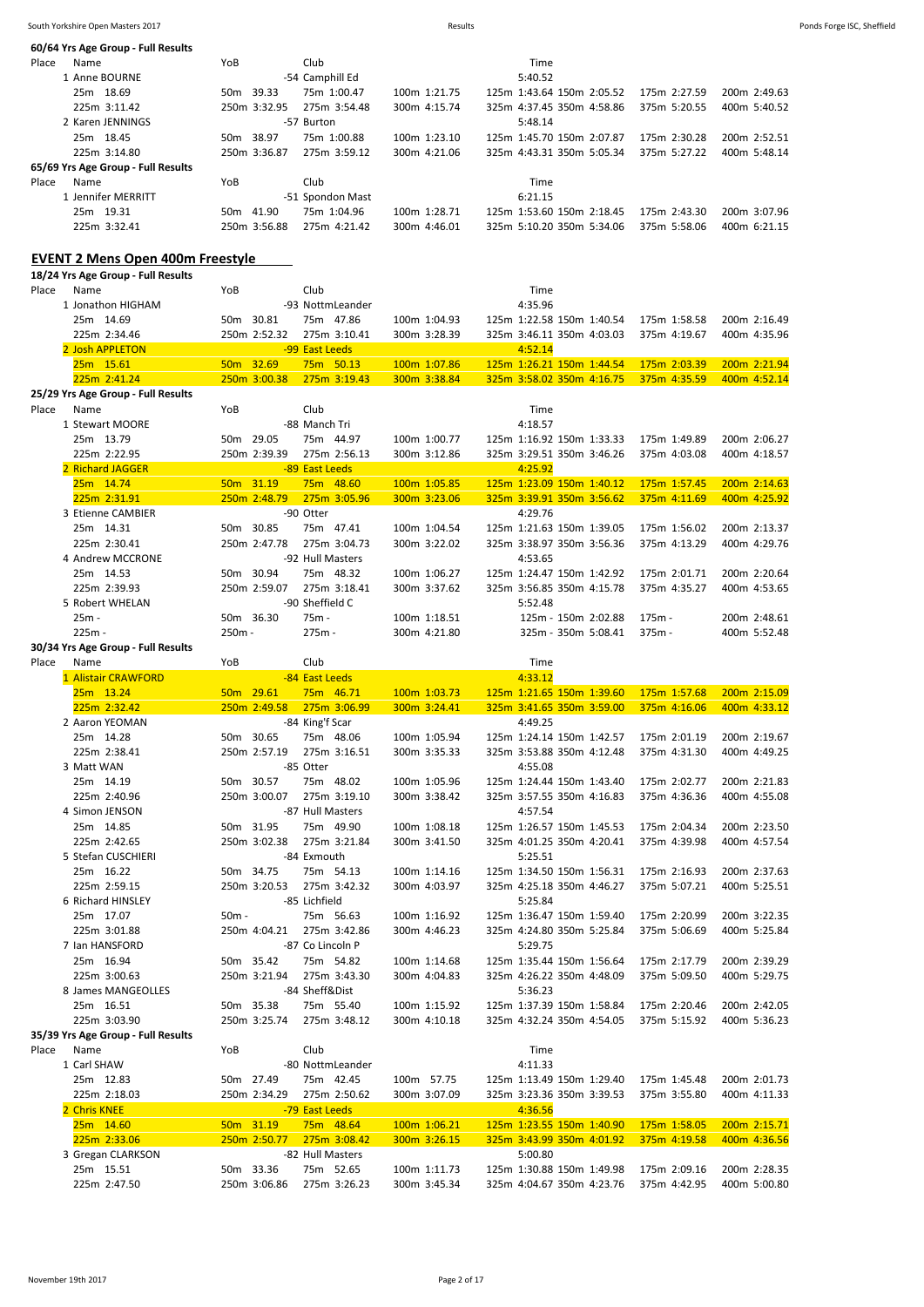| YoB<br>Club<br>Place<br>Time<br>Name<br>4:52.86<br>1 Mark WALLACE<br>-75 Matlock<br>50m 34.02<br>75m 52.54<br>125m 1:30.70 150m 1:49.84<br>25m 15.98<br>100m 1:11.13<br>175m 2:09.28<br>200m 2:28.11<br>250m 3:05.96<br>275m 3:25.00<br>225m 2:47.14<br>300m 3:43.54<br>325m 4:02.42 350m 4:20.68<br>375m 4:36.70<br>400m 4:52.86<br>45/49 Yrs Age Group - Full Results<br>Club<br>Place<br>Name<br>YoB<br>Time<br>5:04.49<br>1 Nick WHITE<br>-71 Loughborough<br>25m 15.64<br>50m 33.39<br>75m 51.95<br>100m 1:10.84<br>125m 1:30.15 150m 1:49.86<br>175m 2:09.62<br>200m 2:29.14<br>250m 3:08.11<br>275m 3:27.57<br>225m 2:48.65<br>300m 3:46.97<br>325m 4:06.48 350m 4:26.39<br>375m 4:45.81<br>400m 5:04.49<br><b>Joe GAVELLE</b><br>-70 Rotherham Mo<br><b>DNC</b><br>50/54 Yrs Age Group - Full Results<br>Place<br>Name<br>YoB<br>Club<br>Time<br>-65 Mount Kelly<br>4:38.37<br>1 Paul BREW<br>25m 15.04<br>50m 31.12<br>75m 47.90<br>100m 1:05.01<br>125m 1:22.42 150m 1:40.07<br>175m 1:58.00<br>200m 2:16.12<br>250m 2:51.92<br>225m 2:33.92<br>275m 3:09.86<br>300m 3:27.77<br>325m 3:45.66 350m 4:03.50<br>375m 4:21.51<br>400m 4:38.37<br>55/59 Yrs Age Group - Full Results<br>Club<br>Place<br>Name<br>YoB<br>Time<br>-62 Trafford Met<br>1 Alec JOHNSON<br>4:54.04<br>50m 32.45<br>25m 15.28<br>75m 50.11<br>100m 1:08.45<br>125m 1:27.11 150m 1:45.66<br>175m 2:04.74<br>200m 2:23.99<br>250m 3:02.32<br>225m 2:43.48<br>275m 3:21.65<br>300m 3:40.65<br>325m 3:59.91 350m 4:18.36<br>375m 4:36.75<br>400m 4:54.04<br>4:58.98<br>2 Mark JONES<br>-60 Warrington M<br>50m 34.08<br>125m 1:29.85 150m 1:48.80<br>25m 16.57<br>75m 52.45<br>100m 1:10.97<br>175m 2:07.81<br>200m 2:26.98<br>250m 3:05.03<br>325m 4:02.68 350m 4:21.81<br>225m 2:45.95<br>275m 3:24.35<br>300m 3:43.48<br>375m 4:41.00<br>400m 4:58.98<br>-60 Hull Masters<br>3 Stephen ALLEN<br>5:10.86<br>50m 35.34<br>25m 17.06<br>75m 54.21<br>100m 1:13.47<br>125m 1:32.92 150m 1:52.47<br>175m 2:12.20<br>200m 2:31.99<br>275m 3:31.64<br>225m 2:51.87<br>250m 3:11.61<br>300m 3:52.04<br>325m 4:12.08 350m 4:32.39<br>375m 4:51.88<br>400m 5:10.86<br>5:25.09<br>4 Brenton MAYMAN<br>-60 Pocklington<br>50m 35.13<br>125m 1:35.27 150m 1:55.80<br>25m 16.89<br>75m 54.58<br>100m 1:14.68<br>175m 2:16.72<br>200m 2:37.97<br>250m 3:20.37<br>275m 3:41.98<br>225m 2:59.40<br>300m 4:03.35<br>325m 4:24.63 350m 4:45.09<br>375m 5:05.84<br>400m 5:25.09<br>-62 Sheffield C<br>5 Paul SHERIDAN<br>6:05.31<br>50m 39.07<br>25m 18.54<br>75m 1:01.10<br>100m 1:23.29<br>125m 1:47.10 150m 2:11.49<br>175m 2:34.81<br>200m 2:58.86<br>225m 3:22.33<br>250m 3:45.97<br>275m 4:09.32<br>300m 4:33.22<br>325m 4:57.14 350m 5:20.24<br>375m 5:43.61<br>400m 6:05.31<br>60/64 Yrs Age Group - Full Results<br>Club<br>Place<br>YoB<br>Time<br>Name<br>-57 NottmLeander<br>5:39.66<br>1 Robert STEEL<br>50m 35.60<br>25m 16.80<br>75m 55.72<br>100m 1:16.58<br>125m 1:37.66 150m 1:58.99<br>175m 2:20.86<br>200m 2:43.20<br>225m 3:05.30<br>250m 3:27.25<br>275m 3:49.27<br>300m 4:11.44<br>325m 4:34.49 350m 4:56.89<br>375m 5:19.02<br>400m 5:39.66<br>-54 Trafford Met<br>2 David RANDALL<br>5:53.66<br>50m 41.03<br>25m 19.75<br>75m 1:02.79<br>$100m -$<br>125m 1:47.83 150m 2:10.63<br>175m 2:32.35<br>$200m -$<br>250m 3:39.14<br>275m 4:00.71<br>225m 3:16.65<br>300m 4:23.36<br>325m - 350m 5:07.99<br>375m 5:30.33<br>400m 5:53.66<br>-57 RichmondDale<br>6:32.32<br>3 Kevin DEVINE<br>50m 44.79<br>25m 21.03<br>75m 1:09.58<br>100m 1:34.21<br>125m 1:59.51 150m 2:25.16<br>175m 2:50.89<br>200m 3:16.50<br>225m 3:42.68<br>250m 4:08.30<br>275m 4:34.11<br>300m 4:59.16<br>325m 5:24.25 350m 5:48.96<br>375m 6:12.15<br>400m 6:32.32<br>70/74 Yrs Age Group - Full Results<br>Place<br>YoB<br>Club<br>Time<br>Name<br>1 Bill REDFERN<br>-46 Co Chester<br>5:52.29<br>25m 18.13<br>50m 37.98<br>75m 58.56<br>100m 1:19.63<br>175m 2:26.45<br>200m 2:48.97<br>125m 1:41.62 150m 2:03.90<br>225m 3:11.61<br>250m 3:34.14<br>275m 3:57.07<br>300m 4:20.57<br>325m 4:44.09 350m 5:07.47<br>375m 5:31.21<br>400m 5:52.29<br>2 Colin GERRARD<br>-47 RichmondDale<br>5:55.80<br>50m 40.20<br>25m 19.27<br>75m 1:02.71<br>100m 1:25.28<br>125m 1:48.00 150m 2:10.50<br>175m 3:17.80<br>200m 2:55.45<br>225m 4:02.80<br>250m 3:40.10<br>275m -<br>300m 4:26.34<br>325m - 350m 5:12.19<br>375m -<br>400m 5:55.80<br>75 Yrs/Over Age Group - Full Results<br>Club<br>Name<br>YoB<br>Time<br>Place<br>1 Bill MOORE<br>$7:17.68*$<br>-37 East Leeds<br>200m 3:34.26*<br>$50m$ 47.91*<br>$75m -$<br>100m 1:41.90*<br>125m 2:09.59 150m 2:37.96<br>175m 4:02.11<br>25m 22.93<br>$275m -$<br>$225m -$<br>250m 4:30.55<br>300m 5:27.16<br>325m - 350m 6:23.79<br>$375m -$<br>400m 7:17.68 | 40/44 Yrs Age Group - Full Results |  |  |  |
|-------------------------------------------------------------------------------------------------------------------------------------------------------------------------------------------------------------------------------------------------------------------------------------------------------------------------------------------------------------------------------------------------------------------------------------------------------------------------------------------------------------------------------------------------------------------------------------------------------------------------------------------------------------------------------------------------------------------------------------------------------------------------------------------------------------------------------------------------------------------------------------------------------------------------------------------------------------------------------------------------------------------------------------------------------------------------------------------------------------------------------------------------------------------------------------------------------------------------------------------------------------------------------------------------------------------------------------------------------------------------------------------------------------------------------------------------------------------------------------------------------------------------------------------------------------------------------------------------------------------------------------------------------------------------------------------------------------------------------------------------------------------------------------------------------------------------------------------------------------------------------------------------------------------------------------------------------------------------------------------------------------------------------------------------------------------------------------------------------------------------------------------------------------------------------------------------------------------------------------------------------------------------------------------------------------------------------------------------------------------------------------------------------------------------------------------------------------------------------------------------------------------------------------------------------------------------------------------------------------------------------------------------------------------------------------------------------------------------------------------------------------------------------------------------------------------------------------------------------------------------------------------------------------------------------------------------------------------------------------------------------------------------------------------------------------------------------------------------------------------------------------------------------------------------------------------------------------------------------------------------------------------------------------------------------------------------------------------------------------------------------------------------------------------------------------------------------------------------------------------------------------------------------------------------------------------------------------------------------------------------------------------------------------------------------------------------------------------------------------------------------------------------------------------------------------------------------------------------------------------------------------------------------------------------------------------------------------------------------------------------------------------------------------------------------------------------------------------------------------------------------------------------------------------------------------------------------------------------------------------------------------------------------------------------------------------------------------------------------------------------------------------------------------------------------------------------------------------------------------------------------------------------------------------------------------------------------------------------------------------------------------------------------------------------------------------------------------------------------------------------------------|------------------------------------|--|--|--|
|                                                                                                                                                                                                                                                                                                                                                                                                                                                                                                                                                                                                                                                                                                                                                                                                                                                                                                                                                                                                                                                                                                                                                                                                                                                                                                                                                                                                                                                                                                                                                                                                                                                                                                                                                                                                                                                                                                                                                                                                                                                                                                                                                                                                                                                                                                                                                                                                                                                                                                                                                                                                                                                                                                                                                                                                                                                                                                                                                                                                                                                                                                                                                                                                                                                                                                                                                                                                                                                                                                                                                                                                                                                                                                                                                                                                                                                                                                                                                                                                                                                                                                                                                                                                                                                                                                                                                                                                                                                                                                                                                                                                                                                                                                                                                             |                                    |  |  |  |
|                                                                                                                                                                                                                                                                                                                                                                                                                                                                                                                                                                                                                                                                                                                                                                                                                                                                                                                                                                                                                                                                                                                                                                                                                                                                                                                                                                                                                                                                                                                                                                                                                                                                                                                                                                                                                                                                                                                                                                                                                                                                                                                                                                                                                                                                                                                                                                                                                                                                                                                                                                                                                                                                                                                                                                                                                                                                                                                                                                                                                                                                                                                                                                                                                                                                                                                                                                                                                                                                                                                                                                                                                                                                                                                                                                                                                                                                                                                                                                                                                                                                                                                                                                                                                                                                                                                                                                                                                                                                                                                                                                                                                                                                                                                                                             |                                    |  |  |  |
|                                                                                                                                                                                                                                                                                                                                                                                                                                                                                                                                                                                                                                                                                                                                                                                                                                                                                                                                                                                                                                                                                                                                                                                                                                                                                                                                                                                                                                                                                                                                                                                                                                                                                                                                                                                                                                                                                                                                                                                                                                                                                                                                                                                                                                                                                                                                                                                                                                                                                                                                                                                                                                                                                                                                                                                                                                                                                                                                                                                                                                                                                                                                                                                                                                                                                                                                                                                                                                                                                                                                                                                                                                                                                                                                                                                                                                                                                                                                                                                                                                                                                                                                                                                                                                                                                                                                                                                                                                                                                                                                                                                                                                                                                                                                                             |                                    |  |  |  |
|                                                                                                                                                                                                                                                                                                                                                                                                                                                                                                                                                                                                                                                                                                                                                                                                                                                                                                                                                                                                                                                                                                                                                                                                                                                                                                                                                                                                                                                                                                                                                                                                                                                                                                                                                                                                                                                                                                                                                                                                                                                                                                                                                                                                                                                                                                                                                                                                                                                                                                                                                                                                                                                                                                                                                                                                                                                                                                                                                                                                                                                                                                                                                                                                                                                                                                                                                                                                                                                                                                                                                                                                                                                                                                                                                                                                                                                                                                                                                                                                                                                                                                                                                                                                                                                                                                                                                                                                                                                                                                                                                                                                                                                                                                                                                             |                                    |  |  |  |
|                                                                                                                                                                                                                                                                                                                                                                                                                                                                                                                                                                                                                                                                                                                                                                                                                                                                                                                                                                                                                                                                                                                                                                                                                                                                                                                                                                                                                                                                                                                                                                                                                                                                                                                                                                                                                                                                                                                                                                                                                                                                                                                                                                                                                                                                                                                                                                                                                                                                                                                                                                                                                                                                                                                                                                                                                                                                                                                                                                                                                                                                                                                                                                                                                                                                                                                                                                                                                                                                                                                                                                                                                                                                                                                                                                                                                                                                                                                                                                                                                                                                                                                                                                                                                                                                                                                                                                                                                                                                                                                                                                                                                                                                                                                                                             |                                    |  |  |  |
|                                                                                                                                                                                                                                                                                                                                                                                                                                                                                                                                                                                                                                                                                                                                                                                                                                                                                                                                                                                                                                                                                                                                                                                                                                                                                                                                                                                                                                                                                                                                                                                                                                                                                                                                                                                                                                                                                                                                                                                                                                                                                                                                                                                                                                                                                                                                                                                                                                                                                                                                                                                                                                                                                                                                                                                                                                                                                                                                                                                                                                                                                                                                                                                                                                                                                                                                                                                                                                                                                                                                                                                                                                                                                                                                                                                                                                                                                                                                                                                                                                                                                                                                                                                                                                                                                                                                                                                                                                                                                                                                                                                                                                                                                                                                                             |                                    |  |  |  |
|                                                                                                                                                                                                                                                                                                                                                                                                                                                                                                                                                                                                                                                                                                                                                                                                                                                                                                                                                                                                                                                                                                                                                                                                                                                                                                                                                                                                                                                                                                                                                                                                                                                                                                                                                                                                                                                                                                                                                                                                                                                                                                                                                                                                                                                                                                                                                                                                                                                                                                                                                                                                                                                                                                                                                                                                                                                                                                                                                                                                                                                                                                                                                                                                                                                                                                                                                                                                                                                                                                                                                                                                                                                                                                                                                                                                                                                                                                                                                                                                                                                                                                                                                                                                                                                                                                                                                                                                                                                                                                                                                                                                                                                                                                                                                             |                                    |  |  |  |
|                                                                                                                                                                                                                                                                                                                                                                                                                                                                                                                                                                                                                                                                                                                                                                                                                                                                                                                                                                                                                                                                                                                                                                                                                                                                                                                                                                                                                                                                                                                                                                                                                                                                                                                                                                                                                                                                                                                                                                                                                                                                                                                                                                                                                                                                                                                                                                                                                                                                                                                                                                                                                                                                                                                                                                                                                                                                                                                                                                                                                                                                                                                                                                                                                                                                                                                                                                                                                                                                                                                                                                                                                                                                                                                                                                                                                                                                                                                                                                                                                                                                                                                                                                                                                                                                                                                                                                                                                                                                                                                                                                                                                                                                                                                                                             |                                    |  |  |  |
|                                                                                                                                                                                                                                                                                                                                                                                                                                                                                                                                                                                                                                                                                                                                                                                                                                                                                                                                                                                                                                                                                                                                                                                                                                                                                                                                                                                                                                                                                                                                                                                                                                                                                                                                                                                                                                                                                                                                                                                                                                                                                                                                                                                                                                                                                                                                                                                                                                                                                                                                                                                                                                                                                                                                                                                                                                                                                                                                                                                                                                                                                                                                                                                                                                                                                                                                                                                                                                                                                                                                                                                                                                                                                                                                                                                                                                                                                                                                                                                                                                                                                                                                                                                                                                                                                                                                                                                                                                                                                                                                                                                                                                                                                                                                                             |                                    |  |  |  |
|                                                                                                                                                                                                                                                                                                                                                                                                                                                                                                                                                                                                                                                                                                                                                                                                                                                                                                                                                                                                                                                                                                                                                                                                                                                                                                                                                                                                                                                                                                                                                                                                                                                                                                                                                                                                                                                                                                                                                                                                                                                                                                                                                                                                                                                                                                                                                                                                                                                                                                                                                                                                                                                                                                                                                                                                                                                                                                                                                                                                                                                                                                                                                                                                                                                                                                                                                                                                                                                                                                                                                                                                                                                                                                                                                                                                                                                                                                                                                                                                                                                                                                                                                                                                                                                                                                                                                                                                                                                                                                                                                                                                                                                                                                                                                             |                                    |  |  |  |
|                                                                                                                                                                                                                                                                                                                                                                                                                                                                                                                                                                                                                                                                                                                                                                                                                                                                                                                                                                                                                                                                                                                                                                                                                                                                                                                                                                                                                                                                                                                                                                                                                                                                                                                                                                                                                                                                                                                                                                                                                                                                                                                                                                                                                                                                                                                                                                                                                                                                                                                                                                                                                                                                                                                                                                                                                                                                                                                                                                                                                                                                                                                                                                                                                                                                                                                                                                                                                                                                                                                                                                                                                                                                                                                                                                                                                                                                                                                                                                                                                                                                                                                                                                                                                                                                                                                                                                                                                                                                                                                                                                                                                                                                                                                                                             |                                    |  |  |  |
|                                                                                                                                                                                                                                                                                                                                                                                                                                                                                                                                                                                                                                                                                                                                                                                                                                                                                                                                                                                                                                                                                                                                                                                                                                                                                                                                                                                                                                                                                                                                                                                                                                                                                                                                                                                                                                                                                                                                                                                                                                                                                                                                                                                                                                                                                                                                                                                                                                                                                                                                                                                                                                                                                                                                                                                                                                                                                                                                                                                                                                                                                                                                                                                                                                                                                                                                                                                                                                                                                                                                                                                                                                                                                                                                                                                                                                                                                                                                                                                                                                                                                                                                                                                                                                                                                                                                                                                                                                                                                                                                                                                                                                                                                                                                                             |                                    |  |  |  |
|                                                                                                                                                                                                                                                                                                                                                                                                                                                                                                                                                                                                                                                                                                                                                                                                                                                                                                                                                                                                                                                                                                                                                                                                                                                                                                                                                                                                                                                                                                                                                                                                                                                                                                                                                                                                                                                                                                                                                                                                                                                                                                                                                                                                                                                                                                                                                                                                                                                                                                                                                                                                                                                                                                                                                                                                                                                                                                                                                                                                                                                                                                                                                                                                                                                                                                                                                                                                                                                                                                                                                                                                                                                                                                                                                                                                                                                                                                                                                                                                                                                                                                                                                                                                                                                                                                                                                                                                                                                                                                                                                                                                                                                                                                                                                             |                                    |  |  |  |
|                                                                                                                                                                                                                                                                                                                                                                                                                                                                                                                                                                                                                                                                                                                                                                                                                                                                                                                                                                                                                                                                                                                                                                                                                                                                                                                                                                                                                                                                                                                                                                                                                                                                                                                                                                                                                                                                                                                                                                                                                                                                                                                                                                                                                                                                                                                                                                                                                                                                                                                                                                                                                                                                                                                                                                                                                                                                                                                                                                                                                                                                                                                                                                                                                                                                                                                                                                                                                                                                                                                                                                                                                                                                                                                                                                                                                                                                                                                                                                                                                                                                                                                                                                                                                                                                                                                                                                                                                                                                                                                                                                                                                                                                                                                                                             |                                    |  |  |  |
|                                                                                                                                                                                                                                                                                                                                                                                                                                                                                                                                                                                                                                                                                                                                                                                                                                                                                                                                                                                                                                                                                                                                                                                                                                                                                                                                                                                                                                                                                                                                                                                                                                                                                                                                                                                                                                                                                                                                                                                                                                                                                                                                                                                                                                                                                                                                                                                                                                                                                                                                                                                                                                                                                                                                                                                                                                                                                                                                                                                                                                                                                                                                                                                                                                                                                                                                                                                                                                                                                                                                                                                                                                                                                                                                                                                                                                                                                                                                                                                                                                                                                                                                                                                                                                                                                                                                                                                                                                                                                                                                                                                                                                                                                                                                                             |                                    |  |  |  |
|                                                                                                                                                                                                                                                                                                                                                                                                                                                                                                                                                                                                                                                                                                                                                                                                                                                                                                                                                                                                                                                                                                                                                                                                                                                                                                                                                                                                                                                                                                                                                                                                                                                                                                                                                                                                                                                                                                                                                                                                                                                                                                                                                                                                                                                                                                                                                                                                                                                                                                                                                                                                                                                                                                                                                                                                                                                                                                                                                                                                                                                                                                                                                                                                                                                                                                                                                                                                                                                                                                                                                                                                                                                                                                                                                                                                                                                                                                                                                                                                                                                                                                                                                                                                                                                                                                                                                                                                                                                                                                                                                                                                                                                                                                                                                             |                                    |  |  |  |
|                                                                                                                                                                                                                                                                                                                                                                                                                                                                                                                                                                                                                                                                                                                                                                                                                                                                                                                                                                                                                                                                                                                                                                                                                                                                                                                                                                                                                                                                                                                                                                                                                                                                                                                                                                                                                                                                                                                                                                                                                                                                                                                                                                                                                                                                                                                                                                                                                                                                                                                                                                                                                                                                                                                                                                                                                                                                                                                                                                                                                                                                                                                                                                                                                                                                                                                                                                                                                                                                                                                                                                                                                                                                                                                                                                                                                                                                                                                                                                                                                                                                                                                                                                                                                                                                                                                                                                                                                                                                                                                                                                                                                                                                                                                                                             |                                    |  |  |  |
|                                                                                                                                                                                                                                                                                                                                                                                                                                                                                                                                                                                                                                                                                                                                                                                                                                                                                                                                                                                                                                                                                                                                                                                                                                                                                                                                                                                                                                                                                                                                                                                                                                                                                                                                                                                                                                                                                                                                                                                                                                                                                                                                                                                                                                                                                                                                                                                                                                                                                                                                                                                                                                                                                                                                                                                                                                                                                                                                                                                                                                                                                                                                                                                                                                                                                                                                                                                                                                                                                                                                                                                                                                                                                                                                                                                                                                                                                                                                                                                                                                                                                                                                                                                                                                                                                                                                                                                                                                                                                                                                                                                                                                                                                                                                                             |                                    |  |  |  |
|                                                                                                                                                                                                                                                                                                                                                                                                                                                                                                                                                                                                                                                                                                                                                                                                                                                                                                                                                                                                                                                                                                                                                                                                                                                                                                                                                                                                                                                                                                                                                                                                                                                                                                                                                                                                                                                                                                                                                                                                                                                                                                                                                                                                                                                                                                                                                                                                                                                                                                                                                                                                                                                                                                                                                                                                                                                                                                                                                                                                                                                                                                                                                                                                                                                                                                                                                                                                                                                                                                                                                                                                                                                                                                                                                                                                                                                                                                                                                                                                                                                                                                                                                                                                                                                                                                                                                                                                                                                                                                                                                                                                                                                                                                                                                             |                                    |  |  |  |
|                                                                                                                                                                                                                                                                                                                                                                                                                                                                                                                                                                                                                                                                                                                                                                                                                                                                                                                                                                                                                                                                                                                                                                                                                                                                                                                                                                                                                                                                                                                                                                                                                                                                                                                                                                                                                                                                                                                                                                                                                                                                                                                                                                                                                                                                                                                                                                                                                                                                                                                                                                                                                                                                                                                                                                                                                                                                                                                                                                                                                                                                                                                                                                                                                                                                                                                                                                                                                                                                                                                                                                                                                                                                                                                                                                                                                                                                                                                                                                                                                                                                                                                                                                                                                                                                                                                                                                                                                                                                                                                                                                                                                                                                                                                                                             |                                    |  |  |  |
|                                                                                                                                                                                                                                                                                                                                                                                                                                                                                                                                                                                                                                                                                                                                                                                                                                                                                                                                                                                                                                                                                                                                                                                                                                                                                                                                                                                                                                                                                                                                                                                                                                                                                                                                                                                                                                                                                                                                                                                                                                                                                                                                                                                                                                                                                                                                                                                                                                                                                                                                                                                                                                                                                                                                                                                                                                                                                                                                                                                                                                                                                                                                                                                                                                                                                                                                                                                                                                                                                                                                                                                                                                                                                                                                                                                                                                                                                                                                                                                                                                                                                                                                                                                                                                                                                                                                                                                                                                                                                                                                                                                                                                                                                                                                                             |                                    |  |  |  |
|                                                                                                                                                                                                                                                                                                                                                                                                                                                                                                                                                                                                                                                                                                                                                                                                                                                                                                                                                                                                                                                                                                                                                                                                                                                                                                                                                                                                                                                                                                                                                                                                                                                                                                                                                                                                                                                                                                                                                                                                                                                                                                                                                                                                                                                                                                                                                                                                                                                                                                                                                                                                                                                                                                                                                                                                                                                                                                                                                                                                                                                                                                                                                                                                                                                                                                                                                                                                                                                                                                                                                                                                                                                                                                                                                                                                                                                                                                                                                                                                                                                                                                                                                                                                                                                                                                                                                                                                                                                                                                                                                                                                                                                                                                                                                             |                                    |  |  |  |
|                                                                                                                                                                                                                                                                                                                                                                                                                                                                                                                                                                                                                                                                                                                                                                                                                                                                                                                                                                                                                                                                                                                                                                                                                                                                                                                                                                                                                                                                                                                                                                                                                                                                                                                                                                                                                                                                                                                                                                                                                                                                                                                                                                                                                                                                                                                                                                                                                                                                                                                                                                                                                                                                                                                                                                                                                                                                                                                                                                                                                                                                                                                                                                                                                                                                                                                                                                                                                                                                                                                                                                                                                                                                                                                                                                                                                                                                                                                                                                                                                                                                                                                                                                                                                                                                                                                                                                                                                                                                                                                                                                                                                                                                                                                                                             |                                    |  |  |  |
|                                                                                                                                                                                                                                                                                                                                                                                                                                                                                                                                                                                                                                                                                                                                                                                                                                                                                                                                                                                                                                                                                                                                                                                                                                                                                                                                                                                                                                                                                                                                                                                                                                                                                                                                                                                                                                                                                                                                                                                                                                                                                                                                                                                                                                                                                                                                                                                                                                                                                                                                                                                                                                                                                                                                                                                                                                                                                                                                                                                                                                                                                                                                                                                                                                                                                                                                                                                                                                                                                                                                                                                                                                                                                                                                                                                                                                                                                                                                                                                                                                                                                                                                                                                                                                                                                                                                                                                                                                                                                                                                                                                                                                                                                                                                                             |                                    |  |  |  |
|                                                                                                                                                                                                                                                                                                                                                                                                                                                                                                                                                                                                                                                                                                                                                                                                                                                                                                                                                                                                                                                                                                                                                                                                                                                                                                                                                                                                                                                                                                                                                                                                                                                                                                                                                                                                                                                                                                                                                                                                                                                                                                                                                                                                                                                                                                                                                                                                                                                                                                                                                                                                                                                                                                                                                                                                                                                                                                                                                                                                                                                                                                                                                                                                                                                                                                                                                                                                                                                                                                                                                                                                                                                                                                                                                                                                                                                                                                                                                                                                                                                                                                                                                                                                                                                                                                                                                                                                                                                                                                                                                                                                                                                                                                                                                             |                                    |  |  |  |
|                                                                                                                                                                                                                                                                                                                                                                                                                                                                                                                                                                                                                                                                                                                                                                                                                                                                                                                                                                                                                                                                                                                                                                                                                                                                                                                                                                                                                                                                                                                                                                                                                                                                                                                                                                                                                                                                                                                                                                                                                                                                                                                                                                                                                                                                                                                                                                                                                                                                                                                                                                                                                                                                                                                                                                                                                                                                                                                                                                                                                                                                                                                                                                                                                                                                                                                                                                                                                                                                                                                                                                                                                                                                                                                                                                                                                                                                                                                                                                                                                                                                                                                                                                                                                                                                                                                                                                                                                                                                                                                                                                                                                                                                                                                                                             |                                    |  |  |  |
|                                                                                                                                                                                                                                                                                                                                                                                                                                                                                                                                                                                                                                                                                                                                                                                                                                                                                                                                                                                                                                                                                                                                                                                                                                                                                                                                                                                                                                                                                                                                                                                                                                                                                                                                                                                                                                                                                                                                                                                                                                                                                                                                                                                                                                                                                                                                                                                                                                                                                                                                                                                                                                                                                                                                                                                                                                                                                                                                                                                                                                                                                                                                                                                                                                                                                                                                                                                                                                                                                                                                                                                                                                                                                                                                                                                                                                                                                                                                                                                                                                                                                                                                                                                                                                                                                                                                                                                                                                                                                                                                                                                                                                                                                                                                                             |                                    |  |  |  |
|                                                                                                                                                                                                                                                                                                                                                                                                                                                                                                                                                                                                                                                                                                                                                                                                                                                                                                                                                                                                                                                                                                                                                                                                                                                                                                                                                                                                                                                                                                                                                                                                                                                                                                                                                                                                                                                                                                                                                                                                                                                                                                                                                                                                                                                                                                                                                                                                                                                                                                                                                                                                                                                                                                                                                                                                                                                                                                                                                                                                                                                                                                                                                                                                                                                                                                                                                                                                                                                                                                                                                                                                                                                                                                                                                                                                                                                                                                                                                                                                                                                                                                                                                                                                                                                                                                                                                                                                                                                                                                                                                                                                                                                                                                                                                             |                                    |  |  |  |
|                                                                                                                                                                                                                                                                                                                                                                                                                                                                                                                                                                                                                                                                                                                                                                                                                                                                                                                                                                                                                                                                                                                                                                                                                                                                                                                                                                                                                                                                                                                                                                                                                                                                                                                                                                                                                                                                                                                                                                                                                                                                                                                                                                                                                                                                                                                                                                                                                                                                                                                                                                                                                                                                                                                                                                                                                                                                                                                                                                                                                                                                                                                                                                                                                                                                                                                                                                                                                                                                                                                                                                                                                                                                                                                                                                                                                                                                                                                                                                                                                                                                                                                                                                                                                                                                                                                                                                                                                                                                                                                                                                                                                                                                                                                                                             |                                    |  |  |  |
|                                                                                                                                                                                                                                                                                                                                                                                                                                                                                                                                                                                                                                                                                                                                                                                                                                                                                                                                                                                                                                                                                                                                                                                                                                                                                                                                                                                                                                                                                                                                                                                                                                                                                                                                                                                                                                                                                                                                                                                                                                                                                                                                                                                                                                                                                                                                                                                                                                                                                                                                                                                                                                                                                                                                                                                                                                                                                                                                                                                                                                                                                                                                                                                                                                                                                                                                                                                                                                                                                                                                                                                                                                                                                                                                                                                                                                                                                                                                                                                                                                                                                                                                                                                                                                                                                                                                                                                                                                                                                                                                                                                                                                                                                                                                                             |                                    |  |  |  |
|                                                                                                                                                                                                                                                                                                                                                                                                                                                                                                                                                                                                                                                                                                                                                                                                                                                                                                                                                                                                                                                                                                                                                                                                                                                                                                                                                                                                                                                                                                                                                                                                                                                                                                                                                                                                                                                                                                                                                                                                                                                                                                                                                                                                                                                                                                                                                                                                                                                                                                                                                                                                                                                                                                                                                                                                                                                                                                                                                                                                                                                                                                                                                                                                                                                                                                                                                                                                                                                                                                                                                                                                                                                                                                                                                                                                                                                                                                                                                                                                                                                                                                                                                                                                                                                                                                                                                                                                                                                                                                                                                                                                                                                                                                                                                             |                                    |  |  |  |
|                                                                                                                                                                                                                                                                                                                                                                                                                                                                                                                                                                                                                                                                                                                                                                                                                                                                                                                                                                                                                                                                                                                                                                                                                                                                                                                                                                                                                                                                                                                                                                                                                                                                                                                                                                                                                                                                                                                                                                                                                                                                                                                                                                                                                                                                                                                                                                                                                                                                                                                                                                                                                                                                                                                                                                                                                                                                                                                                                                                                                                                                                                                                                                                                                                                                                                                                                                                                                                                                                                                                                                                                                                                                                                                                                                                                                                                                                                                                                                                                                                                                                                                                                                                                                                                                                                                                                                                                                                                                                                                                                                                                                                                                                                                                                             |                                    |  |  |  |
|                                                                                                                                                                                                                                                                                                                                                                                                                                                                                                                                                                                                                                                                                                                                                                                                                                                                                                                                                                                                                                                                                                                                                                                                                                                                                                                                                                                                                                                                                                                                                                                                                                                                                                                                                                                                                                                                                                                                                                                                                                                                                                                                                                                                                                                                                                                                                                                                                                                                                                                                                                                                                                                                                                                                                                                                                                                                                                                                                                                                                                                                                                                                                                                                                                                                                                                                                                                                                                                                                                                                                                                                                                                                                                                                                                                                                                                                                                                                                                                                                                                                                                                                                                                                                                                                                                                                                                                                                                                                                                                                                                                                                                                                                                                                                             |                                    |  |  |  |
|                                                                                                                                                                                                                                                                                                                                                                                                                                                                                                                                                                                                                                                                                                                                                                                                                                                                                                                                                                                                                                                                                                                                                                                                                                                                                                                                                                                                                                                                                                                                                                                                                                                                                                                                                                                                                                                                                                                                                                                                                                                                                                                                                                                                                                                                                                                                                                                                                                                                                                                                                                                                                                                                                                                                                                                                                                                                                                                                                                                                                                                                                                                                                                                                                                                                                                                                                                                                                                                                                                                                                                                                                                                                                                                                                                                                                                                                                                                                                                                                                                                                                                                                                                                                                                                                                                                                                                                                                                                                                                                                                                                                                                                                                                                                                             |                                    |  |  |  |
|                                                                                                                                                                                                                                                                                                                                                                                                                                                                                                                                                                                                                                                                                                                                                                                                                                                                                                                                                                                                                                                                                                                                                                                                                                                                                                                                                                                                                                                                                                                                                                                                                                                                                                                                                                                                                                                                                                                                                                                                                                                                                                                                                                                                                                                                                                                                                                                                                                                                                                                                                                                                                                                                                                                                                                                                                                                                                                                                                                                                                                                                                                                                                                                                                                                                                                                                                                                                                                                                                                                                                                                                                                                                                                                                                                                                                                                                                                                                                                                                                                                                                                                                                                                                                                                                                                                                                                                                                                                                                                                                                                                                                                                                                                                                                             |                                    |  |  |  |
|                                                                                                                                                                                                                                                                                                                                                                                                                                                                                                                                                                                                                                                                                                                                                                                                                                                                                                                                                                                                                                                                                                                                                                                                                                                                                                                                                                                                                                                                                                                                                                                                                                                                                                                                                                                                                                                                                                                                                                                                                                                                                                                                                                                                                                                                                                                                                                                                                                                                                                                                                                                                                                                                                                                                                                                                                                                                                                                                                                                                                                                                                                                                                                                                                                                                                                                                                                                                                                                                                                                                                                                                                                                                                                                                                                                                                                                                                                                                                                                                                                                                                                                                                                                                                                                                                                                                                                                                                                                                                                                                                                                                                                                                                                                                                             |                                    |  |  |  |
|                                                                                                                                                                                                                                                                                                                                                                                                                                                                                                                                                                                                                                                                                                                                                                                                                                                                                                                                                                                                                                                                                                                                                                                                                                                                                                                                                                                                                                                                                                                                                                                                                                                                                                                                                                                                                                                                                                                                                                                                                                                                                                                                                                                                                                                                                                                                                                                                                                                                                                                                                                                                                                                                                                                                                                                                                                                                                                                                                                                                                                                                                                                                                                                                                                                                                                                                                                                                                                                                                                                                                                                                                                                                                                                                                                                                                                                                                                                                                                                                                                                                                                                                                                                                                                                                                                                                                                                                                                                                                                                                                                                                                                                                                                                                                             |                                    |  |  |  |
|                                                                                                                                                                                                                                                                                                                                                                                                                                                                                                                                                                                                                                                                                                                                                                                                                                                                                                                                                                                                                                                                                                                                                                                                                                                                                                                                                                                                                                                                                                                                                                                                                                                                                                                                                                                                                                                                                                                                                                                                                                                                                                                                                                                                                                                                                                                                                                                                                                                                                                                                                                                                                                                                                                                                                                                                                                                                                                                                                                                                                                                                                                                                                                                                                                                                                                                                                                                                                                                                                                                                                                                                                                                                                                                                                                                                                                                                                                                                                                                                                                                                                                                                                                                                                                                                                                                                                                                                                                                                                                                                                                                                                                                                                                                                                             |                                    |  |  |  |
|                                                                                                                                                                                                                                                                                                                                                                                                                                                                                                                                                                                                                                                                                                                                                                                                                                                                                                                                                                                                                                                                                                                                                                                                                                                                                                                                                                                                                                                                                                                                                                                                                                                                                                                                                                                                                                                                                                                                                                                                                                                                                                                                                                                                                                                                                                                                                                                                                                                                                                                                                                                                                                                                                                                                                                                                                                                                                                                                                                                                                                                                                                                                                                                                                                                                                                                                                                                                                                                                                                                                                                                                                                                                                                                                                                                                                                                                                                                                                                                                                                                                                                                                                                                                                                                                                                                                                                                                                                                                                                                                                                                                                                                                                                                                                             |                                    |  |  |  |
|                                                                                                                                                                                                                                                                                                                                                                                                                                                                                                                                                                                                                                                                                                                                                                                                                                                                                                                                                                                                                                                                                                                                                                                                                                                                                                                                                                                                                                                                                                                                                                                                                                                                                                                                                                                                                                                                                                                                                                                                                                                                                                                                                                                                                                                                                                                                                                                                                                                                                                                                                                                                                                                                                                                                                                                                                                                                                                                                                                                                                                                                                                                                                                                                                                                                                                                                                                                                                                                                                                                                                                                                                                                                                                                                                                                                                                                                                                                                                                                                                                                                                                                                                                                                                                                                                                                                                                                                                                                                                                                                                                                                                                                                                                                                                             |                                    |  |  |  |
|                                                                                                                                                                                                                                                                                                                                                                                                                                                                                                                                                                                                                                                                                                                                                                                                                                                                                                                                                                                                                                                                                                                                                                                                                                                                                                                                                                                                                                                                                                                                                                                                                                                                                                                                                                                                                                                                                                                                                                                                                                                                                                                                                                                                                                                                                                                                                                                                                                                                                                                                                                                                                                                                                                                                                                                                                                                                                                                                                                                                                                                                                                                                                                                                                                                                                                                                                                                                                                                                                                                                                                                                                                                                                                                                                                                                                                                                                                                                                                                                                                                                                                                                                                                                                                                                                                                                                                                                                                                                                                                                                                                                                                                                                                                                                             |                                    |  |  |  |
|                                                                                                                                                                                                                                                                                                                                                                                                                                                                                                                                                                                                                                                                                                                                                                                                                                                                                                                                                                                                                                                                                                                                                                                                                                                                                                                                                                                                                                                                                                                                                                                                                                                                                                                                                                                                                                                                                                                                                                                                                                                                                                                                                                                                                                                                                                                                                                                                                                                                                                                                                                                                                                                                                                                                                                                                                                                                                                                                                                                                                                                                                                                                                                                                                                                                                                                                                                                                                                                                                                                                                                                                                                                                                                                                                                                                                                                                                                                                                                                                                                                                                                                                                                                                                                                                                                                                                                                                                                                                                                                                                                                                                                                                                                                                                             |                                    |  |  |  |
|                                                                                                                                                                                                                                                                                                                                                                                                                                                                                                                                                                                                                                                                                                                                                                                                                                                                                                                                                                                                                                                                                                                                                                                                                                                                                                                                                                                                                                                                                                                                                                                                                                                                                                                                                                                                                                                                                                                                                                                                                                                                                                                                                                                                                                                                                                                                                                                                                                                                                                                                                                                                                                                                                                                                                                                                                                                                                                                                                                                                                                                                                                                                                                                                                                                                                                                                                                                                                                                                                                                                                                                                                                                                                                                                                                                                                                                                                                                                                                                                                                                                                                                                                                                                                                                                                                                                                                                                                                                                                                                                                                                                                                                                                                                                                             |                                    |  |  |  |
|                                                                                                                                                                                                                                                                                                                                                                                                                                                                                                                                                                                                                                                                                                                                                                                                                                                                                                                                                                                                                                                                                                                                                                                                                                                                                                                                                                                                                                                                                                                                                                                                                                                                                                                                                                                                                                                                                                                                                                                                                                                                                                                                                                                                                                                                                                                                                                                                                                                                                                                                                                                                                                                                                                                                                                                                                                                                                                                                                                                                                                                                                                                                                                                                                                                                                                                                                                                                                                                                                                                                                                                                                                                                                                                                                                                                                                                                                                                                                                                                                                                                                                                                                                                                                                                                                                                                                                                                                                                                                                                                                                                                                                                                                                                                                             |                                    |  |  |  |
|                                                                                                                                                                                                                                                                                                                                                                                                                                                                                                                                                                                                                                                                                                                                                                                                                                                                                                                                                                                                                                                                                                                                                                                                                                                                                                                                                                                                                                                                                                                                                                                                                                                                                                                                                                                                                                                                                                                                                                                                                                                                                                                                                                                                                                                                                                                                                                                                                                                                                                                                                                                                                                                                                                                                                                                                                                                                                                                                                                                                                                                                                                                                                                                                                                                                                                                                                                                                                                                                                                                                                                                                                                                                                                                                                                                                                                                                                                                                                                                                                                                                                                                                                                                                                                                                                                                                                                                                                                                                                                                                                                                                                                                                                                                                                             |                                    |  |  |  |
|                                                                                                                                                                                                                                                                                                                                                                                                                                                                                                                                                                                                                                                                                                                                                                                                                                                                                                                                                                                                                                                                                                                                                                                                                                                                                                                                                                                                                                                                                                                                                                                                                                                                                                                                                                                                                                                                                                                                                                                                                                                                                                                                                                                                                                                                                                                                                                                                                                                                                                                                                                                                                                                                                                                                                                                                                                                                                                                                                                                                                                                                                                                                                                                                                                                                                                                                                                                                                                                                                                                                                                                                                                                                                                                                                                                                                                                                                                                                                                                                                                                                                                                                                                                                                                                                                                                                                                                                                                                                                                                                                                                                                                                                                                                                                             |                                    |  |  |  |
|                                                                                                                                                                                                                                                                                                                                                                                                                                                                                                                                                                                                                                                                                                                                                                                                                                                                                                                                                                                                                                                                                                                                                                                                                                                                                                                                                                                                                                                                                                                                                                                                                                                                                                                                                                                                                                                                                                                                                                                                                                                                                                                                                                                                                                                                                                                                                                                                                                                                                                                                                                                                                                                                                                                                                                                                                                                                                                                                                                                                                                                                                                                                                                                                                                                                                                                                                                                                                                                                                                                                                                                                                                                                                                                                                                                                                                                                                                                                                                                                                                                                                                                                                                                                                                                                                                                                                                                                                                                                                                                                                                                                                                                                                                                                                             |                                    |  |  |  |
|                                                                                                                                                                                                                                                                                                                                                                                                                                                                                                                                                                                                                                                                                                                                                                                                                                                                                                                                                                                                                                                                                                                                                                                                                                                                                                                                                                                                                                                                                                                                                                                                                                                                                                                                                                                                                                                                                                                                                                                                                                                                                                                                                                                                                                                                                                                                                                                                                                                                                                                                                                                                                                                                                                                                                                                                                                                                                                                                                                                                                                                                                                                                                                                                                                                                                                                                                                                                                                                                                                                                                                                                                                                                                                                                                                                                                                                                                                                                                                                                                                                                                                                                                                                                                                                                                                                                                                                                                                                                                                                                                                                                                                                                                                                                                             |                                    |  |  |  |
|                                                                                                                                                                                                                                                                                                                                                                                                                                                                                                                                                                                                                                                                                                                                                                                                                                                                                                                                                                                                                                                                                                                                                                                                                                                                                                                                                                                                                                                                                                                                                                                                                                                                                                                                                                                                                                                                                                                                                                                                                                                                                                                                                                                                                                                                                                                                                                                                                                                                                                                                                                                                                                                                                                                                                                                                                                                                                                                                                                                                                                                                                                                                                                                                                                                                                                                                                                                                                                                                                                                                                                                                                                                                                                                                                                                                                                                                                                                                                                                                                                                                                                                                                                                                                                                                                                                                                                                                                                                                                                                                                                                                                                                                                                                                                             |                                    |  |  |  |
|                                                                                                                                                                                                                                                                                                                                                                                                                                                                                                                                                                                                                                                                                                                                                                                                                                                                                                                                                                                                                                                                                                                                                                                                                                                                                                                                                                                                                                                                                                                                                                                                                                                                                                                                                                                                                                                                                                                                                                                                                                                                                                                                                                                                                                                                                                                                                                                                                                                                                                                                                                                                                                                                                                                                                                                                                                                                                                                                                                                                                                                                                                                                                                                                                                                                                                                                                                                                                                                                                                                                                                                                                                                                                                                                                                                                                                                                                                                                                                                                                                                                                                                                                                                                                                                                                                                                                                                                                                                                                                                                                                                                                                                                                                                                                             |                                    |  |  |  |
|                                                                                                                                                                                                                                                                                                                                                                                                                                                                                                                                                                                                                                                                                                                                                                                                                                                                                                                                                                                                                                                                                                                                                                                                                                                                                                                                                                                                                                                                                                                                                                                                                                                                                                                                                                                                                                                                                                                                                                                                                                                                                                                                                                                                                                                                                                                                                                                                                                                                                                                                                                                                                                                                                                                                                                                                                                                                                                                                                                                                                                                                                                                                                                                                                                                                                                                                                                                                                                                                                                                                                                                                                                                                                                                                                                                                                                                                                                                                                                                                                                                                                                                                                                                                                                                                                                                                                                                                                                                                                                                                                                                                                                                                                                                                                             |                                    |  |  |  |
|                                                                                                                                                                                                                                                                                                                                                                                                                                                                                                                                                                                                                                                                                                                                                                                                                                                                                                                                                                                                                                                                                                                                                                                                                                                                                                                                                                                                                                                                                                                                                                                                                                                                                                                                                                                                                                                                                                                                                                                                                                                                                                                                                                                                                                                                                                                                                                                                                                                                                                                                                                                                                                                                                                                                                                                                                                                                                                                                                                                                                                                                                                                                                                                                                                                                                                                                                                                                                                                                                                                                                                                                                                                                                                                                                                                                                                                                                                                                                                                                                                                                                                                                                                                                                                                                                                                                                                                                                                                                                                                                                                                                                                                                                                                                                             |                                    |  |  |  |
|                                                                                                                                                                                                                                                                                                                                                                                                                                                                                                                                                                                                                                                                                                                                                                                                                                                                                                                                                                                                                                                                                                                                                                                                                                                                                                                                                                                                                                                                                                                                                                                                                                                                                                                                                                                                                                                                                                                                                                                                                                                                                                                                                                                                                                                                                                                                                                                                                                                                                                                                                                                                                                                                                                                                                                                                                                                                                                                                                                                                                                                                                                                                                                                                                                                                                                                                                                                                                                                                                                                                                                                                                                                                                                                                                                                                                                                                                                                                                                                                                                                                                                                                                                                                                                                                                                                                                                                                                                                                                                                                                                                                                                                                                                                                                             |                                    |  |  |  |
|                                                                                                                                                                                                                                                                                                                                                                                                                                                                                                                                                                                                                                                                                                                                                                                                                                                                                                                                                                                                                                                                                                                                                                                                                                                                                                                                                                                                                                                                                                                                                                                                                                                                                                                                                                                                                                                                                                                                                                                                                                                                                                                                                                                                                                                                                                                                                                                                                                                                                                                                                                                                                                                                                                                                                                                                                                                                                                                                                                                                                                                                                                                                                                                                                                                                                                                                                                                                                                                                                                                                                                                                                                                                                                                                                                                                                                                                                                                                                                                                                                                                                                                                                                                                                                                                                                                                                                                                                                                                                                                                                                                                                                                                                                                                                             |                                    |  |  |  |
|                                                                                                                                                                                                                                                                                                                                                                                                                                                                                                                                                                                                                                                                                                                                                                                                                                                                                                                                                                                                                                                                                                                                                                                                                                                                                                                                                                                                                                                                                                                                                                                                                                                                                                                                                                                                                                                                                                                                                                                                                                                                                                                                                                                                                                                                                                                                                                                                                                                                                                                                                                                                                                                                                                                                                                                                                                                                                                                                                                                                                                                                                                                                                                                                                                                                                                                                                                                                                                                                                                                                                                                                                                                                                                                                                                                                                                                                                                                                                                                                                                                                                                                                                                                                                                                                                                                                                                                                                                                                                                                                                                                                                                                                                                                                                             |                                    |  |  |  |
|                                                                                                                                                                                                                                                                                                                                                                                                                                                                                                                                                                                                                                                                                                                                                                                                                                                                                                                                                                                                                                                                                                                                                                                                                                                                                                                                                                                                                                                                                                                                                                                                                                                                                                                                                                                                                                                                                                                                                                                                                                                                                                                                                                                                                                                                                                                                                                                                                                                                                                                                                                                                                                                                                                                                                                                                                                                                                                                                                                                                                                                                                                                                                                                                                                                                                                                                                                                                                                                                                                                                                                                                                                                                                                                                                                                                                                                                                                                                                                                                                                                                                                                                                                                                                                                                                                                                                                                                                                                                                                                                                                                                                                                                                                                                                             |                                    |  |  |  |

# **EVENT 3 Womens Open 50m Backstroke**

|       | 18/24 Yrs Age Group - Full Results |     |                  |            |       |
|-------|------------------------------------|-----|------------------|------------|-------|
| Place | Name                               | YoB | Club             | Time       | 25    |
|       | 1 Ruth BROWN                       |     | -96 Rotherham Mo | 38.82      | 19.02 |
|       | 2 Catherine REEKIE                 |     | -96 Perry B & TS | 43.93      | 21.44 |
|       | 3 Sarah SHARROCK                   |     | -94 Trafford Met | 47.87      | 23.19 |
|       | Yasmeen NASEER                     |     | -94 Otter        | DQ ST      |       |
|       | 25/29 Yrs Age Group - Full Results |     |                  |            |       |
| Place | Name                               | YoB | Club             | Time       | 25    |
|       | 1 Alison GREEN                     |     | -89 Loughborough | 35.22      | 17.29 |
|       | 2 Terri-Louise GARNETT             |     | -90 St Ives      | 37.41      | 18.49 |
|       | 3 Amy HICKS                        |     | -92 King'f Scar  | 39.5       | 19.26 |
|       | 30/34 Yrs Age Group - Full Results |     |                  |            |       |
| Place | Name                               | YoB | Club             | Time       | 25    |
|       | 1 Susan PRZYWARA                   |     | -83 SCW ESCHBORN | 33.04      | 16.41 |
|       | 2 Lucy RODWELL                     |     | -86 Sheffield C  | 33.64      | 16.54 |
|       | 3 Deborah CROSSLAND                |     | -87 Bo Kirklees  | 33.77      | 16.68 |
|       | 4 Laura BOWDEN                     |     | -87 Trafford Met | 35.21      | 17.6  |
|       | Joanne GRIFFITHS                   |     | -84 Bedworth Mas | <b>DNC</b> |       |
|       | 45/49 Yrs Age Group - Full Results |     |                  |            |       |
| Place | Name                               | YoB | Club             | Time       | 25    |
|       | Giovanna BERTOLDI                  |     | -70 Diss Otters  | DQ T 1L    |       |

 $\overline{\phantom{a}}$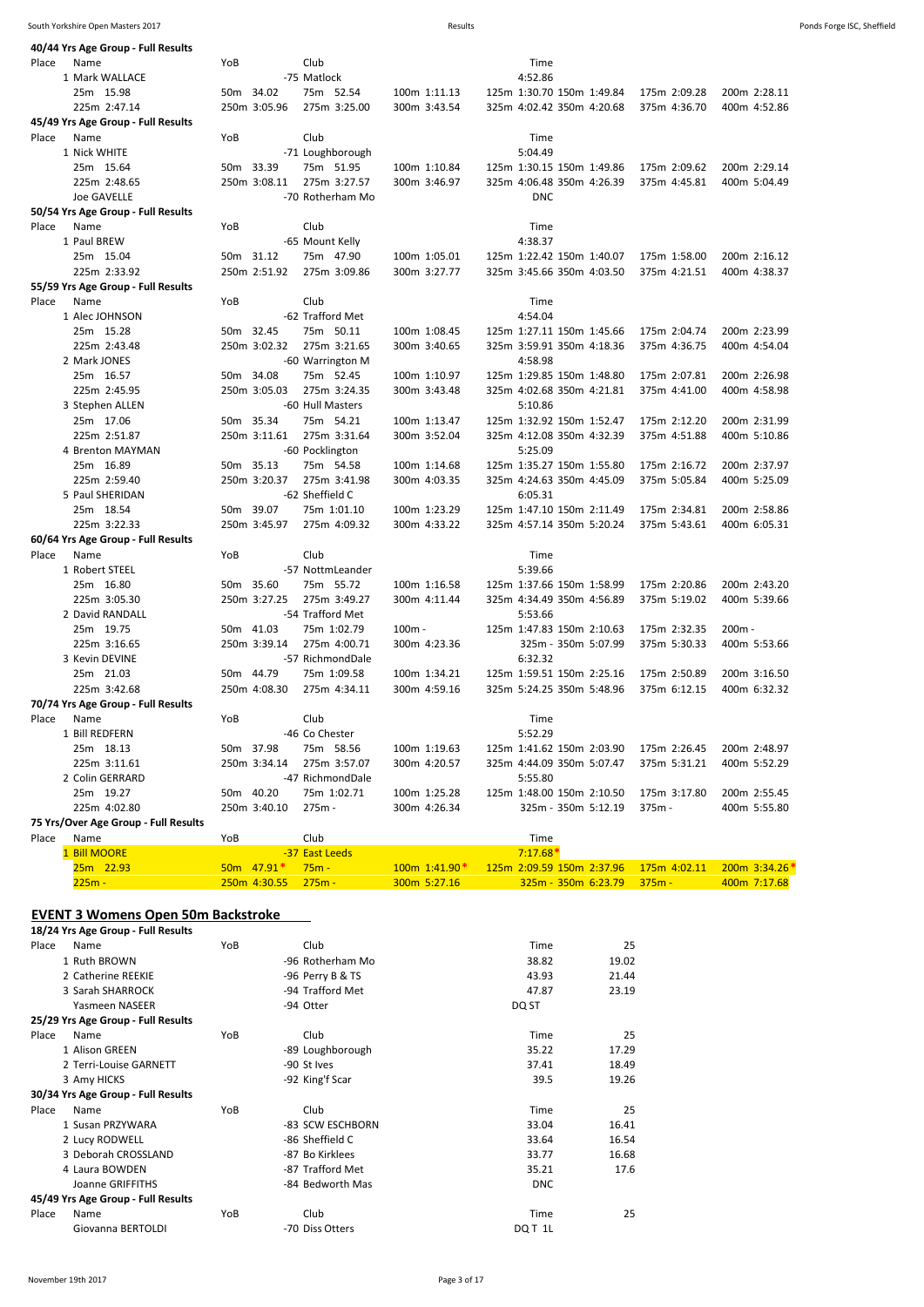| 50/54 Yrs Age Group - Full Results        |     |                  |            |       |       |         |
|-------------------------------------------|-----|------------------|------------|-------|-------|---------|
| Name<br>Place                             | YoB | Club             | Time       | 25    |       |         |
| 1 Elaine SEAGER                           |     | -63 Loughborough | 40.19      | 20.49 |       |         |
| 2 Jillian KEARS                           |     | -66 Stockton     | 43.5       | 21.56 |       |         |
| 55/59 Yrs Age Group - Full Results        |     |                  |            |       |       |         |
| Place<br>Name                             | YoB | Club             | Time       | 25    |       |         |
| 1 Julie HOYLE                             |     | -62 East Leeds   | 33.58      | 16.27 |       |         |
| 60/64 Yrs Age Group - Full Results        |     |                  |            |       |       |         |
|                                           |     |                  |            | 25    |       |         |
| Place<br>Name                             | YoB | Club             | Time       |       |       |         |
| 1 Diana NASH                              |     | -54 Camphill Ed  | 37.75      | 18.74 |       |         |
| 70/74 Yrs Age Group - Full Results        |     |                  |            |       |       |         |
| Place<br>Name                             | YoB | Club             | Time       | 25    |       |         |
| 1 Pat JACKSON                             |     | -47 East Anglian | 46.81      | 23.22 |       |         |
|                                           |     |                  |            |       |       |         |
| <b>EVENT 4 Mens Open 50m Backstroke</b>   |     |                  |            |       |       |         |
| 18/24 Yrs Age Group - Full Results        |     |                  |            |       |       |         |
| Name<br>Place                             | YoB | Club             | Time       | 25    |       |         |
|                                           |     |                  |            |       |       |         |
| 1 Tom DAY                                 |     | -99 Co Sheffield | 29.99      | 14.82 |       |         |
| 2 Joe MCCUE                               |     | -95 Oldham Aqua  | 32.5       | 15.96 |       |         |
| 3 David BLAKEMORE                         |     | -94 Cally Mast   | 41.51      | 21.28 |       |         |
| 25/29 Yrs Age Group - Full Results        |     |                  |            |       |       |         |
| Place<br>Name                             | YoB | Club             | Time       | 25    |       |         |
|                                           |     |                  |            |       |       |         |
| 1 George MORREAL                          |     | -92 Oldham Aqua  | 29.37      | 14.48 |       |         |
| 2 Jonathan PENNELL                        |     | -92 Team Luton   | 33.51      | 16.27 |       |         |
| 3 Robert WHELAN                           |     | -90 Sheffield C  | $41.37 -$  |       |       |         |
| 30/34 Yrs Age Group - Full Results        |     |                  |            |       |       |         |
| Place<br>Name                             | YoB | Club             | Time       | 25    |       |         |
| 1 Wade RIMBACH                            |     | -84 Otter        | 29.22      | 14.7  |       |         |
| 2 James MANGEOLLES                        |     | -84 Sheff&Dist   | 39.28      | 19.17 |       |         |
|                                           |     |                  |            |       |       |         |
| 35/39 Yrs Age Group - Full Results        |     |                  |            |       |       |         |
| Place<br>Name                             | YoB | Club             | Time       | 25    |       |         |
| 1 Philip PRATT                            |     | -81 East Leeds   | 27.95      | 13.75 |       |         |
| 2 Carl SHAW                               |     | -80 NottmLeander | 30.38      | 14.9  |       |         |
| 3 James BARWICK                           |     | -82 East Leeds   | 30.58      | 15.27 |       |         |
| Michael JENNINGS                          |     | -81 Otter        | <b>DNC</b> |       |       |         |
| 40/44 Yrs Age Group - Full Results        |     |                  |            |       |       |         |
| Name<br>Place                             | YoB | Club             |            | 25    |       |         |
|                                           |     |                  | Time       |       |       |         |
| 1 Gavin CHAMBERS                          |     | -77 Sheffield C  | 40.22      | 19.59 |       |         |
| 45/49 Yrs Age Group - Full Results        |     |                  |            |       |       |         |
| Place<br>Name                             | YoB | Club             | Time       | 25    |       |         |
| 1 Paul CLEMENCE                           |     | -70 East Leeds   | 29.87      | 14.41 |       |         |
| 50/54 Yrs Age Group - Full Results        |     |                  |            |       |       |         |
| Place<br>Name                             | YoB | Club             | Time       | 25    |       |         |
| 1 Russell MASON                           |     |                  | 31.44      | 15.77 |       |         |
|                                           |     | -63 Warrington M |            |       |       |         |
| 2 Stuart HOYLE                            |     | -66 East Leeds   | 33.11      | 16.37 |       |         |
| 3 Marcel SCHOLTEN                         |     | -66 Modernian    | 33.45      | 16.79 |       |         |
| 55/59 Yrs Age Group - Full Results        |     |                  |            |       |       |         |
| Place<br>Name                             | YoB | Club             | Time       | 25    |       |         |
| 1 Julian HARFORTH                         |     | -62 East Leeds   | 32.89      | 16.49 |       |         |
| 2 David CARTLEDGE                         |     | -60 Modernian    | 33.68      | 16.52 |       |         |
| 3 David BRADFORD                          |     |                  | 36.88      |       |       |         |
|                                           |     | -58 Chesterfield |            | 18.22 |       |         |
| 4 Paul SHERIDAN                           |     | -62 Sheffield C  | 37.48      | 19.09 |       |         |
| 5 Phil THOMAS                             |     | -62 Manch Tri    | 37.66      | 18.49 |       |         |
| 6 Mark JONES                              |     | -60 Warrington M | 37.81      | 19.11 |       |         |
| 60/64 Yrs Age Group - Full Results        |     |                  |            |       |       |         |
| Place<br>Name                             | YoB | Club             | Time       | 25    |       |         |
| 1 Trevor CLARK                            |     | -54 Kenilworth M | 33.9       | 16.92 |       |         |
|                                           |     | -57 RichmondDale | 45.91      | 22.83 |       |         |
| 2 Kevin DEVINE                            |     |                  |            |       |       |         |
| 65/69 Yrs Age Group - Full Results        |     |                  |            |       |       |         |
| Place<br>Name                             | YoB | Club             | Time       | 25    |       |         |
| 1 Danny ROBERTS                           |     | -48 Co Sheffield | 47.78      | 23.67 |       |         |
| 2 Godfrey GREEN                           |     | -49 Co Lincoln P | 48.37      | 22.97 |       |         |
| 70/74 Yrs Age Group - Full Results        |     |                  |            |       |       |         |
| Name<br>Place                             | YoB | Club             | Time       | 25    |       |         |
| 1 Carl BUTLER                             |     | -44 RichmondDale | 46.46      | 23.37 |       |         |
|                                           |     |                  |            |       |       |         |
| 75 Yrs/Over Age Group - Full Results      |     |                  |            |       |       |         |
| Place<br>Name                             | YoB | Club             | Time       | 25    |       |         |
| 1 Colin SAGE                              |     | -36 Hull Masters | 49.62      | 24.1  |       |         |
| Dennis HARRISON                           |     | -37 Hull Masters | <b>DNC</b> |       |       |         |
|                                           |     |                  |            |       |       |         |
|                                           |     |                  |            |       |       |         |
| <b>EVENT 5 Womens Open 100m Butterfly</b> |     |                  |            |       |       |         |
| 25/29 Yrs Age Group - Full Results        |     |                  |            |       |       |         |
| Name<br>Place                             | YoB | Club             | Time       | 25    | 50    |         |
| 1 Catherine DEMONT                        |     | -91 Otter        | 1:11.25    | 15.23 | 33.1  |         |
|                                           |     |                  |            |       |       | 52.03   |
| 2 Faye HODGKINS                           |     | -91 Co Sheffield | 1:27.88    | 17.12 | 37.95 | 1:01.17 |
| 30/34 Yrs Age Group - Full Results        |     |                  |            |       |       |         |
| Place<br>Name                             | YoB | Club             | Time       | 25    | 50    |         |
| 1 Diane LEE                               |     | -85 Matlock      | 1:10.14    | 15.68 | 32.65 | 51.46   |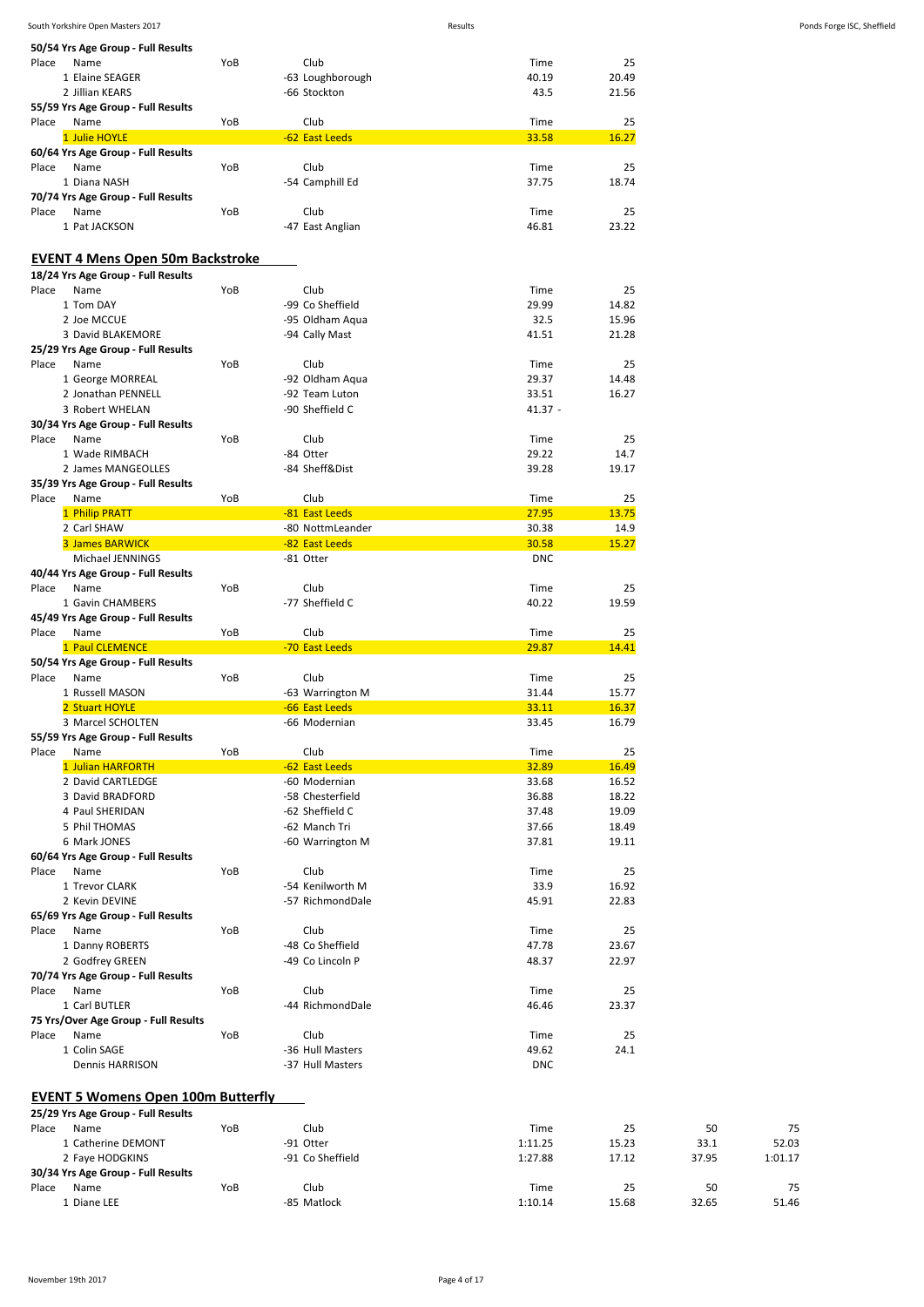|        | 40/44 Yrs Age Group - Full Results           |             |                           |               |             |             |             |
|--------|----------------------------------------------|-------------|---------------------------|---------------|-------------|-------------|-------------|
| Place  | Name                                         | YoB         | Club                      | Time          | 25          | 50          | 75          |
|        | 1 Sally EVERS                                |             | -75 East Leeds            | 1:14.29       | 15.5        | 34.09       | 53.64       |
|        | 50/54 Yrs Age Group - Full Results           |             |                           |               |             |             |             |
| Place  | Name                                         | YoB         | Club                      | Time          | 25          | 50          | 75          |
|        | 1 Lynne DAWSON                               |             | -67 Chapeltown            | 1:44.35       | 21.56       | 48.46       | 1:16.57     |
|        |                                              |             |                           |               |             |             |             |
|        | 55/59 Yrs Age Group - Full Results           |             |                           |               |             |             |             |
| Place  | Name                                         | YoB         | Club                      | Time          | 25          | 50          | 75          |
|        | 1 Jane MUGGLETON                             |             | -61 Sheffield C           | 1:55.04       | 24.3        | 55.18       | 1:26.14     |
|        | 70/74 Yrs Age Group - Full Results           |             |                           |               |             |             |             |
| Place  | Name                                         | YoB         | Club                      | Time          | 25          | 50          | 75          |
|        | 1 Pat JACKSON                                |             | -47 East Anglian          | 1:52.72       | 22.22       | 50.41       | 1:21.61     |
|        |                                              |             |                           |               |             |             |             |
|        |                                              |             |                           |               |             |             |             |
|        | <b>EVENT 6 Mens Open 100m Butterfly</b>      |             |                           |               |             |             |             |
|        | 18/24 Yrs Age Group - Full Results           |             |                           |               |             |             |             |
| Place  | Name                                         | YoB         | Club                      | Time          | 25          | 50          | 75          |
|        | 1 Tom DAY                                    |             | -99 Co Sheffield          | 1:05.30       | 13.56       | 30.03       | 47.03       |
|        | 2 Jack BENNETT                               |             | -94 ORCA SWPC             | 1:08.02       | 13.84       | 30.79       | 48.64       |
|        | 3 Josh APPLETON                              |             | -99 East Leeds            | 1:10.88       | 14.04       | 31.52       | 51.2        |
|        | David BLAKEMORE                              |             | -94 Cally Mast            | DQ SA 4L      |             |             |             |
|        | 25/29 Yrs Age Group - Full Results           |             |                           |               |             |             |             |
| Place  | Name                                         | YoB         | Club                      | Time          | 25          | 50          | 75          |
|        |                                              |             |                           |               |             |             |             |
|        | 1 Richard JAGGER                             |             | -89 East Leeds            | 58.70         | 12.53       | 27.48       | 42.73       |
|        | 2 Fraser PEH                                 |             | -90 Otter                 | 58.96         | 12.16       | 27.2        | 42.94       |
|        | 3 Matthew LEES                               |             | -89 Rochdale              | 1:06.49       | 13.46       | 29.88       | 47.63       |
|        | 30/34 Yrs Age Group - Full Results           |             |                           |               |             |             |             |
| Place  | Name                                         | YoB         | Club                      | Time          | 25          | 50          | 75          |
|        | 1 Alistair CRAWFORD                          |             | -84 East Leeds            | 58.59         | 12.12       | 27.08       | 42.84       |
|        | 2 Richard HINSLEY                            |             | -85 Lichfield             | 1:25.45       | 17.12       | 40.05       | 1:01.55     |
|        | 3 James MANGEOLLES                           |             | -84 Sheff&Dist            | 1:37.93       | 17.89       | 43.45       | 1:10.66     |
|        | 35/39 Yrs Age Group - Full Results           |             |                           |               |             |             |             |
| Place  | Name                                         | YoB         | Club                      | Time          | 25          | 50          | 75          |
|        |                                              |             |                           |               |             |             |             |
|        | 1 Nick VALENTINE                             |             | -81 Newcastle St          | 1:00.85       | 13.23       | 28.71       | 44.62       |
|        | 2 David STANIFORTH                           |             | -80 Hull Masters          | 1:09.34       | 15.11       | 33.06       | 50.76       |
|        | Michael STIRZAKER                            |             | -79 Birmingham M          | <b>DNC</b>    |             |             |             |
|        | 40/44 Yrs Age Group - Full Results           |             |                           |               |             |             |             |
| Place  | Name                                         | YoB         | Club                      | Time          | 25          | 50          | 75          |
|        | 1 Grant COOPER                               |             | -75 Maidstone             | 1:04.04       | 12.95       | 28.79       | 45.84       |
|        | 2 Ben SHAW                                   |             | -76 East Leeds            | $1:04.60*$    | 14.07       | 30.42       | 47.13       |
|        | 55/59 Yrs Age Group - Full Results           |             |                           |               |             |             |             |
| Place  | Name                                         | YoB         | Club                      | Time          | 25          | 50          | 75          |
|        | 1 Mark JONES                                 |             | -60 Warrington M          | 1:19.10       | 17.24       | 37.48       | 58.48       |
|        |                                              |             |                           |               |             |             |             |
|        | 2 Martyn FINNEY                              |             | -58 Etwall                | 1:21.32       | 18.14       | 37.45       | 58.47       |
|        | 65/69 Yrs Age Group - Full Results           |             |                           |               |             |             |             |
| Place  |                                              |             |                           |               |             |             |             |
|        | Name                                         | YoB         | Club                      | Time          | 25          | 50          | 75          |
|        | 1 Chris THORP                                |             | -50 Etwall                | 1:39.60       | 18.77       | 43.23       | 1:11.34     |
|        |                                              |             |                           |               |             |             |             |
|        |                                              |             |                           |               |             |             |             |
|        | <b>EVENT 7 Womens Open 100m Medley Team</b>  |             |                           |               |             |             |             |
| $72+$  |                                              |             |                           |               |             |             |             |
| Place  | Name                                         | A.G         | Club                      | Time          | 25          | 50          | 75          |
|        | 1 City of Sheffield Swim                     |             | Co Sheffield              | 1:09.45       | 18.24       | 38.42       | 54.15       |
|        |                                              |             |                           |               |             |             |             |
|        | <b>EVENT 8 Mens Open 100m Medley Team</b>    |             |                           |               |             |             |             |
| $72+$  |                                              |             |                           |               |             |             |             |
| Place  | Name                                         | A.G         | Club                      | Time          | 25          | 50          | 75          |
|        |                                              |             |                           |               |             |             |             |
|        | 1 City of Sheffield Swim                     |             | Co Sheffield              | $59.27 -$     |             | 29.61       | 43.34       |
|        |                                              |             |                           |               |             |             |             |
|        | <b>EVENT 10 Mens Open 100m Medley Team</b>   |             |                           |               |             |             |             |
| $120+$ |                                              |             |                           |               |             |             |             |
| Place  | Name                                         | A.G         | Club                      | Time          | 25          | 50          | 75          |
|        | 1 East Leeds SC                              | Op/n        | <b>East Leeds</b>         | 52.32         | 14.51       | 28.77       | 40.75       |
|        | 2 Hull Masters Sc                            | Op/n        | <b>Hull Masters</b>       | 58.07         | 16.31       | 31.84       | 45.17       |
|        |                                              |             |                           |               |             |             |             |
|        | 3 Sheffield City SC                          | Op/n        | Sheffield C               | 59.47         | 16.79       | 30.2        | 45.57       |
|        |                                              |             |                           |               |             |             |             |
|        | <b>EVENT 11 Womens Open 100m Medley Team</b> |             |                           |               |             |             |             |
| $160+$ |                                              |             |                           |               |             |             |             |
| Place  | Name                                         | A.G         | Club                      | Time          | 25          | 50          | 75          |
|        | 1 Camp Hill Edwardians S                     |             | Camphill Ed               | 1:09.67       | 18.64       | 36.48       | 53.44       |
|        | 2 Sheffield City SC                          |             | Sheffield C               | 1:12.92       | 16.38       | 38.11       | 56.86       |
|        | 3 Hull Masters SC                            |             | <b>Hull Masters</b>       |               |             |             |             |
|        |                                              | Op/n        |                           | 1:21.74       | 21.75       | 41          | 59.22       |
|        |                                              |             |                           |               |             |             |             |
|        | <b>EVENT 12 Mens Open 100m Medley Team</b>   |             |                           |               |             |             |             |
| $160+$ |                                              |             |                           |               |             |             |             |
| Place  | Name<br>1 East Leeds SC                      | A.G<br>Op/n | Club<br><b>East Leeds</b> | Time<br>56.00 | 25<br>15.44 | 50<br>31.48 | 75<br>43.72 |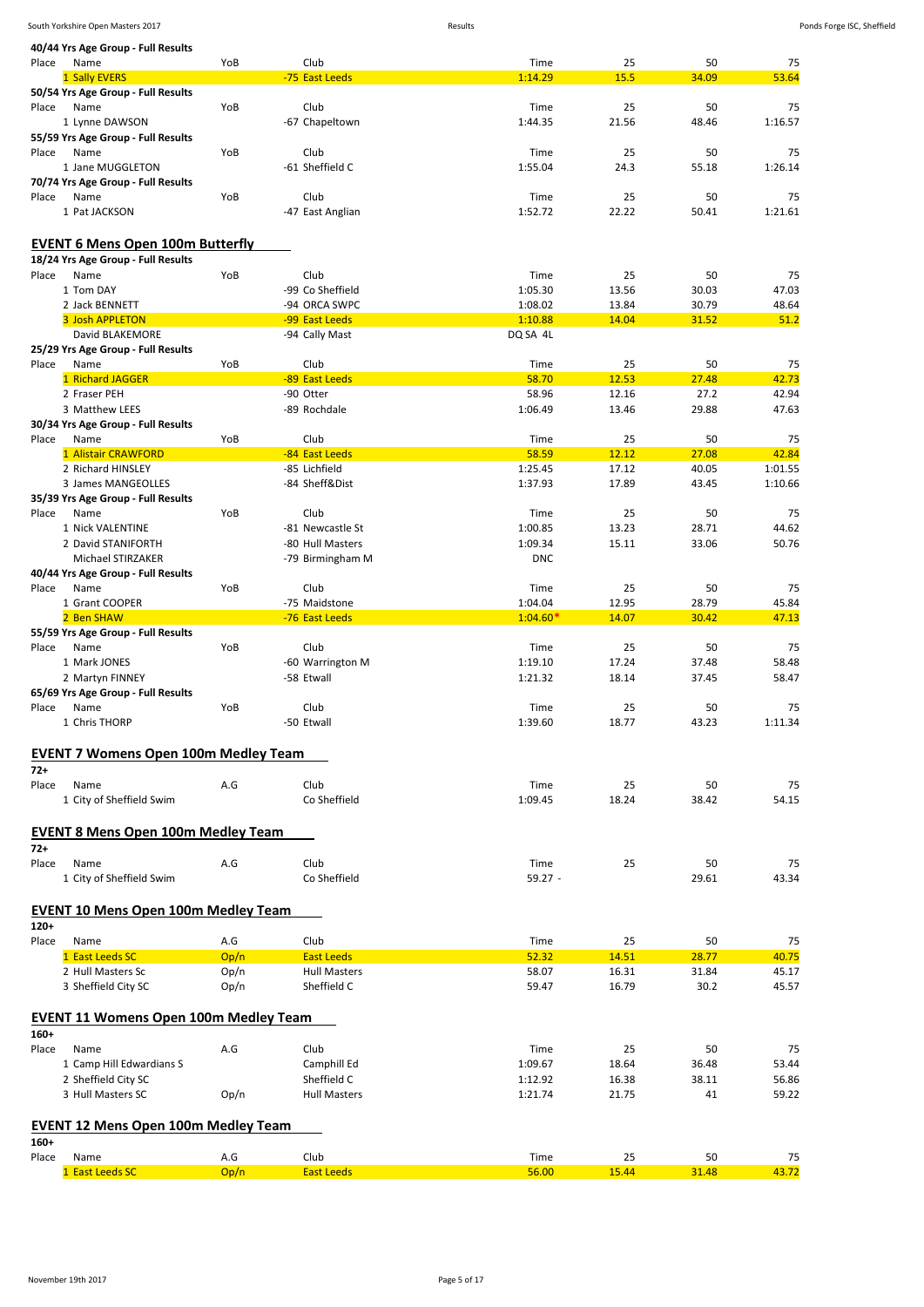**EVENT 13 Womens Open 50m Breaststroke**

|       | EVENT 13 WOMENS UPEN 50M Breaststroke                                            |     |                                 |                    |                |
|-------|----------------------------------------------------------------------------------|-----|---------------------------------|--------------------|----------------|
| Place | 18/24 Yrs Age Group - Full Results<br>Name                                       | YoB | Club                            | Time               | 25             |
|       | 1 Harriet SMITH                                                                  |     | -94 Co Sheffield                | 41.82              | 19.51          |
|       | 2 Catherine REEKIE                                                               |     | -96 Perry B & TS                | 45.44              | 21.26          |
|       | 3 Yasmeen NASEER                                                                 |     | -94 Otter                       | 47.68              | 21.81          |
|       | 4 Sarah SHARROCK                                                                 |     | -94 Trafford Met                | 52.47              | 24.62          |
|       | 25/29 Yrs Age Group - Full Results                                               |     |                                 |                    |                |
| Place | Name                                                                             | YoB | Club                            | Time               | 25             |
|       | 1 Emily AUST<br>2 Terri-Louise GARNETT                                           |     | -90 Loughborough<br>-90 St Ives | 39.44 -<br>40.75   | 18.75          |
|       | 30/34 Yrs Age Group - Full Results                                               |     |                                 |                    |                |
| Place | Name                                                                             | YoB | Club                            | Time               | 25             |
|       | 1 Jane STALKER                                                                   |     | -85 Camphill Ed                 | 38.95 -            |                |
|       | 2 Beatrix LANGARA                                                                |     | -83 Bo Kirklees                 | $39.35 -$          |                |
|       | 3 Emma CARROLL                                                                   |     | -86 Macclesf'ldM                | $39.85 -$          |                |
|       | 35/39 Yrs Age Group - Full Results                                               |     |                                 |                    |                |
| Place | Name                                                                             | YoB | Club                            | Time               | 25             |
|       | 1 Victoria HEWICK                                                                |     | -80 Hull Masters                | 43.98              | 20.99          |
| Place | 40/44 Yrs Age Group - Full Results<br>Name                                       | YoB | Club                            | Time               | 25             |
|       | 1 Sally EVERS                                                                    |     | -75 East Leeds                  | $39.89 -$          |                |
|       | 2 Lucie WAINWRIGHT                                                               |     | -74 Matlock                     | 42.46              | 19.85          |
|       | 3 Nina CURRAN                                                                    |     | -73 Hull Masters                | 46.09              | 21.6           |
|       | 4 Sue HARRIS                                                                     |     | -73 Ilkley                      | 47.23              | 22.08          |
|       | 5 Nicola BENSTEAD                                                                |     | -76 Hull Masters                | 47.91              | 22.62          |
|       | 45/49 Yrs Age Group - Full Results                                               |     |                                 |                    |                |
| Place | Name                                                                             | YoB | Club<br>-70 Chesham             | Time               | 25             |
|       | 1 Jeanne PETIT<br>2 Julie BOURNE                                                 |     | -69 Sheffield C                 | $39.76 -$<br>46.75 | 22.09          |
|       | 50/54 Yrs Age Group - Full Results                                               |     |                                 |                    |                |
| Place | Name                                                                             | YoB | Club                            | Time               | 25             |
|       | 1 Wendy FIGURES                                                                  |     | -65 Co Sheffield                | 44.37              | 20.5           |
|       | 2 Lynne DAWSON                                                                   |     | -67 Chapeltown                  | 44.66              | 20.92          |
|       | 3 Elaine SEAGER                                                                  |     | -63 Loughborough                | 45.95              | 21.58          |
|       | 55/59 Yrs Age Group - Full Results                                               |     |                                 |                    |                |
| Place | Name                                                                             | YoB | Club                            | Time               | 25             |
|       | 1 Carolyn BAILEY                                                                 |     | -62 Warrington M                | 48.32              | 22.95          |
|       | Julie HOYLE<br>60/64 Yrs Age Group - Full Results                                |     | -62 East Leeds                  | <b>DNC</b>         |                |
| Place | Name                                                                             | YoB | Club                            | Time               | 25             |
|       | 1 Sally SHIELDS                                                                  |     | -54 Bo Kirklees                 | $41.07 -$          |                |
|       | 65/69 Yrs Age Group - Full Results                                               |     |                                 |                    |                |
| Place | Name                                                                             | YoB | Club                            | Time               | 25             |
|       | 1 Jennifer MERRITT                                                               |     | -51 Spondon Mast                | 43.82              | 20.75          |
|       | 70/74 Yrs Age Group - Full Results                                               |     |                                 |                    |                |
| Place | Name                                                                             | YoB | Club                            | Time               | 25             |
|       | 1 Pat JACKSON                                                                    |     | -47 East Anglian                | 50.46              | 23.75          |
|       |                                                                                  |     |                                 |                    |                |
|       | <b>EVENT 14 Mens Open 50m Breaststroke</b><br>18/24 Yrs Age Group - Full Results |     |                                 |                    |                |
| Place | Name                                                                             | YoB | Club                            | Time               | 25             |
|       | 1 Joshua PATEL                                                                   |     | -93 Warwick Uni                 | 32.27              | 14.76          |
|       | 2 Tom DAY                                                                        |     | -99 Co Sheffield                | 33.75              | 15.51          |
|       | 3 Elliott VAUGHAN                                                                |     | -99 Chapeltown                  | 36.85              | 16.95          |
|       | 25/29 Yrs Age Group - Full Results                                               |     |                                 |                    |                |
| Place | Name                                                                             | YoB | Club                            | Time               | 25             |
|       | 1 Alexandros MITROPOULOS                                                         |     | -89 Sheffield C                 | 30.45              | 13.86          |
|       | 2 Richard JAGGER                                                                 |     | -89 East Leeds                  | 32.27              | 14.94          |
|       | 3 Matthew CRACKELL<br>4 Matthew SMITH                                            |     | -91 Loughborough<br>-90 St Ives | 33.62<br>35.4      | 15.48<br>16.06 |
|       | 5 Andrew MCCRONE                                                                 |     | -92 Hull Masters                | 35.85              | 16.48          |
|       | 6 Jonathan PENNELL                                                               |     | -92 Team Luton                  | 37.21              | 16.91          |
|       | 30/34 Yrs Age Group - Full Results                                               |     |                                 |                    |                |
| Place | Name                                                                             | YoB | Club                            | Time               | 25             |
|       | 1 Alistair CRAWFORD                                                              |     | -84 East Leeds                  | 29.86              | 13.62          |
|       | 2 Matt WAN                                                                       |     | -85 Otter                       | 31.73              | 14.69          |
|       | 3 Wade RIMBACH                                                                   |     | -84 Otter                       | 32.02              | 14.93          |
|       | 4 Paul WICKHAM                                                                   |     | -85 Co Liverpool                | 32.68              | 14.93          |
|       | 5 Stefan CUSCHIERI                                                               |     | -84 Exmouth                     | 37.07              | 16.81          |
|       | 6 James MANGEOLLES                                                               |     | -84 Sheff&Dist                  | 44.09              | 20.25          |
|       | Benjamin JOHNSON                                                                 |     | -87 Bo Kirklees                 | <b>DNC</b>         |                |
| Place | 35/39 Yrs Age Group - Full Results<br>Name                                       | YoB | Club                            | Time               | 25             |
|       | 1 Ryan COLEY                                                                     |     | -82 Perry B & TS                | 32.08              | 14.89          |
|       | 2 Daniel YOUNG                                                                   |     | -82 Knottingley                 | 42.41              | 19.36          |

Place Name 113 Age Group - 1 un results<br>
Place Name 1 Time 25<br>
1 Time 25<br>
1 Time 25<br>
25<br>
25<br>
274 Co Sheffield<br>
274 Co Sheffield<br>
274 Co Sheffield<br>
274 Co Sheffield<br>
274 Co Sheffield -74 Co Sheffield

**40/44 Yrs Age Group - Full Results**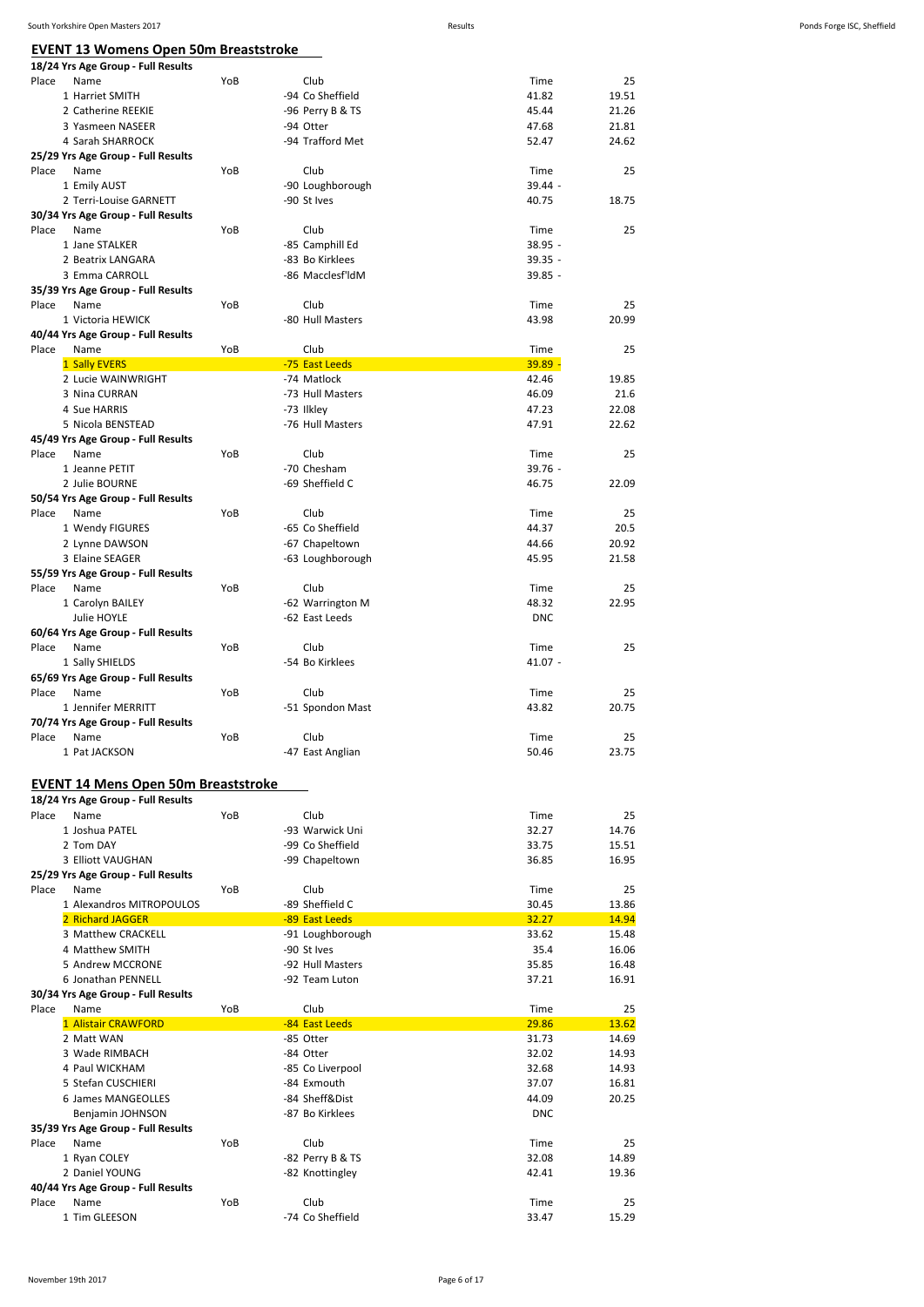**45/49 Yrs Age Group - Full Results**

| Place | Name                                 | YoB | Club             | Time       | 25    |
|-------|--------------------------------------|-----|------------------|------------|-------|
|       | 1 Paul CLEMENCE                      |     | -70 East Leeds   | 31.51      | 14.26 |
|       | 2 Nick WHITE                         |     | -71 Loughborough | 36.08      | 16.92 |
|       | 50/54 Yrs Age Group - Full Results   |     |                  |            |       |
| Place | Name                                 | YoB | Club             | Time       | 25    |
|       | 1 Marcel SCHOLTEN                    |     | -66 Modernian    | 32.26      | 14.9  |
|       | 2 Russell MASON                      |     | -63 Warrington M | 32.79      | 15.15 |
|       | 55/59 Yrs Age Group - Full Results   |     |                  |            |       |
| Place | Name                                 | YoB | Club             | Time       | 25    |
|       | 1 David CARTLEDGE                    |     | -60 Modernian    | 34.43      | 15.84 |
|       | 2 Kevan BROWN                        |     | -60 Bo Kirklees  | 36.01      | 16.67 |
|       | 3 David BRADFORD                     |     | -58 Chesterfield | 37.13      | 16.93 |
|       | 4 Mark JONES                         |     | -60 Warrington M | 40.04      | 18.76 |
|       | Jeremy GREAVES                       |     | -60 East Leeds   | <b>DNC</b> |       |
|       | 60/64 Yrs Age Group - Full Results   |     |                  |            |       |
| Place | Name                                 | YoB | Club             | Time       | 25    |
|       | 1 Robert STEEL                       |     | -57 NottmLeander | 41.54      | 18.99 |
|       | 2 John WEAVER                        |     | -54 Aquabears    | 42.1       | 19.54 |
|       | 3 Richard WOODALL                    |     | -55 Etwall       | 49.23      | 22.86 |
|       | 65/69 Yrs Age Group - Full Results   |     |                  |            |       |
| Place | Name                                 | YoB | Club             | Time       | 25    |
|       | 1 Godfrey GREEN                      |     | -49 Co Lincoln P | 43.3       | 19.99 |
|       | 70/74 Yrs Age Group - Full Results   |     |                  |            |       |
| Place | Name                                 | YoB | Club             | Time       | 25    |
|       | 1 George JACKSON                     |     | -45 East Anglian | 50.42      | 23.48 |
|       | 75 Yrs/Over Age Group - Full Results |     |                  |            |       |
| Place | Name                                 | YoB | Club             | Time       | 25    |
|       | <b>Bill MOORE</b>                    |     | -37 East Leeds   | $47.35*$   | 22.03 |
|       | 2 Colin SAGE                         |     | -36 Hull Masters | 48.84      | 22.89 |

#### **EVENT 15 Womens Open 200m Freestyle**

**18/24 Yrs Age Group - Full Results** Place Name **Time** YoB Club **Club Time** 1 Jennifer WILSON -93 Co Coventry 2:29.14 25m 16.58 50m 34.69 75m 53.36 100m 1:12.23 125m 1:31.53 150m 1:50.84 175m 2:10.45 200m 2:29.14 2 Ruth BROWN -96 Rotherham Mo 2:30.57<br>2 2 2 2:30.57 25m 15.83 - 50m 33.43 25m 52.07 - 100m 1:10.98 - 275m 1:31.03 25m 15.83 50m 33.43 75m 52.07 100m 1:10.98 125m 1:31.03 150m 1:51.17 175m 2:11.64 200m 2:30.57 3 Sarah SHARROCK -94 Trafford Met 3:19.50 25m 21.46 50m - 75m 1:09.99 100m - 125m 2:02.21 150m - 175m 2:54.96 200m 3:19.50 **25/29 Yrs Age Group - Full Results** Place Name **Time** YoB Club **Club Time** 1 Lucy RECCHIA **1 2:20.54**<br>125m 15.13 **25m 15.13 20m 31.18 20m 148.40 20m 1:05.86 125m 1:24.11** 25m 15.13 50m 31.18 75m 48.40 100m 1:05.86 125m 1:24.11 150m 1:42.85 175m 2:01.78 200m 2:20.54 2 Faye HODGKINS -91 Co Sheffield 2:40.32 25m 16.83 50m 36.08 75m 56.16 100m 1:16.78 125m 1:37.90 150m 1:59.07 175m 2:20.15 200m 2:40.32 **30/34 Yrs Age Group - Full Results** Place Name **Time** YoB Club **Club Time** 1 Diane LEE 2:16.57 25m 14.77 50m 30.38 75m 47.04 100m 1:04.10 125m 1:21.71 150m 1:40.02 175m 1:58.40 200m 2:16.57 2 Susan PRZYWARA <sup>2:19.16</sup> -83 SCW ESCHBORN 2:19.16 25m 14.75 50m 31.83 75m 49.74 100m 1:07.97 125m 1:26.30 150m 1:44.39 175m 2:02.03 200m 2:19.16 3 Laura BOWDEN -87 Trafford Met 2:20.84<br>25m 15.58 - 50m 32.54 75m 50.09 - 100m 1:07.89 - 125m 1:26.21 25m 15.58 50m 32.54 75m 50.09 100m 1:07.89 125m 1:26.21 150m 1:44.53 175m 2:03.03 200m 2:20.84 4 Sarah HOOF -85 Lincoln Vulc 2:54.55 25m 18.89 50m 39.77 75m 1:01.74 100m 1:24.60 125m 1:47.81 150m 2:10.95 175m 2:33.55 200m 2:54.55 Joanne GRIFFITHS -84 Bedworth Mas DNC **35/39 Yrs Age Group - Full Results** Place Name **Time** YoB Club **Club Time** 1 Catherine MARKWELL -81 East Anglian -81 East Anglian 2:21.18 25m 15.29 50m 32.08 75m 49.88 100m 1:07.67 125m 1:26.19 150m 1:44.73 175m 2:03.43 200m 2:21.18 **40/44 Yrs Age Group - Full Results** Place Name **Time** YoB Club **Club Time** 1 Sarah MOORE -74 Mid Sussex 2:26.78 25m 15.69 50m 32.94 75m 50.89 100m 1:09.64 125m 1:28.88 150m 1:48.49 175m 2:08.23 200m 2:26.78 2 Claire SYME 2:31.41 25m 17.16 50m 35.38 75m 54.12 100m 1:13.35 125m 1:32.81 150m 1:52.49 175m 2:12.26 200m 2:31.41 3 Victoria WILFORD -74 Bo Kirklees 2:38.76<br>25m 16 56 - 75m 35 16 75m 54 54 - 100m 1:14 29 - 125m 1:34 69 150m 1:55 95 25m 16.56 50m 35.16 75m 54.54 100m 1:14.29 125m 1:34.69 150m 1:55.95 175m 2:17.92 200m 2:38.76 **45/49 Yrs Age Group - Full Results** Place Name YoB Club Time 1 Helen AKERS 2:28.59 25m 15.94 50m 33.10 75m 51.43 100m 1:10.06 125m 1:29.03 150m 1:48.86 175m 2:08.93 200m 2:28.59 2 Giovanna BERTOLDI -70 Diss Otters 2:42.2010 25m 16.40 50m 34.48 75m 53.80 100m 1:14.17 125m 1:35.36 150m 1:57.83 175m 2:20.98 200m 2:42.20 3 Joanne HIGHFIELD -68 Lincoln Vulc 2:56.34 25m 19.31 50m 40.27 75m 1:02.30 100m 1:24.94 125m 1:47.74 150m 2:11.11 175m 2:34.35 200m 2:56.34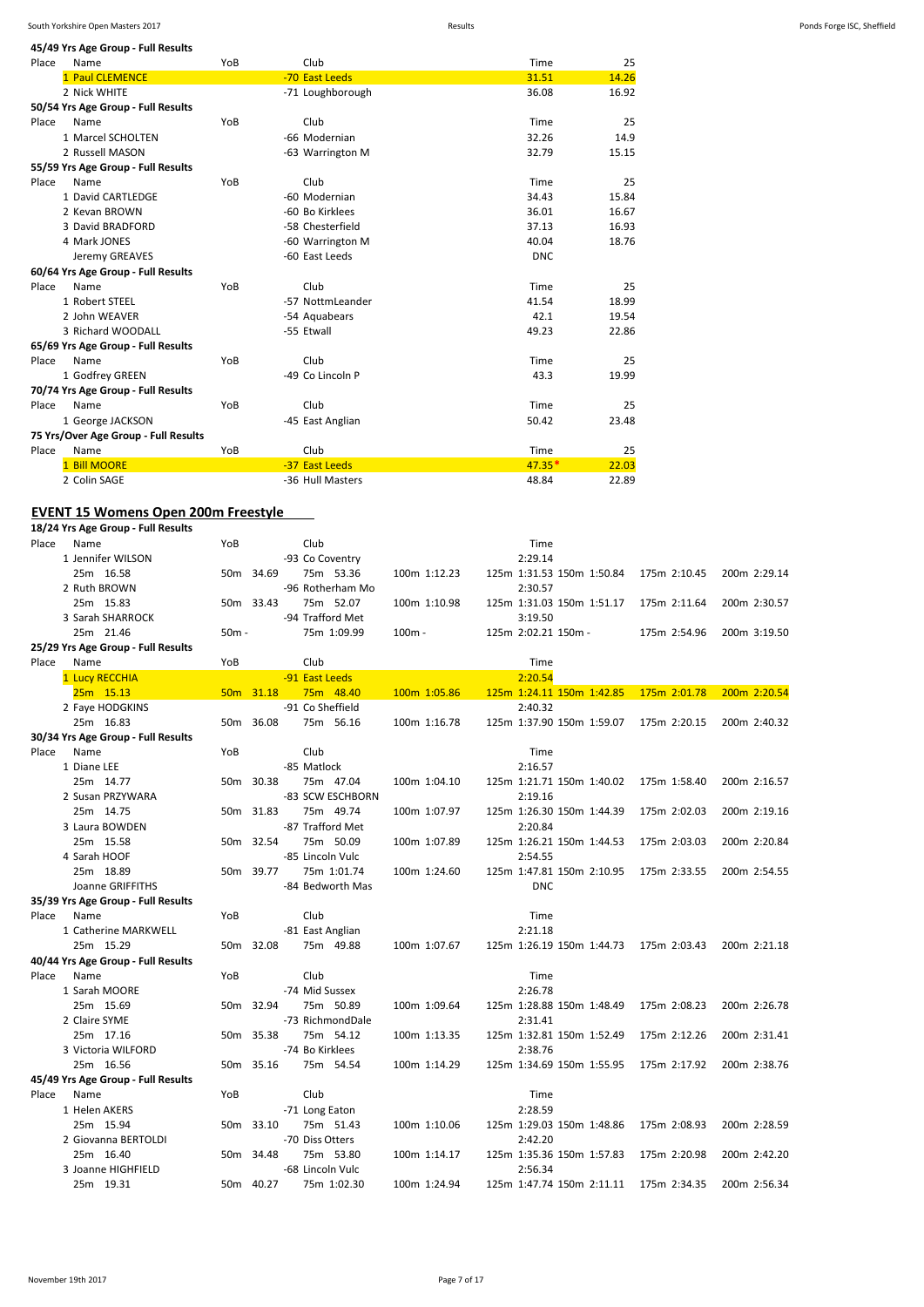|       | 50/54 Yrs Age Group - Full Results |                 |           |                  |                  |              |                           |              |              |
|-------|------------------------------------|-----------------|-----------|------------------|------------------|--------------|---------------------------|--------------|--------------|
| Place | Name                               | YoB             |           | Club             |                  |              | Time                      |              |              |
|       | 1 Judy BROWN                       |                 |           |                  | -64 Warrington M |              | 2:25.76                   |              |              |
|       | 25m 15.82                          |                 | 50m 33.18 |                  | 75m 51.32        | 100m 1:09.78 | 125m 1:28.36 150m 1:47.27 | 175m 2:06.58 | 200m 2:25.76 |
|       | 2 Kath MINGHELLA                   |                 |           | -64 King'f Scar  |                  |              | 2:42.21                   |              |              |
|       | 25m 17.96                          | 50 <sub>m</sub> | 36.68     |                  | 75m 56.61        | 100m 1:17.27 | 125m 1:38.55 150m 2:00.92 | 175m 2:22.44 | 200m 2:42.21 |
|       | 3 Jillian KEARS                    |                 |           | -66 Stockton     |                  |              | 3:01.43                   |              |              |
|       | 25m 18.86                          |                 | 50m 39.57 |                  | 75m 1:01.98      | 100m 1:25.17 | 125m 1:49.64 150m 2:13.95 | 175m 2:38.75 | 200m 3:01.43 |
|       | 55/59 Yrs Age Group - Full Results |                 |           |                  |                  |              |                           |              |              |
| Place | Name                               | YoB             |           | Club             |                  |              | Time                      |              |              |
|       | Dona SIMPSON                       |                 |           | -61 Harrogate    |                  |              | <b>DNC</b>                |              |              |
|       | 60/64 Yrs Age Group - Full Results |                 |           |                  |                  |              |                           |              |              |
| Place | Name                               | YoB             |           | Club             |                  |              | Time                      |              |              |
|       | Anne BOURNE                        |                 |           | -54 Camphill Ed  |                  |              | <b>DNC</b>                |              |              |
|       | 70/74 Yrs Age Group - Full Results |                 |           |                  |                  |              |                           |              |              |
| Place | Name                               | YoB             |           | Club             |                  |              | Time                      |              |              |
|       | 1 Pat JACKSON                      |                 |           | -47 East Anglian |                  |              | 3:27.03                   |              |              |
|       | 25m 21.91                          | 50 <sub>m</sub> | 46.76     |                  | 75m 1:12.61      | 100m 1:38.67 | 125m 2:05.72 150m 2:32.65 | 175m 3:00.65 | 200m 3:27.03 |

### **EVENT 16 Mens Open 200m Freestyle**

|       | 18/24 Yrs Age Group - Full Results |       |           |                           |              |                           |              |              |
|-------|------------------------------------|-------|-----------|---------------------------|--------------|---------------------------|--------------|--------------|
| Place | Name                               | YoB   |           | Club                      |              | Time                      |              |              |
|       | 1 Josh APPLETON                    |       |           | -99 East Leeds            |              | 2:17.65                   |              |              |
|       | 25m 14.73                          |       | 50m 31.14 | 75m 48.44                 | 100m 1:06.40 | 125m 1:24.51 150m 1:42.71 | 175m 2:00.49 | 200m 2:17.65 |
|       | 25/29 Yrs Age Group - Full Results |       |           |                           |              |                           |              |              |
| Place | Name                               | YoB   |           | Club                      |              | Time                      |              |              |
|       | 1 George MORREAL                   |       |           | -92 Oldham Aqua           |              | 2:03.15                   |              |              |
|       | 25m 13.53                          |       | 50m 28.23 | 75m 43.39                 | 100m 59.08   | 125m 1:14.82 150m 1:30.88 | 175m 1:47.41 | 200m 2:03.15 |
|       | 2 Etienne CAMBIER                  |       |           | -90 Otter                 |              | 2:03.63                   |              |              |
|       |                                    |       |           |                           |              |                           |              |              |
|       | 25m 13.57                          |       | 50m 28.61 | 75m 44.14                 | 100m 59.57   | 125m 1:15.57 150m 1:31.62 | 175m 1:47.66 | 200m 2:03.63 |
|       | 3 Stewart MOORE                    |       |           | -88 Manch Tri             |              | 2:04.94                   |              |              |
|       | 25m 13.67                          |       | 50m 28.70 | 75m 44.41                 | 100m 1:00.39 | 125m 1:16.61 150m 1:33.14 | 175m 1:49.73 | 200m 2:04.94 |
|       | 30/34 Yrs Age Group - Full Results |       |           |                           |              |                           |              |              |
| Place | Name                               | YoB   |           | Club                      |              | Time                      |              |              |
|       | 1 Simon JENSON                     |       |           | -87 Hull Masters          |              | 2:20.38                   |              |              |
|       | 25m 14.35                          |       | 50m 30.70 | 75m 47.77                 | 100m 1:05.58 | 125m 1:24.07 150m 1:42.94 | 175m 2:02.07 | 200m 2:20.38 |
|       | 2 Ian HANSFORD                     |       |           | -87 Co Lincoln P          |              | 2:30.62                   |              |              |
|       | 25m 16.40                          |       | 50m 34.18 | 75m 53.01                 | 100m 1:12.47 | 125m 1:32.43 150m 1:52.55 | 175m 2:12.76 | 200m 2:30.62 |
|       | 3 Richard HINSLEY                  |       |           | -85 Lichfield             |              | 2:36.80                   |              |              |
|       | 25m 16.85                          |       | 50m 36.10 | 75m 56.22                 | 100m 1:17.03 | 125m 1:37.16 150m 1:57.18 | 175m 2:17.23 | 200m 2:36.80 |
|       | 4 James MANGEOLLES                 |       |           | -84 Sheff&Dist            |              | 2:41.28                   |              |              |
|       | 25m 16.22                          |       | 50m 34.58 | 75m 54.23                 | 100m 1:15.34 | 125m 1:36.59 150m 1:58.15 | 175m 2:20.63 | 200m 2:41.28 |
|       | 35/39 Yrs Age Group - Full Results |       |           |                           |              |                           |              |              |
| Place | Name                               | YoB   |           | Club                      |              | Time                      |              |              |
|       | 1 Gregan CLARKSON                  |       |           | -82 Hull Masters          |              | 2:32.58                   |              |              |
|       |                                    |       |           |                           |              |                           |              | 200m 2:32.58 |
|       | 25m 15.16                          | 50m - |           | 75m 51.42                 | 100m 1:11.83 | 125m 1:32.14 150m 1:52.60 | 175m 2:12.93 |              |
|       | 2 Pietro ROSAMILIA                 |       |           | -80 Co Coventry           |              | 2:37.24                   |              |              |
|       | 25m 16.03                          |       | 50m 33.92 | 75m 52.44                 | 100m 1:11.89 | 125m 1:32.59 150m -       | 175m 2:16.21 | 200m 2:37.24 |
|       | 40/44 Yrs Age Group - Full Results |       |           |                           |              |                           |              |              |
| Place | Name                               | YoB   |           | Club                      |              |                           |              |              |
|       |                                    |       |           |                           |              | Time                      |              |              |
|       | 1 Ben SHAW                         |       |           | -76 East Leeds            |              | 2:08.19                   |              |              |
|       | 25m 14.29                          |       | 50m 29.53 | $75m -$                   | 100m 1:01.48 | 125m - 150m 1:35.28       | $175m -$     | 200m 2:08.19 |
|       | 50/54 Yrs Age Group - Full Results |       |           |                           |              |                           |              |              |
| Place | Name                               | YoB   |           | Club                      |              | Time                      |              |              |
|       | 1 Stephen BOTTOMLEY                |       |           | -63 Bo Kirklees           |              | 2:18.41                   |              |              |
|       | 25m 15.60                          |       | 50m 32.18 | 75m 49.25                 | 100m 1:06.39 | 125m 1:24.12 150m 1:42.16 | 175m 2:00.44 | 200m 2:18.41 |
|       | Paul BREW                          |       |           | -65 Mount Kelly           |              | <b>DNC</b>                |              |              |
|       | 55/59 Yrs Age Group - Full Results |       |           |                           |              |                           |              |              |
| Place | Name                               | YoB   |           | Club                      |              | Time                      |              |              |
|       |                                    |       |           |                           |              |                           |              |              |
|       | 1 Alec JOHNSON                     |       |           | -62 Trafford Met          |              | 2:09.27                   |              |              |
|       | 25m 14.36                          |       | 50m 30.14 | 75m 45.69                 | 100m 1:01.84 | 125m 1:18.42 150m 1:35.38 | 175m 1:52.75 | 200m 2:09.27 |
|       | 2 Mark JONES                       |       |           | -60 Warrington M          |              | 2:20.96                   |              |              |
|       | 25m 16.46                          |       | 50m 34.00 | 75m 51.58                 | 100m 1:09.51 | 125m 1:27.42 150m 1:45.35 | 175m 2:03.44 | 200m 2:20.96 |
|       | 3 Stephen ALLEN                    |       |           | -60 Hull Masters          |              | 2:23.62                   |              |              |
|       | 25m 16.05                          |       | 50m 33.45 | 75m 51.32                 | 100m 1:09.46 | 125m 1:28.09 150m 1:46.73 | 175m 2:05.32 | 200m 2:23.62 |
|       | 4 Brenton MAYMAN                   |       |           | -60 Pocklington           |              | 2:32.29                   |              |              |
|       | 25m 15.78                          |       | 50m 33.67 | 75m 52.49                 | 100m 1:12.35 | 125m 1:33.09 150m 1:53.77 | 175m 2:13.83 | 200m 2:32.29 |
|       | Paul SHERIDAN                      |       |           | -62 Sheffield C           |              | <b>DNC</b>                |              |              |
|       | 60/64 Yrs Age Group - Full Results |       |           |                           |              |                           |              |              |
| Place | Name                               | YoB   |           | Club                      |              | Time                      |              |              |
|       | 1 David RANDALL                    |       |           | -54 Trafford Met          |              | 2:50.75                   |              |              |
|       | 25m -                              | 50m - |           | 75m -                     | $100m -$     | 125m - 150m 2:07.51       | 175m 2:29.64 | 200m 2:50.75 |
|       | 2 Kevin DEVINE                     |       |           | -57 RichmondDale          |              | 3:05.12                   |              |              |
|       | 25m 20.06                          |       | 50m 42.96 | 75m 1:06.53               | 100m 1:31.14 | 125m 1:56.19 150m 2:20.94 | 175m 2:43.89 | 200m 3:05.12 |
|       | 65/69 Yrs Age Group - Full Results |       |           |                           |              |                           |              |              |
| Place | Name                               | YoB   |           | Club                      |              | Time                      |              |              |
|       |                                    |       |           |                           |              | 3:10.38                   |              |              |
|       | 1 Chris THORP<br>25m 18.61         |       | 50m 40.76 | -50 Etwall<br>75m 1:04.61 | 100m 1:29.27 | 125m 2:46.77 150m 2:21.23 | 175m -       | 200m 3:10.38 |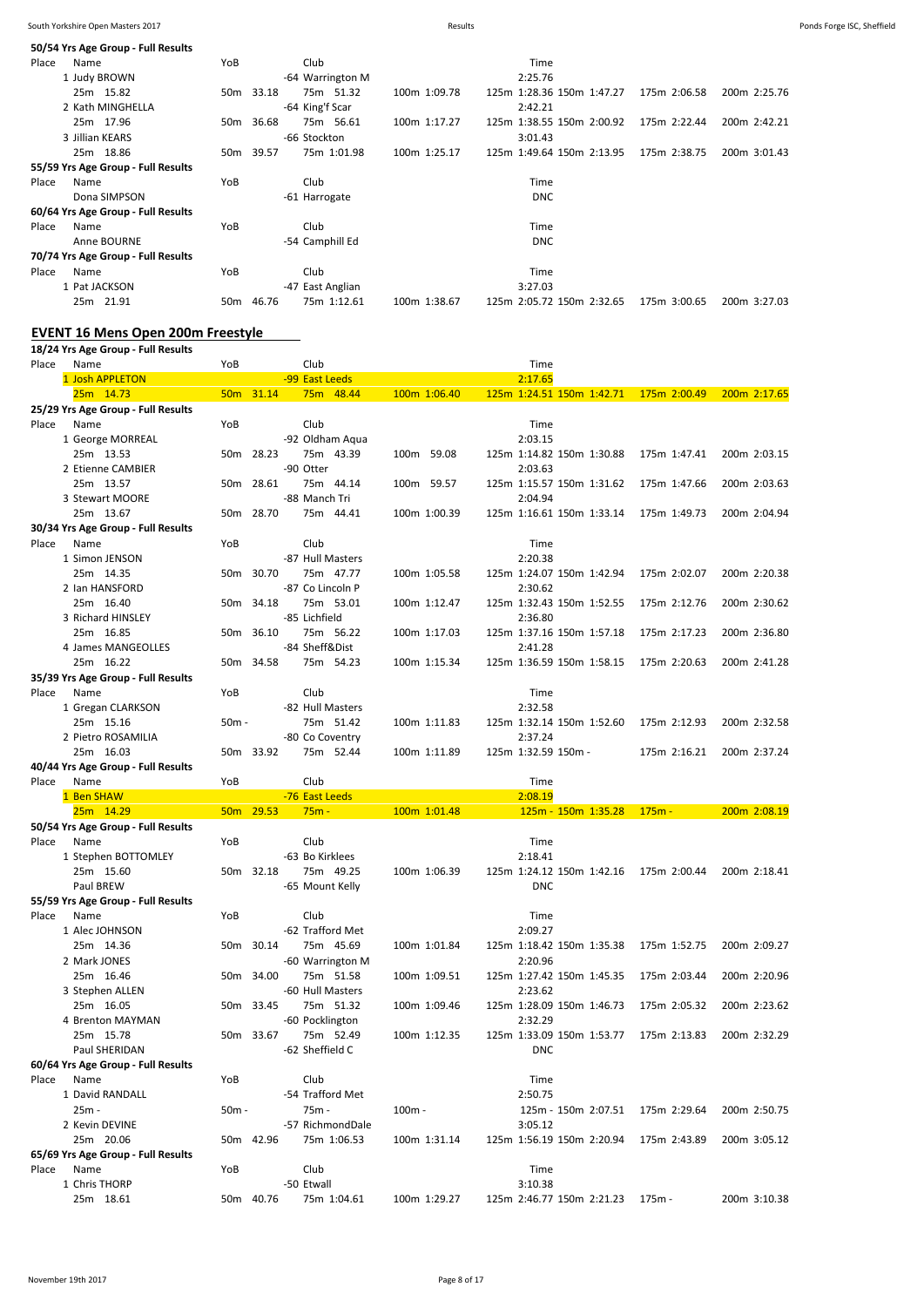| South Yorkshire Open Masters 2017<br>the contract of the contract of the contract of the contract of the contract of the contract of the contract of | Results | Ponds Forge ISC, Sheffield |
|------------------------------------------------------------------------------------------------------------------------------------------------------|---------|----------------------------|
|                                                                                                                                                      |         |                            |

| 70/74 Yrs Age Group - Full Results                     |     |           |                                 |              |                |                           |              |              |
|--------------------------------------------------------|-----|-----------|---------------------------------|--------------|----------------|---------------------------|--------------|--------------|
| Name<br>Place                                          | YoB |           | Club                            |              | Time           |                           |              |              |
| 1 Colin GERRARD                                        |     |           | -47 RichmondDale                |              | 2:47.76        |                           |              |              |
| $25m -$                                                |     | 50m 38.28 | 75m 59.70                       | 100m 1:21.03 |                | 125m - 150m 2:05.54       | 175m 2:27.83 | 200m 2:47.76 |
| 75 Yrs/Over Age Group - Full Results                   |     |           |                                 |              |                |                           |              |              |
| Place<br>Name                                          | YoB |           | Club<br>-41 Co Sheffield        |              | Time           |                           |              |              |
| 1 Mike WAKE<br>25m 19.43                               |     | 50m 41.91 | 75m 1:04.28                     | 100m 1:27.24 | 3:00.94        | 125m 1:50.10 150m 2:13.40 | 175m 2:37.69 | 200m 3:00.94 |
| 2 Bill MOORE                                           |     |           | -37 East Leeds                  |              | 3:38.60        |                           |              |              |
| 25m 23.81                                              |     | 50m 49.84 | 75m 1:16.65                     | 100m 1:44.62 |                | 125m 2:13.17 150m 2:41.81 | 175m 3:10.89 | 200m 3:38.60 |
|                                                        |     |           |                                 |              |                |                           |              |              |
| <b>EVENT 17 Womens Open 50m Butterfly</b>              |     |           |                                 |              |                |                           |              |              |
| 18/24 Yrs Age Group - Full Results                     |     |           |                                 |              |                |                           |              |              |
| Place<br>Name                                          | YoB |           | Club                            |              | Time           | 25                        |              |              |
| 1 Leah BRAMALL                                         |     |           | -96 Co Sheffield                |              | 35.27          | 16.11                     |              |              |
| 2 Holly GLOSSOP                                        |     |           | -99 Sheffield C                 |              | 35.38          | 16.63                     |              |              |
| 3 Catherine REEKIE                                     |     |           | -96 Perry B & TS                |              | 42.09          | 19.35                     |              |              |
| 4 Sarah SHARROCK                                       |     |           | -94 Trafford Met                |              | 46.08          | 21.36                     |              |              |
| 25/29 Yrs Age Group - Full Results                     |     |           |                                 |              |                |                           |              |              |
| Place<br>Name                                          | YoB |           | Club                            |              | Time           | 25                        |              |              |
| 1 Alison GREEN                                         |     |           | -89 Loughborough                |              | 31.62          | 14.98                     |              |              |
| 2 Terri-Louise GARNETT<br>3 Hannah NICOL               |     |           | -90 St Ives                     |              | 36.07          | 16.57                     |              |              |
| 30/34 Yrs Age Group - Full Results                     |     |           | -90 NottmLeander                |              | 39.79          | 18.88                     |              |              |
| Place<br>Name                                          | YoB |           | Club                            |              | Time           | 25                        |              |              |
| 1 Lucy RODWELL                                         |     |           | -86 Sheffield C                 |              | 32.03          | 14.85                     |              |              |
| 2 Emma CARROLL                                         |     |           | -86 Macclesf'ldM                |              | 37.65          | 17.07                     |              |              |
| <b>Beatrix LANGARA</b>                                 |     |           | -83 Bo Kirklees                 |              | <b>DNC</b>     |                           |              |              |
| 35/39 Yrs Age Group - Full Results                     |     |           |                                 |              |                |                           |              |              |
| Place<br>Name                                          | YoB |           | Club                            |              | Time           | 25                        |              |              |
| 1 Fiona SADLER                                         |     |           | -82 Macclesf'ldM                |              | 34.13          | 15.44                     |              |              |
| 2 Anne TURNER                                          |     |           | -81 Parogon                     |              | 37.59          | 17.36                     |              |              |
| Ann-Marie BLOWMAN                                      |     |           | -79 Hull Masters                |              | <b>DNC</b>     |                           |              |              |
| 40/44 Yrs Age Group - Full Results                     |     |           |                                 |              |                |                           |              |              |
| Place<br>Name                                          | YoB |           | Club                            |              | Time           | 25                        |              |              |
| 1 Sally EVERS                                          |     |           | -75 East Leeds                  |              | 33.68          | 15.7                      |              |              |
| 2 Karen BURTON                                         |     |           | -75 Camphill Ed                 |              | 40.44          | 18.33                     |              |              |
| 3 Nina CURRAN                                          |     |           | -73 Hull Masters<br>-76 Matlock |              | 41.88<br>48.79 | 19.41<br>22.96            |              |              |
| 4 Joanne BARNETT<br>45/49 Yrs Age Group - Full Results |     |           |                                 |              |                |                           |              |              |
| Name<br>Place                                          | YoB |           | Club                            |              | Time           | 25                        |              |              |
| 1 Giovanna BERTOLDI                                    |     |           | -70 Diss Otters                 |              | 39.19          | 18.45                     |              |              |
| 2 Joanne ALEXANDER                                     |     |           | -71 Kenilworth M                |              | 39.41          | 18.01                     |              |              |
| 50/54 Yrs Age Group - Full Results                     |     |           |                                 |              |                |                           |              |              |
| Place<br>Name                                          | YoB |           | Club                            |              | Time           | 25                        |              |              |
| 1 Lynne DAWSON                                         |     |           | -67 Chapeltown                  |              | 46.1           | 21.01                     |              |              |
| 55/59 Yrs Age Group - Full Results                     |     |           |                                 |              |                |                           |              |              |
| Place<br>Name                                          | YoB |           | Club                            |              | Time           | 25                        |              |              |
| 1 Dona SIMPSON                                         |     |           | -61 Harrogate                   |              | 37.63          | 17.29                     |              |              |
| 2 Carol JAMES                                          |     |           | -60 Sheffield C                 |              | 45.33          | 20.14                     |              |              |
| 60/64 Yrs Age Group - Full Results                     |     |           |                                 |              |                |                           |              |              |
| Place<br>Name                                          | YoB |           | Club                            |              | Time           | 25                        |              |              |
| 1 Sally SHIELDS                                        |     |           | -54 Bo Kirklees                 |              | 39.22          | 18.48                     |              |              |
| Anne BOURNE<br>65/69 Yrs Age Group - Full Results      |     |           | -54 Camphill Ed                 |              | <b>DNC</b>     |                           |              |              |
| Place<br>Name                                          | YoB |           | Club                            |              | Time           | 25                        |              |              |
| Jennifer MERRITT                                       |     |           | -51 Spondon Mast                |              | <b>DNC</b>     |                           |              |              |
| 70/74 Yrs Age Group - Full Results                     |     |           |                                 |              |                |                           |              |              |
| Place<br>Name                                          | YoB |           | Club                            |              | Time           | 25                        |              |              |
| 1 Pat JACKSON                                          |     |           | -47 East Anglian                |              | 46.69          | 22.81                     |              |              |
|                                                        |     |           |                                 |              |                |                           |              |              |
| <b>EVENT 18 Mens Open 50m Butterfly</b>                |     |           |                                 |              |                |                           |              |              |
| 18/24 Yrs Age Group - Full Results                     |     |           |                                 |              |                |                           |              |              |
| Place<br>Name                                          | YoB |           | Club                            |              | Time           | 25                        |              |              |
| 1 Jonathon HIGHAM                                      |     |           | -93 NottmLeander                |              | 25.85          | 11.85                     |              |              |
| 2 Bradley HANNAH                                       |     |           | -98 Oldham Aqua                 |              | 27.46          | 12.52                     |              |              |
| 3 Joe MCCUE                                            |     |           | -95 Oldham Aqua                 |              | 28.25          | 13.08                     |              |              |
| 4 Tom DAY                                              |     |           | -99 Co Sheffield                |              | 28.97          | 13.47                     |              |              |
| 5 Jack BENNETT                                         |     |           | -94 ORCA SWPC                   |              | 29.77          | 13.72                     |              |              |
| 6 David BLAKEMORE                                      |     |           | -94 Cally Mast                  |              | 39.35          | 19.06                     |              |              |
| 25/29 Yrs Age Group - Full Results<br>Name<br>Place    | YoB |           | Club                            |              | Time           | 25                        |              |              |
| 1 Fraser PEH                                           |     |           | -90 Otter                       |              | 26.21          | 11.93                     |              |              |
| 2 Matthew LEES                                         |     |           | -89 Rochdale                    |              | 28.92          | 13.21                     |              |              |
| 3 Andrew MCCRONE                                       |     |           | -92 Hull Masters                |              | 29.88          | 13.76                     |              |              |
| 4 Matthew SMITH                                        |     |           | -90 St Ives                     |              | 30.59          | 14.14                     |              |              |
| 5 Andrea MEO                                           |     |           | -90 York City                   |              | 34.74          | 15.54                     |              |              |
| 6 Robert WHELAN                                        |     |           | -90 Sheffield C                 |              | 36.15          | 16.55                     |              |              |
| Richard JAGGER                                         |     |           | -89 East Leeds                  |              | <b>DNC</b>     |                           |              |              |
|                                                        |     |           |                                 |              |                |                           |              |              |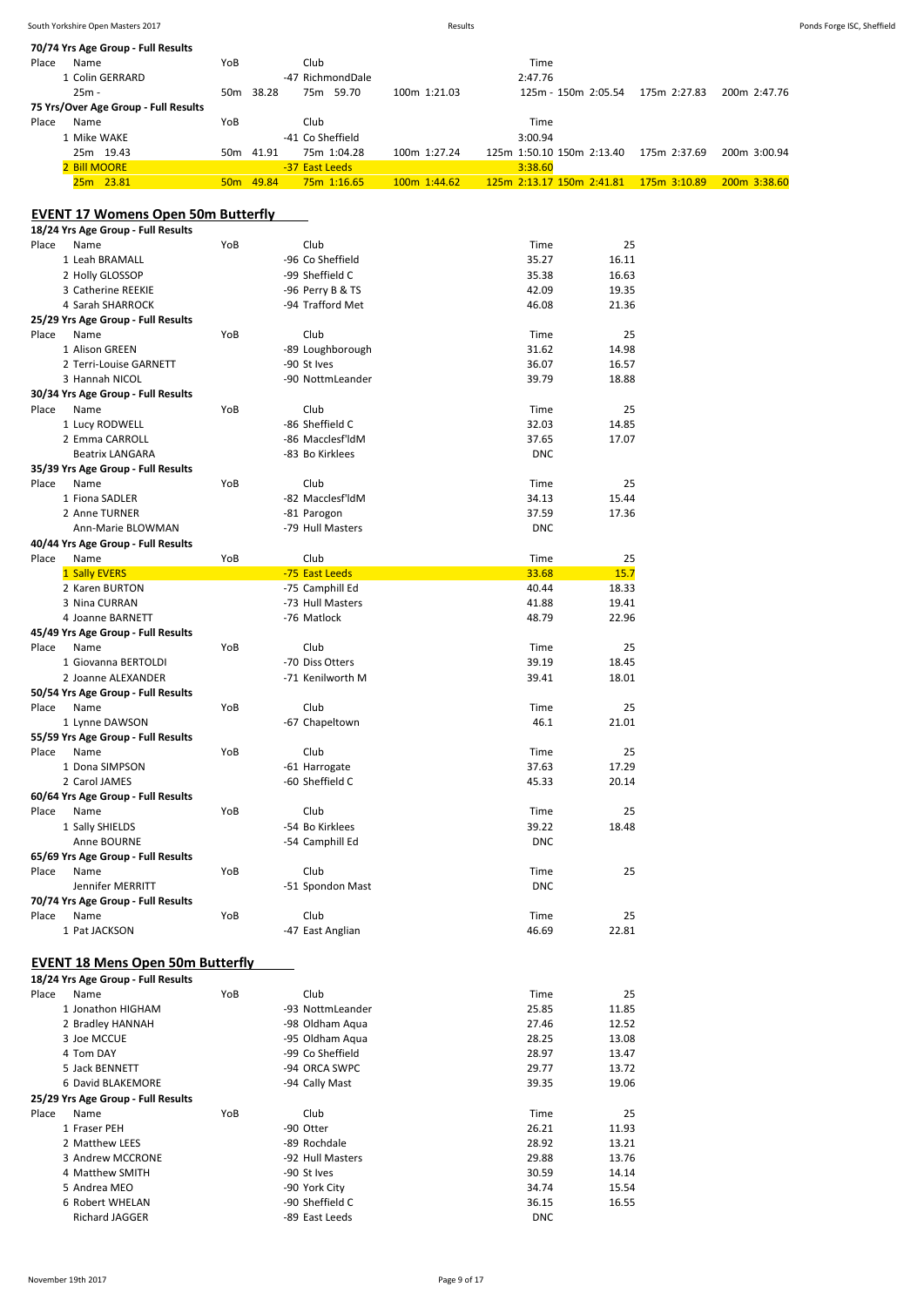**30/34 Yrs Age Group - Full Results**

| 30/34 Yrs Age Group - Full Results          |     |                                   |                 |               |             |               |
|---------------------------------------------|-----|-----------------------------------|-----------------|---------------|-------------|---------------|
| Place<br>Name                               | YoB | Club                              | Time            | 25            |             |               |
| 1 Alistair CRAWFORD                         |     | -84 East Leeds                    | $25.53*$        | 11.60         |             |               |
| 2 Wade RIMBACH                              |     | -84 Otter                         | 27.8            | 13            |             |               |
| 3 Richard HINSLEY                           |     | -85 Lichfield                     | 35.7            | 16.04         |             |               |
| 4 James MANGEOLLES                          |     | -84 Sheff&Dist                    | 37.58           | 16.46         |             |               |
| 35/39 Yrs Age Group - Full Results          |     |                                   |                 |               |             |               |
| Place<br>Name                               | YoB | Club                              | Time            | 25            |             |               |
| 1 Carl SHAW                                 |     | -80 NottmLeander                  | 27.51           | 12.58         |             |               |
| 2 David STANIFORTH                          |     | -80 Hull Masters                  | 30.01           | 13.95         |             |               |
| 3 Daniel YOUNG                              |     | -82 Knottingley                   | 36.4            | 16.47         |             |               |
| Michael STIRZAKER                           |     | -79 Birmingham M                  | <b>DNC</b>      |               |             |               |
| Jason COOK                                  |     | -78 Newport                       | <b>DNC</b>      |               |             |               |
|                                             |     | -81 East Leeds                    | <b>DNC</b>      |               |             |               |
| <b>Philip PRATT</b>                         |     |                                   |                 |               |             |               |
| 40/44 Yrs Age Group - Full Results          |     |                                   |                 |               |             |               |
| Place<br>Name                               | YoB | Club                              | Time            | 25            |             |               |
| 1 Grant COOPER                              |     | -75 Maidstone                     | 27.94           | 12.9          |             |               |
| 2 Mark WALLACE                              |     | -75 Matlock                       | 30.6            | 14.35         |             |               |
| 3 Tim GLEESON                               |     | -74 Co Sheffield                  | 30.67           | 14.16         |             |               |
| 4 Gavin CHAMBERS                            |     | -77 Sheffield C                   | 35.02           | 15.85         |             |               |
| 45/49 Yrs Age Group - Full Results          |     |                                   |                 |               |             |               |
| Name<br>Place                               | YoB | Club                              | Time            | 25            |             |               |
| 1 Nick WHITE                                |     | -71 Loughborough                  | 33.86           | 15.7          |             |               |
| Paul CLEMENCE                               |     | -70 East Leeds                    | <b>DNC</b>      |               |             |               |
| 50/54 Yrs Age Group - Full Results          |     |                                   |                 |               |             |               |
| Place<br>Name                               | YoB | Club                              | Time            | 25            |             |               |
| 1 Russell MASON                             |     |                                   | 29.05           | 13.23         |             |               |
| 2 Marcel SCHOLTEN                           |     | -63 Warrington M<br>-66 Modernian |                 |               |             |               |
|                                             |     |                                   | 30              | 13.7          |             |               |
| 3 Jonathan SAUNDERS                         |     | -66 Co Sheffield                  | 31.55           | 14.58         |             |               |
| 4 Tony SHENTON                              |     | -63 Macclesf'ldM                  | $53.18 -$       |               |             |               |
| 55/59 Yrs Age Group - Full Results          |     |                                   |                 |               |             |               |
| Name<br>Place                               | YoB | Club                              | Time            | 25            |             |               |
| 1 David EMERSON                             |     | -62 East Leeds                    | 27.20           | 12.53         |             |               |
| 2 David CARTLEDGE                           |     | -60 Modernian                     | 30.89           | 14.38         |             |               |
| 3 David BRADFORD                            |     | -58 Chesterfield                  | 32.98           | 15            |             |               |
| 4 Martyn FINNEY                             |     | -58 Etwall                        | 34.42           | 16.06         |             |               |
| 5 Mark JONES                                |     | -60 Warrington M                  | 36.04           | 16.87         |             |               |
| Jeremy GREAVES                              |     | -60 East Leeds                    | <b>DNC</b>      |               |             |               |
| 65/69 Yrs Age Group - Full Results          |     |                                   |                 |               |             |               |
| Place<br>Name                               | YoB | Club                              | Time            | 25            |             |               |
| 1 Chris THORP                               |     | -50 Etwall                        | 38.86           |               |             |               |
|                                             |     |                                   |                 | 17.18         |             |               |
|                                             |     |                                   |                 |               |             |               |
| 2 Godfrey GREEN                             |     | -49 Co Lincoln P                  | 43.94           | 20.03         |             |               |
| 70/74 Yrs Age Group - Full Results          |     |                                   |                 |               |             |               |
| Place<br>Name                               | YoB | Club                              | Time            | 25            |             |               |
| 1 Bill REDFERN                              |     | -46 Co Chester                    | 36.39           | 16.67         |             |               |
|                                             |     |                                   |                 |               |             |               |
|                                             |     |                                   |                 |               |             |               |
| <b>EVENT 19 Womens Open 100m Backstroke</b> |     |                                   |                 |               |             |               |
| 18/24 Yrs Age Group - Full Results          |     |                                   |                 |               |             |               |
| Name<br>Place                               | YoB | Club                              | Time            | 25            | 50          | 75            |
| 1 Holly GLOSSOP                             |     | -99 Sheffield C                   | 1:25.46         | 20.81         | 41.9        | 1:04.06       |
| 2 Sarah SHARROCK                            |     | -94 Trafford Met                  | 1:48.82 -       |               |             |               |
| 25/29 Yrs Age Group - Full Results          |     |                                   |                 |               |             |               |
| Name<br>Place                               | YoB | Club                              | Time            | 25            | 50          | 75            |
| 1 Amy HICKS                                 |     | -92 King'f Scar                   | 1:27.52         | 19.68 1:27.52 |             | 1:04.03       |
| 30/34 Yrs Age Group - Full Results          |     |                                   |                 |               |             |               |
| Place<br>Name                               | YoB | Club                              | Time            | 25            | 50          | 75            |
| 1 Deborah CROSSLAND                         |     | -87 Bo Kirklees                   | 1:11.37         | 16.77         | 34.54       | 52.81         |
| 2 Joanne GRIFFITHS                          |     | -84 Bedworth Mas                  | 1:54.37         | 26.54         | 55.41       | 1:25.28       |
| 35/39 Yrs Age Group - Full Results          |     |                                   |                 |               |             |               |
| Place<br>Name                               | YoB | Club                              | Time            | 25            | 50          | 75            |
| 1 Catherine MARKWELL                        |     | -81 East Anglian                  | 1:13.54         | 17.58         | 35.47       | 54.36         |
|                                             |     |                                   |                 |               |             |               |
| 40/44 Yrs Age Group - Full Results<br>Name  | YoB |                                   | Time            | 25            | 50          |               |
| Place                                       |     | Club                              |                 |               |             | 75            |
| 1 Sue HARRIS                                |     | -73 Ilkley                        | 1:35.99         | 21.75         | 45.95       | 1:11.23       |
| 45/49 Yrs Age Group - Full Results          |     |                                   |                 |               |             |               |
| Place<br>Name                               | YoB | Club                              | Time            | 25            | 50          | 75            |
| 1 Joanne HIGHFIELD                          |     | -68 Lincoln Vulc                  | 1:42.66         | 24.11         | 50.1        | 1:16.53       |
| 50/54 Yrs Age Group - Full Results          |     |                                   |                 |               |             |               |
| Place<br>Name                               | YoB | Club                              | Time            | 25            | 50          | 75            |
| 1 Elaine SEAGER                             |     | -63 Loughborough                  | 1:26.20         | 21.31         | $42.76 -$   |               |
| 2 Wendy FIGURES                             |     | -65 Co Sheffield                  | 1:31.90         | 21.35         | 44.52       | 1:08.02       |
| <b>Judy BROWN</b>                           |     | -64 Warrington M                  | <b>DNC</b>      |               |             |               |
| 55/59 Yrs Age Group - Full Results          |     |                                   |                 |               |             |               |
| Place<br>Name                               | YoB | Club                              | Time            | 25            | 50          | 75            |
| 1 Jane MUGGLETON                            |     | -61 Sheffield C                   | 1:43.65         | 24.29         | 50.76       | 1:17.82       |
| 60/64 Yrs Age Group - Full Results          |     |                                   |                 |               |             |               |
| Name<br>Place                               | YoB | Club                              | Time            | 25            | 50          | 75            |
| 1 Diana NASH                                |     |                                   | 1:26.01         | 20            | 41.4        | 1:03.73       |
|                                             |     | -54 Camphill Ed                   |                 |               |             |               |
| 70/74 Yrs Age Group - Full Results          |     |                                   |                 |               |             |               |
| Place<br>Name<br>1 Pat JACKSON              | YoB | Club<br>-47 East Anglian          | Time<br>1:42.82 | 25<br>24.71   | 50<br>50.58 | 75<br>1:17.10 |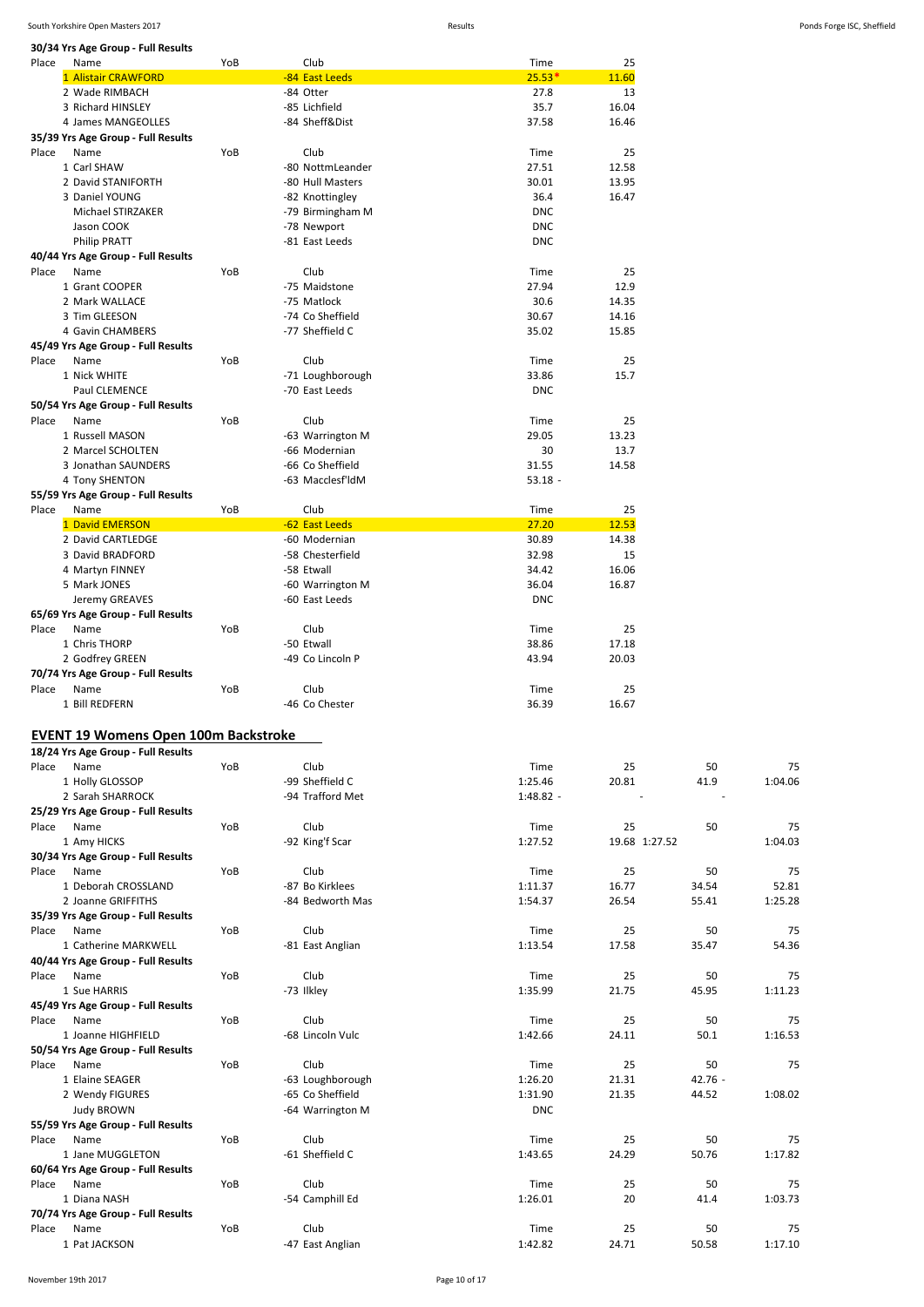**18/24 Yrs Age Group - Full Results**

|       | 1 David BLAKEMORE                          |     | -94 Cally Mast   | $1:29.39 -$ |       | $\overline{\phantom{a}}$ |         |
|-------|--------------------------------------------|-----|------------------|-------------|-------|--------------------------|---------|
|       | 25/29 Yrs Age Group - Full Results         |     |                  |             |       |                          |         |
| Place | Name                                       | YoB | Club             | Time        | 25    | 50                       | 75      |
|       | 1 Richard JAGGER                           |     | -89 East Leeds   | $1:02.58*$  | 14.54 | 30.29                    | 46.56   |
|       | 2 Andrew MCCRONE                           |     | -92 Hull Masters | 1:09.79     | 16.56 | 33.91                    | 51.71   |
|       | 3 Robert WHELAN                            |     | -90 Sheffield C  | 1:31.46     | 21.63 | 44.5                     | 1:08.40 |
| Place | 30/34 Yrs Age Group - Full Results<br>Name | YoB | Club             | Time        | 25    | 50                       | 75      |
|       | 1 Alistair CRAWFORD                        |     | -84 East Leeds   | 1:03.77     | 14.72 | 30.68                    | 47.46   |
|       | 2 James MANGEOLLES                         |     | -84 Sheff&Dist   | 1:29.20     | 19.97 | 41.65                    | 1:05.00 |
|       | 35/39 Yrs Age Group - Full Results         |     |                  |             |       |                          |         |
| Place | Name                                       | YoB | Club             | Time        | 25    | 50                       | 75      |
|       | 1 Philip PRATT                             |     | -81 East Leeds   | 1:00.67     | 14.07 | 29.15                    | 45.15   |
|       | 2 Nick VALENTINE                           |     | -81 Newcastle St | 1:04.12     | 15.61 | 31.92                    | 48.13   |
|       | <b>3 Chris KNEE</b>                        |     | -79 East Leeds   | 1:05.74     | 15.37 | 31.78                    | 48.76   |
|       | 55/59 Yrs Age Group - Full Results         |     |                  |             |       |                          |         |
| Place | Name                                       | YoB | Club             | Time        | 25    | 50                       | 75      |
|       | 1 Julian HARFORTH                          |     | -62 East Leeds   | $1:13.28 -$ |       | 34.68                    | 53.89   |
|       | 2 Mark JONES                               |     | -60 Warrington M | 1:20.94     | 19.7  | 40.3                     | 1:00.73 |
|       | 3 Paul SHERIDAN                            |     | -62 Sheffield C  | 1:22.96     | 19.98 | 40.72                    |         |
|       | 4 Phil THOMAS                              |     | -62 Manch Tri    | $1:24.88 -$ |       | 41.43                    | 1:03.75 |
|       | 60/64 Yrs Age Group - Full Results         |     |                  |             |       |                          |         |
| Place | Name                                       | YoB | Club             | Time        | 25    | 50                       | 75      |
|       | 1 David RANDALL                            |     | -54 Trafford Met | $1:35.16 -$ |       |                          | 1:11.66 |
|       | 2 Kevin DEVINE                             |     | -57 RichmondDale | 1:44.11     | 24.88 | 52.26                    | 1:18.99 |
|       | <b>Trevor CLARK</b>                        |     | -54 Kenilworth M | <b>DNC</b>  |       |                          |         |
|       | 70/74 Yrs Age Group - Full Results         |     |                  |             |       |                          |         |
| Place | Name                                       | YoB | Club             | Time        | 25    | 50                       | 75      |
|       | 1 Carl BUTLER                              |     | -44 RichmondDale | 1:45.35     | 26.1  | 52.39                    | 1:19.19 |
|       | 75 Yrs/Over Age Group - Full Results       |     |                  |             |       |                          |         |
| Place | Name                                       | YoB | Club             | Time        | 25    | 50                       | 75      |
|       | 1 Colin SAGE                               |     | -36 Hull Masters | 1:51.95     | 26.6  | 54.98                    | 1:23.60 |
|       |                                            |     |                  |             |       |                          |         |
|       | <b>EVENT 21 Womens Open 50m Freestyle</b>  |     |                  |             |       |                          |         |
|       | 18/24 Yrs Age Group - Full Results         |     |                  |             |       |                          |         |
| Place | Name                                       | YoB | Club             | Time        | 25    |                          |         |
|       | 1 Ruth BROWN                               |     | -96 Rotherham Mo | 31.71       | 15.68 |                          |         |
|       | 2 Harriet SMITH                            |     | -94 Co Sheffield | 32.46       | 15.78 |                          |         |
|       | 3 Yasmeen NASEER                           |     | -94 Otter        | 36.38       | 17.75 |                          |         |
|       | 4 Catherine REEKIE                         |     | -96 Perry B & TS | 37.54       | 17.95 |                          |         |
|       | 5 Sarah SHARROCK                           |     | -94 Trafford Met | 40.43       | 19.78 |                          |         |
|       | 25/29 Yrs Age Group - Full Results         |     |                  |             |       |                          |         |
| Place | Name                                       | YoB | Club             | Time        | 25    |                          |         |
|       | 1 Alison GREEN                             |     | -89 Loughborough | 28.68       | 14.25 |                          |         |
|       | 2 Lucy RECCHIA                             |     | -91 East Leeds   | 30.23       | 14.92 |                          |         |
|       | 3 Emily AUST                               |     | -90 Loughborough | 31.03       | 15.11 |                          |         |
|       | 4 Terri-Louise GARNETT                     |     | -90 St Ives      | 31.68       | 15.46 |                          |         |
|       | 5 Faye HODGKINS                            |     | -91 Co Sheffield | 32.34       | 15.82 |                          |         |
|       | 6 Hannah NICOL                             |     | -90 NottmLeander | 33.74       | 16.35 |                          |         |
|       | 30/34 Yrs Age Group - Full Results         |     |                  |             |       |                          |         |
| Place | Name                                       | YoB | Club             | Time        | 25    |                          |         |
|       | 1 Lucy RODWELL                             |     | -86 Sheffield C  | 30.34       | 14.95 |                          |         |
|       | 2 Laura BOWDEN                             |     | -87 Trafford Met | 30.56       | 15.11 |                          |         |
|       | 3 Beatrix LANGARA                          |     | -83 Bo Kirklees  | 36.09       | 17.84 |                          |         |
|       | 35/39 Yrs Age Group - Full Results         |     |                  |             |       |                          |         |
| Place | Name                                       | YoB | Club             | Time        | 25    |                          |         |
|       | 1 Ceri EDWARDS                             |     | -78 Portsmouth N | 29.17       | 14.08 |                          |         |
|       | 2 Fiona SADLER                             |     | -82 Macclesf'ldM | 30.89       | 15.21 |                          |         |
|       | 3 Anne TURNER                              |     | -81 Parogon      | 33.38       | 16.38 |                          |         |
|       | 4 Victoria HEWICK                          |     | -80 Hull Masters | 34.21       | 17.11 |                          |         |
|       | 40/44 Yrs Age Group - Full Results         |     |                  |             |       |                          |         |
| Place | Name                                       | YoB | Club             | Time        | 25    |                          |         |
|       | 1 Sally EVERS                              |     | -75 East Leeds   | 30.76       | 15.30 |                          |         |
|       | 2 Lucie WAINWRIGHT                         |     | -74 Matlock      | 34.5        | 16.67 |                          |         |
|       | 3 Karen BURTON                             |     | -75 Camphill Ed  | 35.53       | 17.26 |                          |         |
|       | 4 Nina CURRAN                              |     | -73 Hull Masters | 37.61       | 18.66 |                          |         |
|       | 45/49 Yrs Age Group - Full Results         |     |                  |             |       |                          |         |
| Place | Name                                       | YoB | Club             | Time        | 25    |                          |         |
|       | 1 Jeanne PETIT                             |     | -70 Chesham      | 29.93       | 14.56 |                          |         |
|       | 2 Giovanna BERTOLDI                        |     | -70 Diss Otters  | 32.92       | 16.46 |                          |         |
|       | 3 Julie BOURNE                             |     | -69 Sheffield C  | 38.63       | 19.97 |                          |         |
|       | 50/54 Yrs Age Group - Full Results         |     |                  |             |       |                          |         |
| Place | Name                                       | YoB | Club             | Time        | 25    |                          |         |
|       | 1 Allie PRICE                              |     | -65 Cardiff Mast | 30.31       | 14.81 |                          |         |
|       | 2 Kath MINGHELLA                           |     | -64 King'f Scar  | 33.43       | 16.62 |                          |         |
|       | 3 Jillian KEARS                            |     | -66 Stockton     | 36.41       | 18.09 |                          |         |

Place Name YoB Club Time 25 50 75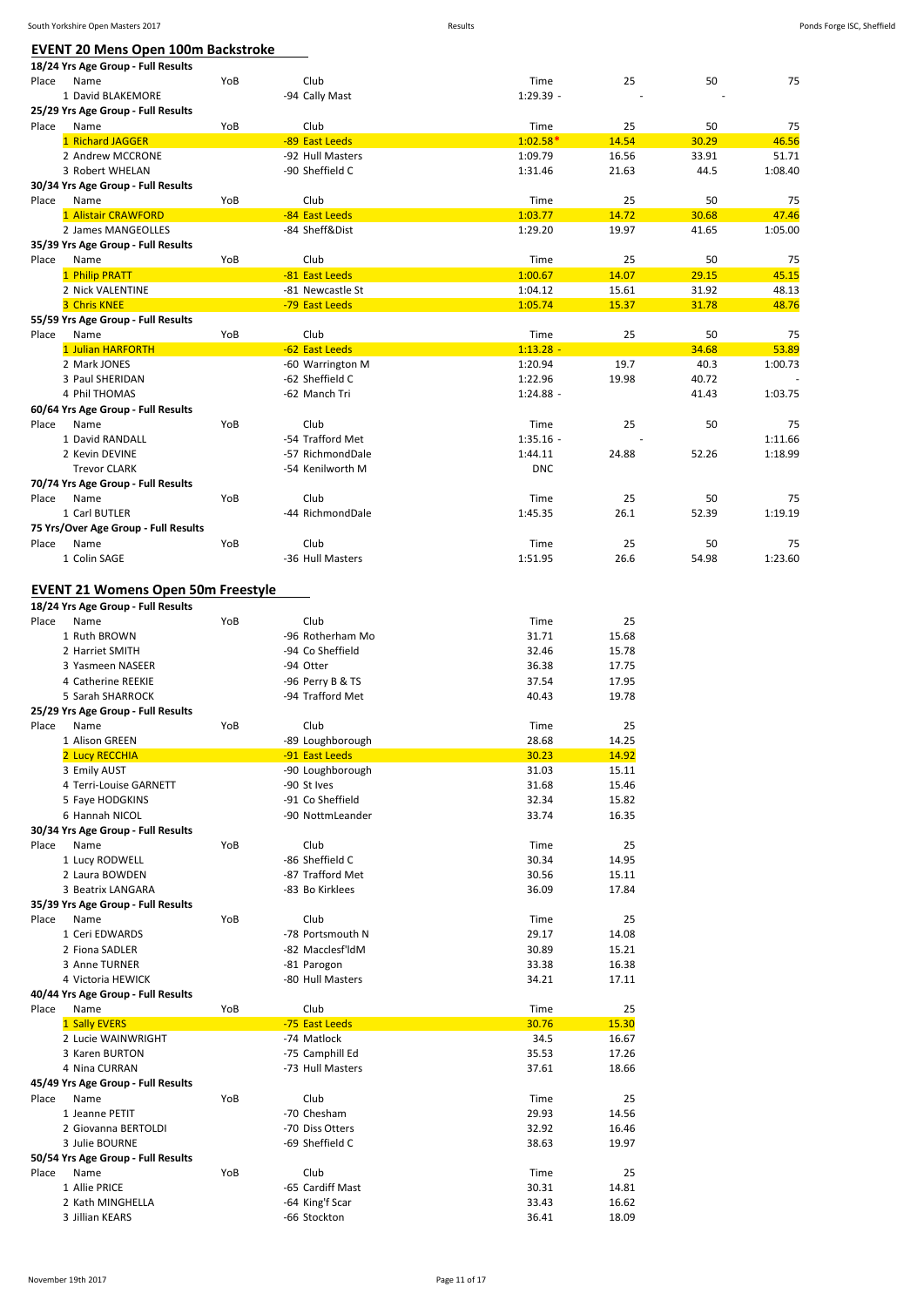|       | South Yorkshire Open Masters 2017       |     |                  | Results     |       | Ponds Forge ISC, Sheffield |
|-------|-----------------------------------------|-----|------------------|-------------|-------|----------------------------|
|       | 55/59 Yrs Age Group - Full Results      |     |                  |             |       |                            |
| Place | Name                                    | YoB | Club             | Time        | 25    |                            |
|       | 1 Julie HOYLE                           |     | -62 East Leeds   | $30.24*$    | 14.58 |                            |
|       | 2 Dona SIMPSON                          |     | -61 Harrogate    | 33.66       | 16.35 |                            |
|       | 3 Carolyn BAILEY                        |     | -62 Warrington M | 37.9        | 18.95 |                            |
|       | 4 Carol JAMES                           |     | -60 Sheffield C  | 38.28       | 19.22 |                            |
|       | 60/64 Yrs Age Group - Full Results      |     |                  |             |       |                            |
| Place | Name                                    | YoB | Club             | Time        | 25    |                            |
|       | 1 Sally SHIELDS                         |     | -54 Bo Kirklees  | 35.57       | 17.41 |                            |
|       | 2 Suzanne CLARKSON                      |     | -55 Hull Masters | 55.16       | 26.07 |                            |
|       |                                         |     |                  |             |       |                            |
|       | <b>EVENT 22 Mens Open 50m Freestyle</b> |     |                  |             |       |                            |
|       | 18/24 Yrs Age Group - Full Results      |     |                  |             |       |                            |
| Place | Name                                    | YoB | Club             | Time        | 25    |                            |
|       | 1 Jonathon HIGHAM                       |     | -93 NottmLeander | 23.93       | 11.7  |                            |
|       |                                         |     |                  |             |       |                            |
|       | 2 Jack BENNETT                          |     | -94 ORCA SWPC    | 27.48       | 13.38 |                            |
|       | 3 David BLAKEMORE                       |     | -94 Cally Mast   | 35.81       | 18.05 |                            |
|       | 25/29 Yrs Age Group - Full Results      |     |                  |             |       |                            |
| Place | Name                                    | YoB | Club             | Time        | 25    |                            |
|       | 1 Matthew CRACKELL                      |     | -91 Loughborough | 25.87       | 12.69 |                            |
|       | 2 Matthew LEES                          |     | -89 Rochdale     | 26.91       | 12.95 |                            |
|       | 3 Stewart MOORE                         |     | -88 Manch Tri    | 27.07       | 13.53 |                            |
|       |                                         |     |                  |             |       |                            |
|       | 4 Matthew SMITH                         |     | -90 St Ives      | 27.11       | 13.42 |                            |
|       | 5 Jonathan PENNELL                      |     | -92 Team Luton   | 27.49       | 13.16 |                            |
|       | 6 Andrew MCCRONE                        |     | -92 Hull Masters | 27.9        | 13.57 |                            |
|       | 7 Andrea MEO                            |     | -90 York City    | 31.69       | 15.12 |                            |
|       | 8 Robert WHELAN                         |     | -90 Sheffield C  | 31.71       | 15.57 |                            |
|       | 30/34 Yrs Age Group - Full Results      |     |                  |             |       |                            |
| Place | Name                                    | YoB | Club             | Time        | 25    |                            |
|       | 1 Mark HEPPLES                          |     | -84 King'f Scar  | 25.78       | 12.44 |                            |
|       |                                         |     |                  | 25.91       |       |                            |
|       | 2 Wade RIMBACH                          |     | -84 Otter        |             | 12.93 |                            |
|       | 3 Stefan CUSCHIERI                      |     | -84 Exmouth      | 28.77       | 13.99 |                            |
|       | 4 Ian HANSFORD                          |     | -87 Co Lincoln P | 29.84       | 14.77 |                            |
|       | 5 James MANGEOLLES                      |     | -84 Sheff&Dist   | 32.73       | 15.92 |                            |
|       | Benjamin JOHNSON                        |     | -87 Bo Kirklees  | <b>DNC</b>  |       |                            |
|       | 35/39 Yrs Age Group - Full Results      |     |                  |             |       |                            |
| Place | Name                                    | YoB | Club             | Time        | 25    |                            |
|       | 1 James BARWICK                         |     | -82 East Leeds   | 25.53       | 12.3  |                            |
|       | 2 David STANIFORTH                      |     | -80 Hull Masters | 28          | 13.7  |                            |
|       | 3 Gregan CLARKSON                       |     |                  | 29.02       | 14.1  |                            |
|       |                                         |     | -82 Hull Masters |             |       |                            |
|       | Daniel YOUNG                            |     | -82 Knottingley  | <b>DNC</b>  |       |                            |
|       | Michael JENNINGS                        |     | -81 Otter        | <b>DNC</b>  |       |                            |
|       | Michael STIRZAKER                       |     | -79 Birmingham M | <b>DNC</b>  |       |                            |
|       | <b>Chris KNEE</b>                       |     | -79 East Leeds   | <b>DQST</b> |       |                            |
|       | 40/44 Yrs Age Group - Full Results      |     |                  |             |       |                            |
| Place | Name                                    | YoB | Club             | Time        | 25    |                            |
|       | 1 Grant COOPER                          |     | -75 Maidstone    | 25.63       | 12.53 |                            |
|       | 2 Tim GLEESON                           |     | -74 Co Sheffield | 27.46       | 13.33 |                            |
|       |                                         |     |                  |             |       |                            |
|       | 45/49 Yrs Age Group - Full Results      |     |                  |             |       |                            |
| Place | Name                                    | YoB | Club             | Time        | 25    |                            |
|       | 1 Paul CLEMENCE                         |     | -70 East Leeds   | 23.84       | 11.58 |                            |
|       | 50/54 Yrs Age Group - Full Results      |     |                  |             |       |                            |
| Place | Name                                    | YoB | Club             | Time        | 25    |                            |
|       | 1 Jonathan SAUNDERS                     |     | -66 Co Sheffield | 28.61       | 14.14 |                            |
|       | 55/59 Yrs Age Group - Full Results      |     |                  |             |       |                            |
| Place | Name                                    | YoB | Club             | Time        | 25    |                            |
|       | 1 David EMERSON                         |     | -62 East Leeds   | 25.51       | 12.5  |                            |
|       |                                         |     |                  |             |       |                            |
|       | 2 David CARTLEDGE                       |     | -60 Modernian    | 28.03       | 13.76 |                            |
|       | 3 David BRADFORD                        |     | -58 Chesterfield | 28.8        | 13.97 |                            |
|       | 4 Mark JONES                            |     | -60 Warrington M | 31.39       | 15.58 |                            |
|       | 5 Martyn FINNEY                         |     | -58 Etwall       | 32.03       | 16.3  |                            |
|       | 6 Neil SADLER                           |     | -59 Sheff&Dist   | 34.63       | 17.42 |                            |
|       | Paul SHERIDAN                           |     | -62 Sheffield C  | <b>DNC</b>  |       |                            |
|       | 60/64 Yrs Age Group - Full Results      |     |                  |             |       |                            |
|       |                                         |     |                  |             |       |                            |
| Place | Name                                    | YoB | Club             | Time        | 25    |                            |
|       | 1 Trevor CLARK                          |     | -54 Kenilworth M | 29.13       | 14.25 |                            |

| Place | Name                                 | YoB | Club             | Time       | 25    |
|-------|--------------------------------------|-----|------------------|------------|-------|
|       | 1 David EMERSON                      |     | -62 East Leeds   | 25.51      | 12.5  |
|       | 2 David CARTLEDGE                    |     | -60 Modernian    | 28.03      | 13.76 |
|       | 3 David BRADFORD                     |     | -58 Chesterfield | 28.8       | 13.97 |
|       | 4 Mark JONES                         |     | -60 Warrington M | 31.39      | 15.58 |
|       | 5 Martyn FINNEY                      |     | -58 Etwall       | 32.03      | 16.3  |
|       | 6 Neil SADLER                        |     | -59 Sheff&Dist   | 34.63      | 17.42 |
|       | Paul SHERIDAN                        |     | -62 Sheffield C  | <b>DNC</b> |       |
|       | 60/64 Yrs Age Group - Full Results   |     |                  |            |       |
| Place | Name                                 | YoB | Club             | Time       | 25    |
|       | 1 Trevor CLARK                       |     | -54 Kenilworth M | 29.13      | 14.25 |
|       | 2 John WEAVER                        |     | -54 Aquabears    | 33.83      | 16.68 |
|       | 3 Kevin DEVINE                       |     | -57 RichmondDale | 36.82      | 18.07 |
|       | 4 Richard WOODALL                    |     | -55 Etwall       | 37.58      | 17.66 |
|       | 65/69 Yrs Age Group - Full Results   |     |                  |            |       |
| Place | Name                                 | YoB | Club             | Time       | 25    |
|       | 1 Chris THORP                        |     | -50 Etwall       | 33.52      | 16.5  |
|       | 2 Danny ROBERTS                      |     | -48 Co Sheffield | 36.66      | 17.96 |
|       | 70/74 Yrs Age Group - Full Results   |     |                  |            |       |
| Place | Name                                 | YoB | Club             | Time       | 25    |
|       | 1 Colin GERRARD                      |     | -47 RichmondDale | 34.24      | 17.04 |
|       | 75 Yrs/Over Age Group - Full Results |     |                  |            |       |
| Place | Name                                 | YoB | Club             | Time       | 25    |
|       | 1 Colin SAGE                         |     | -36 Hull Masters | 42.44      | 21    |
|       | <b>Dennis HARRISON</b>               |     | -37 Hull Masters | <b>DNC</b> |       |
|       |                                      |     |                  |            |       |
|       |                                      |     |                  |            |       |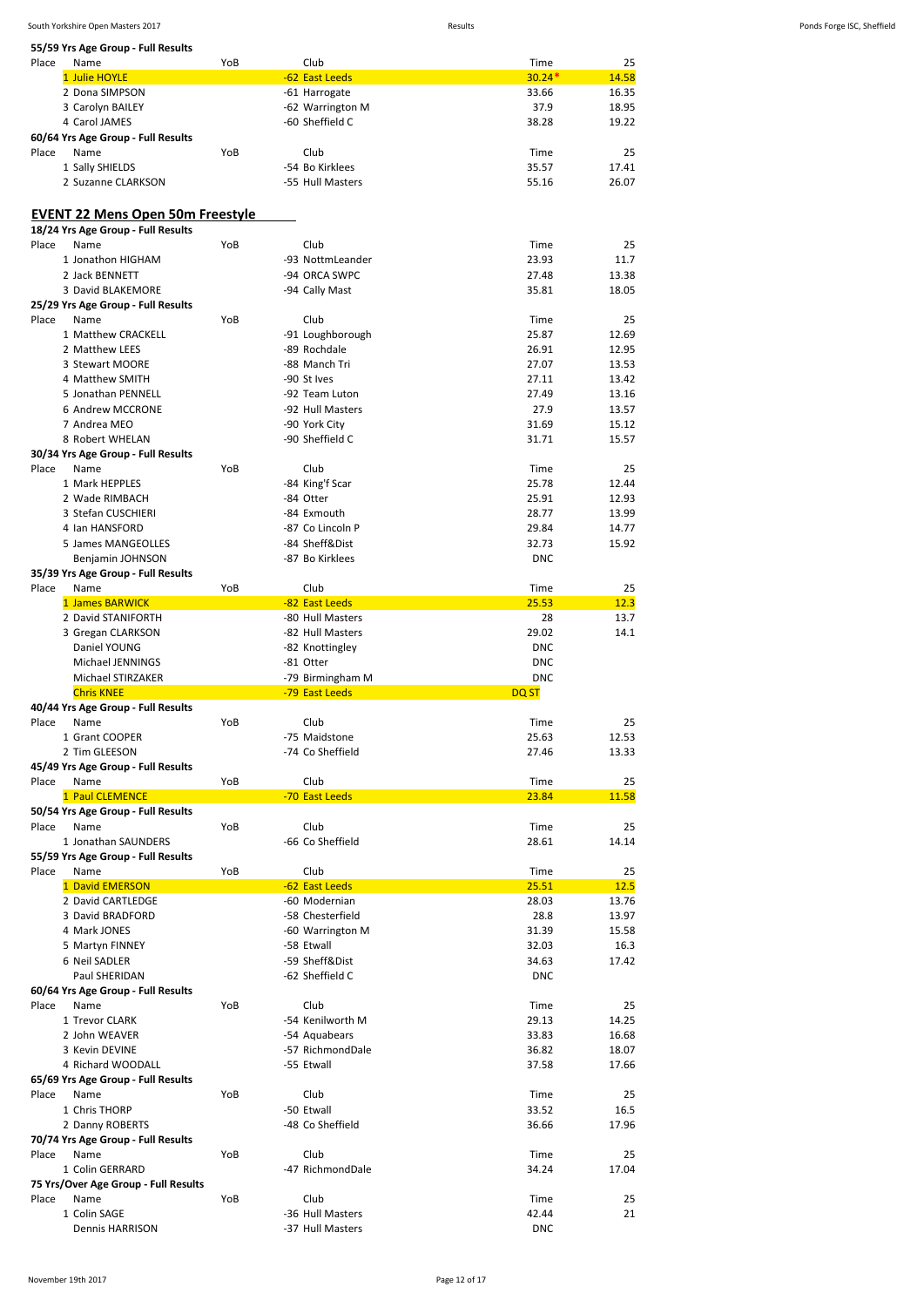# **EVENT 23 Womens Open 100m Breaststroke**

| <u>EVENT 23 Womens Open 100m Breaststroke</u>                                             |     |                                            |                            |                      |                     |                      |
|-------------------------------------------------------------------------------------------|-----|--------------------------------------------|----------------------------|----------------------|---------------------|----------------------|
| 18/24 Yrs Age Group - Full Results<br>Name<br>Place                                       | YoB | Club                                       | Time                       | 25                   | 50                  | 75                   |
| 1 Ruth BROWN                                                                              |     | -96 Rotherham Mo                           | 1:33.69                    | 19.66                | 43.14               | 1:08.10              |
| 2 Yasmeen NASEER                                                                          |     | -94 Otter                                  | 1:46.11                    | 23                   | 50.36               | 1:18.46              |
| Sarah SHARROCK                                                                            |     | -94 Trafford Met                           | DQ SL 4L                   |                      |                     |                      |
| 25/29 Yrs Age Group - Full Results                                                        |     |                                            |                            |                      |                     |                      |
| Place<br>Name                                                                             | YoB | Club                                       | Time                       | 25                   | 50                  | 75                   |
| 1 Emily AUST                                                                              |     | -90 Loughborough                           | 1:26.18                    | 19.11                | 41.31               | 1:03.75              |
| 30/34 Yrs Age Group - Full Results                                                        |     |                                            |                            |                      |                     |                      |
| Place<br>Name<br>1 Susan PRZYWARA                                                         | YoB | Club<br>-83 SCW ESCHBORN                   | Time<br>1:20.15            | 25<br>17.29          | 50<br>37.77         | 75<br>59.27          |
| 2 Diane LEE                                                                               |     | -85 Matlock                                | 1:24.36                    | 19.7                 | 40.15               | 1:02.97              |
| 3 Beatrix LANGARA                                                                         |     | -83 Bo Kirklees                            | 1:27.45                    | 19.1                 | 40.8                | 1:03.62              |
| 4 Emma CARROLL                                                                            |     | -86 Macclesf'ldM                           | 1:28.74                    | 19.21                | 41.97               | 1:05.12              |
| 40/44 Yrs Age Group - Full Results                                                        |     |                                            |                            |                      |                     |                      |
| Place<br>Name                                                                             | YoB | Club                                       | Time                       | 25                   | 50                  | 75                   |
| 1 Lucie WAINWRIGHT                                                                        |     | -74 Matlock                                | 1:33.15                    | 20.5                 | 44.67               | 1:09.18              |
| 2 Sue HARRIS                                                                              |     | -73 Ilkley                                 | 1:44.76                    | 22.96                | 51.09               | 1:17.86              |
| 45/49 Yrs Age Group - Full Results                                                        |     |                                            |                            |                      |                     |                      |
| Place<br>Name<br>1 Liz SIMPSON                                                            | YoB | Club<br>-72 Long Eaton                     | Time<br>1:27.52            | 25<br>19.88          | 50<br>41.64         | 75<br>1:04.55        |
| 50/54 Yrs Age Group - Full Results                                                        |     |                                            |                            |                      |                     |                      |
| Place<br>Name                                                                             | YoB | Club                                       | Time                       | 25                   | 50                  | 75                   |
| 1 Allie PRICE                                                                             |     | -65 Cardiff Mast                           | 1:24.40                    | 18.68                | 39.84               | 1:02.06              |
| 2 Judy BROWN                                                                              |     | -64 Warrington M                           | 1:29.17                    | 19.65                | 42.43               | 1:05.58              |
| 3 Wendy FIGURES                                                                           |     | -65 Co Sheffield                           | 1:34.94                    | 20.94                | 44.73               | 1:09.63              |
| 4 Elaine SEAGER                                                                           |     | -63 Loughborough                           | 1:37.21                    | 21.84                | 47.25               | 1:11.56              |
| 55/59 Yrs Age Group - Full Results                                                        |     |                                            |                            |                      |                     |                      |
| Name<br>Place                                                                             | YoB | Club                                       | Time                       | 25                   | 50                  | 75                   |
| 1 Jane MUGGLETON<br>60/64 Yrs Age Group - Full Results                                    |     | -61 Sheffield C                            | 1:46.37                    | 22.98                | 51.92               | 1:18.78              |
| Place<br>Name                                                                             | YoB | Club                                       | Time                       | 25                   | 50                  | 75                   |
| Sally SHIELDS                                                                             |     | -54 Bo Kirklees                            | <b>DNC</b>                 |                      |                     |                      |
| 70/74 Yrs Age Group - Full Results                                                        |     |                                            |                            |                      |                     |                      |
| Name<br>Place                                                                             | YoB | Club                                       | Time                       | 25                   | 50                  | 75                   |
| 1 Pat JACKSON                                                                             |     | -47 East Anglian                           | 1:52.51                    | 24.53                | 52.85               | 1:23.81              |
| 18/24 Yrs Age Group - Full Results<br>Place<br>Name<br>1 Bradley HANNAH<br>2 Joshua PATEL | YoB | Club<br>-98 Oldham Aqua<br>-93 Warwick Uni | Time<br>1:11.48<br>1:13.14 | 25<br>15.33<br>15.82 | 50<br>33.4<br>34.48 | 75<br>52.19<br>53.14 |
| 25/29 Yrs Age Group - Full Results                                                        |     |                                            |                            |                      |                     |                      |
| Name<br>Place                                                                             | YoB | Club                                       | Time                       | 25                   | 50                  | 75                   |
| 1 Fraser PEH                                                                              |     | -90 Otter                                  | 1:09.48                    | 15.17                | 33.21               | 51.48                |
| 2 Richard JAGGER                                                                          |     | -89 East Leeds                             | 1:11.99                    | 15.37                | 33.68               | 52.56                |
| 3 Matthew CRACKELL<br>30/34 Yrs Age Group - Full Results                                  |     | -91 Loughborough                           | 1:15.60                    | 15.91                | 35.37               | 55.25                |
| Place<br>Name                                                                             | YoB | Club                                       | Time                       | 25                   | 50                  | 75                   |
| 1 Matt WAN                                                                                |     | -85 Otter                                  | 1:09.85                    | 14.73                | 32.08               | 50.47                |
| 2 Paul WICKHAM                                                                            |     | -85 Co Liverpool                           | 1:13.51                    | 15.36                | 34.16               | 53.46                |
| 3 James MANGEOLLES                                                                        |     | -84 Sheff&Dist                             | 1:41.11                    | 20.8                 | 46.18               | 1:12.95              |
| 35/39 Yrs Age Group - Full Results                                                        |     |                                            |                            |                      |                     |                      |
| Place<br>Name                                                                             | YoB | Club                                       | Time                       | 25                   | 50                  | 75                   |
| 1 Carl SHAW                                                                               |     | -80 NottmLeander                           | 1:06.45                    | 14.53                | 31.45               | 48.92                |
| 2 Ryan COLEY                                                                              |     | -82 Perry B & TS                           | 1:10.52                    | 15.36                | 33.04               | 51.34                |
| 3 Nick VALENTINE<br>45/49 Yrs Age Group - Full Results                                    |     | -81 Newcastle St                           | 1:11.09                    | 15.38                | 33.56               | 52.55                |
| Place<br>Name                                                                             | YoB | Club                                       | Time                       | 25                   | 50                  | 75                   |
| 1 Nick WHITE                                                                              |     | -71 Loughborough                           | 1:18.11                    | 17.94                | 36.91               | 57.69                |
| 50/54 Yrs Age Group - Full Results                                                        |     |                                            |                            |                      |                     |                      |
| Name<br>Place                                                                             | YoB | Club                                       | Time                       | 25                   | 50                  | 75                   |
| 1 Russell MASON                                                                           |     | -63 Warrington M                           | 1:12.44                    | 15.55                | 34.01               | 53.13                |
| 55/59 Yrs Age Group - Full Results                                                        |     |                                            |                            |                      |                     |                      |
| Place<br>Name                                                                             | YoB | Club                                       | Time                       | 25                   | 50                  | 75                   |
| 1 Kevan BROWN                                                                             |     | -60 Bo Kirklees                            | 1:20.39                    | 17.79                | 37.89               | 59.16                |
| 2 Stephen ALLEN<br>3 Mark JONES                                                           |     | -60 Hull Masters<br>-60 Warrington M       | 1:22.13<br>1:27.69         | 18.04<br>19.1        | 38.99<br>41.4       | 1:00.39<br>1:04.76   |
| 60/64 Yrs Age Group - Full Results                                                        |     |                                            |                            |                      |                     |                      |
| Place<br>Name                                                                             | YoB | Club                                       | Time                       | 25                   | 50                  | 75                   |
| 1 Robert STEEL                                                                            |     | -57 NottmLeander                           | 1:31.98                    | 19.15                | 42.51               | 1:07.17              |
| 2 David RANDALL                                                                           |     | -54 Trafford Met                           | 1:47.80                    | 23.57                | 51.23               | 1:19.28              |
| 65/69 Yrs Age Group - Full Results                                                        |     |                                            |                            |                      |                     |                      |
| Name<br>Place                                                                             | YoB | Club                                       | Time                       | 25                   | 50                  | 75                   |
| 1 Godfrey GREEN                                                                           |     | -49 Co Lincoln P                           | 1:38.55                    | 21.78                | 46.38               | 1:12.35              |
| 75 Yrs/Over Age Group - Full Results<br>Place<br>Name                                     | YoB | Club                                       | Time                       | 25                   | 50                  | 75                   |
| 1 Bill MOORE                                                                              |     | -37 East Leeds                             | 1:53.94                    | 24.84                | 53.45               | 1:23.91              |
|                                                                                           |     |                                            |                            |                      |                     |                      |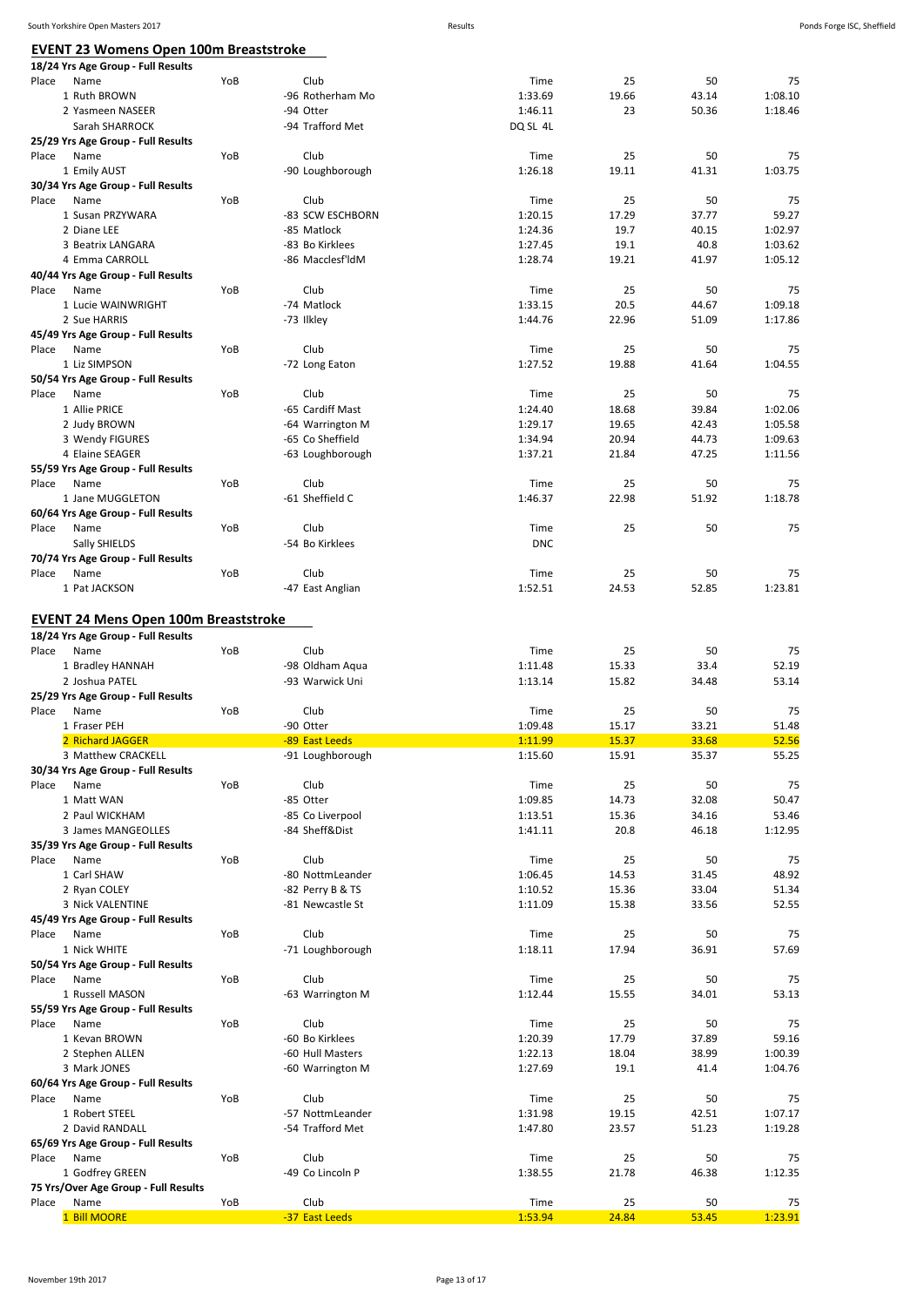| South Yorkshire Open Masters 2017   |     |                  | Results     |       |       |         | Ponds Forge ISC, Sheffield |
|-------------------------------------|-----|------------------|-------------|-------|-------|---------|----------------------------|
| <b>EVENT 25 Womens Open 100m IM</b> |     |                  |             |       |       |         |                            |
| 18/24 Yrs Age Group - Full Results  |     |                  |             |       |       |         |                            |
| Place<br>Name                       | YoB | Club             | Time        | 25    | 50    | 75      |                            |
| 1 Holly GLOSSOP                     |     | -99 Sheffield C  | 1:23.27     | 16.88 | 38.53 | 1:04.42 |                            |
| 2 Catherine REEKIE                  |     | -96 Perry B & TS | 1:32.97     | 19.44 | 43.91 | 1:10.99 |                            |
| 3 Sarah SHARROCK                    |     | -94 Trafford Met | $1:44.95 -$ |       |       |         |                            |
| 25/29 Yrs Age Group - Full Results  |     |                  |             |       |       |         |                            |
| Name<br>Place                       | YoB | Club             | Time        | 25    | 50    | 75      |                            |
| 1 Alison GREEN                      |     | -89 Loughborough | 1:13.07     | 14.8  | 33.56 | 56.36   |                            |
| 2 Faye HODGKINS                     |     | -91 Co Sheffield | 1:24.30     | 17.38 | 40.15 | 1:04.89 |                            |
| 3 Hannah NICOL                      |     | -90 NottmLeander | 1:28.57     | 19.45 | 40.83 | 1:08.41 |                            |
| 30/34 Yrs Age Group - Full Results  |     |                  |             |       |       |         |                            |
| Place<br>Name                       | YoB | Club             | Time        | 25    | 50    | 75      |                            |
| 1 Laura BOWDEN                      |     | -87 Trafford Met | 1:14.84     | 15.76 | 35.16 | 57.1    |                            |
| 2 Sarah HOOF                        |     | -85 Lincoln Vulc | 1:34.03     | 19.13 | 44.18 | 1:11.85 |                            |
| 35/39 Yrs Age Group - Full Results  |     |                  |             |       |       |         |                            |
| Place<br>Name                       | YoB | Club             | Time        | 25    | 50    | 75      |                            |
| 1 Catherine MARKWELL                |     | -81 East Anglian | 1:14.26     | 15.44 | 34.3  | 57.09   |                            |
|                                     |     | -82 Macclesf'ldM | 1:19.43     | 16.15 |       | 1:00.77 |                            |
| 2 Fiona SADLER                      |     |                  |             |       | 37.08 |         |                            |
| 40/44 Yrs Age Group - Full Results  |     |                  |             |       |       |         |                            |
| Place<br>Name                       | YoB | Club             | Time        | 25    | 50    | 75      |                            |
| 1 Sally EVERS                       |     | -75 East Leeds   | 1:20.56     | 15.54 | 36.34 | 1:00.48 |                            |
| 2 Karen BURTON                      |     | -75 Camphill Ed  | 1:33.53     | 18.99 | 44.2  | 1:11.36 |                            |
| 3 Nina CURRAN                       |     | -73 Hull Masters | 1:35.81     | 19.53 | 45.31 | 1:13.92 |                            |
| 50/54 Yrs Age Group - Full Results  |     |                  |             |       |       |         |                            |
| Place<br>Name                       | YoB | Club             | Time        | 25    | 50    | 75      |                            |
| 1 Wendy FIGURES                     |     | -65 Co Sheffield | 1:30.08     | 19.48 | 42.92 | 1:07.66 |                            |
| Lynne DAWSON                        |     | -67 Chapeltown   | <b>DNC</b>  |       |       |         |                            |
| Jillian KEARS                       |     | -66 Stockton     | DQ T 2L     |       |       |         |                            |
| 55/59 Yrs Age Group - Full Results  |     |                  |             |       |       |         |                            |
| Place<br>Name                       | YoB | Club             | Time        | 25    | 50    | 75      |                            |
| 1 Dona SIMPSON                      |     | -61 Harrogate    | 1:25.28     | 17.17 | 40.45 | 1:05.52 |                            |
| 2 Angela JACKSON                    |     | -60 Sheffield C  | 1:29.02     | 18.53 | 41.46 | 1:08.03 |                            |
| 65/69 Yrs Age Group - Full Results  |     |                  |             |       |       |         |                            |
| Name<br>Place                       | YoB | Club             | Time        | 25    | 50    | 75      |                            |
| 1 Noreen EDERY                      |     | -51 East Leeds   | $1:42.51*$  | 20.70 | 46.90 | 1:16.72 |                            |
| 70/74 Yrs Age Group - Full Results  |     |                  |             |       |       |         |                            |
| Name<br>Place                       | YoB | Club             | Time        | 25    | 50    | 75      |                            |
| 1 Pat JACKSON                       |     | -47 East Anglian | 1:44.94     | 21.43 | 50.59 | 1:19.93 |                            |
|                                     |     |                  |             |       |       |         |                            |
| <b>EVENT 26 Mens Open 100m IM</b>   |     |                  |             |       |       |         |                            |
| 18/24 Yrs Age Group - Full Results  |     |                  |             |       |       |         |                            |
| Place<br>Name                       | YoB | Club             | Time        | 25    | 50    | 75      |                            |
| 1 Jonathon HIGHAM                   |     | -93 NottmLeander | 1:00.69     | 12.59 | 27.66 | 46      |                            |
| 2 Joshua PATEL                      |     | -93 Warwick Uni  | 1:05.44     | 13.28 | 29.54 | 48.59   |                            |
| 3 Joe MCCUE                         |     | -95 Oldham Aqua  | 1:06.23     | 13.3  | 30.61 | 50.87   |                            |
| 4 Josh APPLETON                     |     | -99 East Leeds   | 1:10.04     | 13.89 | 31.9  | 53.48   |                            |
| 25/29 Yrs Age Group - Full Results  |     |                  |             |       |       |         |                            |
| Name<br>Place                       | YoB | Club             | Time        | 25    | 50    | 75      |                            |
| 1 George MORREAL                    |     | -92 Oldham Aqua  | 1:05.45     | 13.15 | 29.06 | 49.89   |                            |
| 2 Matthew LEES                      |     | -89 Rochdale     | 1:10.09     | 13.55 | 33.04 | 53.63   |                            |
| <b>Etienne CAMBIER</b>              |     | -90 Otter        | <b>DNC</b>  |       |       |         |                            |
| 30/34 Yrs Age Group - Full Results  |     |                  |             |       |       |         |                            |
| Name<br>Place                       | YoB | Club             | Time        | 25    | 50    | 75      |                            |
| 1 Matt WAN                          |     | -85 Otter        | 1:05.49     | 13.76 | 30.53 | 49.4    |                            |
| 2 Stefan CUSCHIERI                  |     | -84 Exmouth      | 1:16.90     | 15.21 | 36.87 | 58.74   |                            |
| 3 James MANGEOLLES                  |     | -84 Sheff&Dist   | 1:31.62     | 17.62 | 40.97 | 1:09.41 |                            |
| 35/39 Yrs Age Group - Full Results  |     |                  |             |       |       |         |                            |
| Name<br>Place                       | YoB | Club             | Time        | 25    | 50    | 75      |                            |
| 1 Ryan COLEY                        |     | -82 Perry B & TS | 1:05.62     | 13.85 | 31.12 | 49.88   |                            |
| Daniel YOUNG                        |     | -82 Knottingley  | <b>DNC</b>  |       |       |         |                            |
| Jason COOK                          |     | -78 Newport      | <b>DNC</b>  |       |       |         |                            |
| 40/44 Yrs Age Group - Full Results  |     |                  |             |       |       |         |                            |
| Name<br>Place                       | YoB | Club             | Time        | 25    | 50    | 75      |                            |
|                                     |     |                  |             |       |       |         |                            |
| 1 Ben SHAW                          |     | -76 East Leeds   | 1:05.91     | 13.82 | 31.85 | 50.77   |                            |
| 2 Tim GLEESON                       |     | -74 Co Sheffield | 1:09.07     | 14.36 | 32.54 | 52.44   |                            |
| 3 Gavin CHAMBERS                    |     | -77 Sheffield C  | 1:22.02     | 15.78 | 37.67 | 1:02.26 |                            |
| 45/49 Yrs Age Group - Full Results  |     |                  |             |       |       |         |                            |
| Place<br>Name                       | YoB | Club             | Time        | 25    | 50    | 75      |                            |
| 1 Paul CLEMENCE                     |     | -70 East Leeds   | 1:02.68     | 12.58 | 29.2  | 47.67   |                            |
| 50/54 Yrs Age Group - Full Results  |     |                  |             |       |       |         |                            |
| Name<br>Place                       | YoB | Club             | Time        | 25    | 50    | 75      |                            |
| 1 Stephen BOTTOMLEY                 |     | -63 Bo Kirklees  | 1:11.98     | 15.93 | 34.1  | 54.96   |                            |
| 2 Tony SHENTON                      |     | -63 Macclesf'ldM | 1:53.02     | 24.12 | 53.2  | 1:24.37 |                            |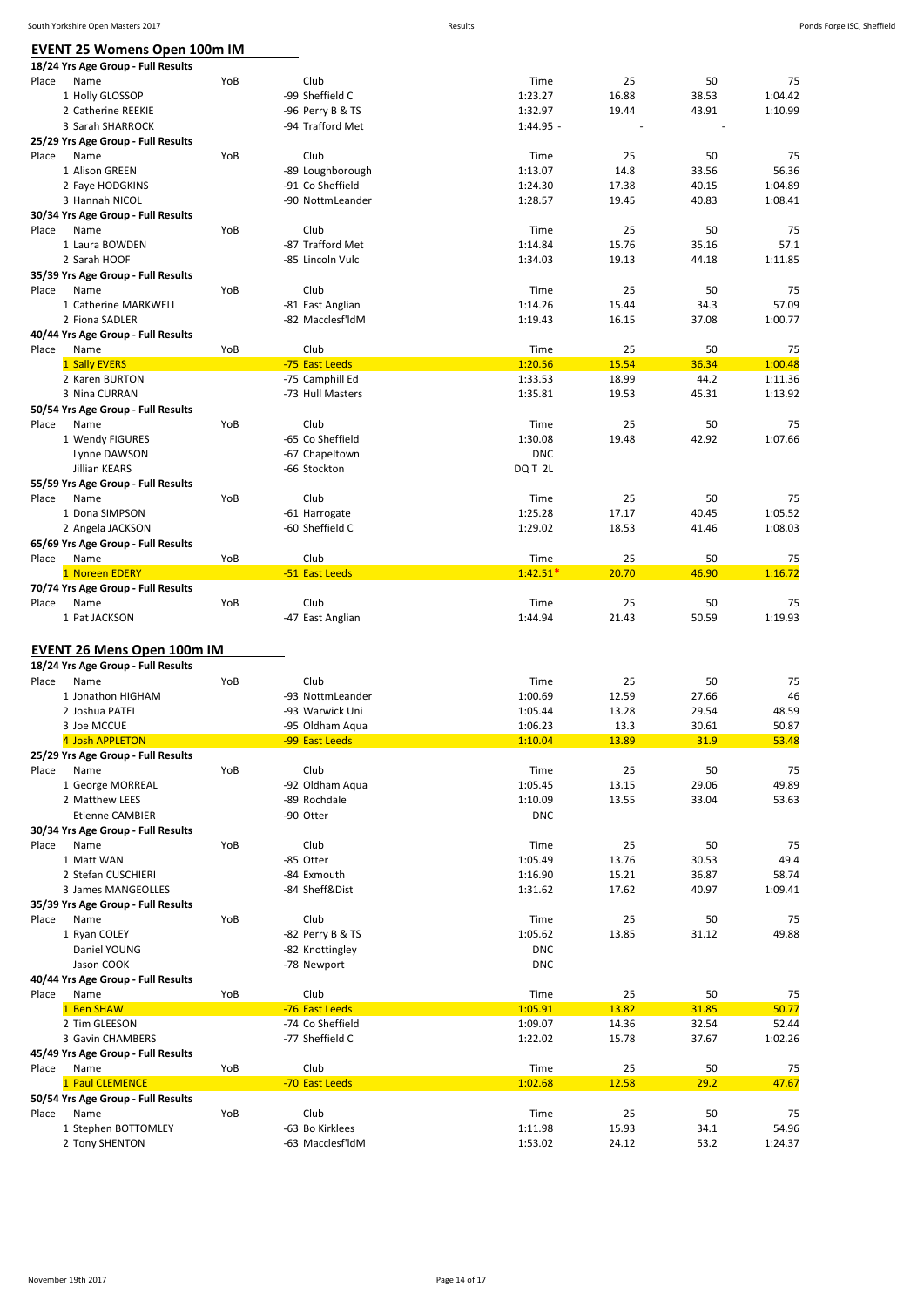| Ponds Forge ISC, Sheffiel |  |
|---------------------------|--|

| South Yorkshire Open Masters 2017                   |     |                                     | Results |                       |                |                |                | Ponds Forge ISC, Sheffield |
|-----------------------------------------------------|-----|-------------------------------------|---------|-----------------------|----------------|----------------|----------------|----------------------------|
| 55/59 Yrs Age Group - Full Results                  |     |                                     |         |                       |                |                |                |                            |
| Name<br>Place                                       | YoB | Club                                |         | Time                  | 25             | 50             | 75             |                            |
| 1 David CARTLEDGE                                   |     | -60 Modernian                       |         | 1:08.95               | 14.31          | 32.28          | 52.36          |                            |
| 2 David BRADFORD                                    |     | -58 Chesterfield                    |         | 1:17.76               | 15.22          | 35.79          | 59.5           |                            |
| 3 Mark JONES                                        |     | -60 Warrington M                    |         | 1:18.61               | 16.96          | 38.38          | 1:01.35        |                            |
| 4 Phil THOMAS                                       |     | -62 Manch Tri                       |         | 1:20.48               | 16.72          | 38.65          | 1:02.03        |                            |
| 5 Paul SHERIDAN                                     |     | -62 Sheffield C                     |         | 1:23.49               | 17.45          | 39.57          | 1:05.35        |                            |
| 6 Brenton MAYMAN                                    |     | -60 Pocklington                     |         | 1:26.97               | 17.49          | 42.51          | 1:08.21        |                            |
| 60/64 Yrs Age Group - Full Results                  |     |                                     |         |                       |                |                |                |                            |
| Place<br>Name                                       | YoB | Club                                |         | Time                  | 25             | 50             | 75             |                            |
| 1 John WEAVER                                       |     | -54 Aquabears                       |         | 1:26.45               | 17.93          | 41.79          | 1:06.48        |                            |
| 2 David RANDALL                                     |     | -54 Trafford Met                    |         | 1:36.76               | 23.11          | 47             | 1:15.27        |                            |
| 65/69 Yrs Age Group - Full Results                  |     |                                     |         |                       |                |                |                |                            |
| Place<br>Name                                       | YoB | Club                                |         | Time                  | 25             | 50             | 75             |                            |
| 1 Danny ROBERTS                                     |     | -48 Co Sheffield                    |         | 1:43.07               | 22.79          | 50.79          | 1:21.28        |                            |
| 70/74 Yrs Age Group - Full Results                  |     |                                     |         |                       |                |                |                |                            |
| Name<br>Place                                       | YoB | Club                                |         | Time                  | 25             | 50             | 75             |                            |
| 1 Bill REDFERN                                      |     | -46 Co Chester                      |         | 1:27.20               | 17.12          | 41.72          | 1:08.34        |                            |
| 75 Yrs/Over Age Group - Full Results                |     |                                     |         |                       |                |                |                |                            |
| Name<br>Place                                       | YoB | Club                                |         | Time                  | 25             | 50             | 75             |                            |
| 1 Colin SAGE                                        |     | -36 Hull Masters                    |         | 1:51.48               | 26.55          | 57.13          | 1:26.04        |                            |
|                                                     |     |                                     |         |                       |                |                |                |                            |
| <b>EVENT 27 Womens Open 100m Freestyle</b>          |     |                                     |         |                       |                |                |                |                            |
|                                                     |     |                                     |         |                       |                |                |                |                            |
| 18/24 Yrs Age Group - Full Results                  |     |                                     |         |                       |                |                |                |                            |
| Place<br>Name<br>1 Harriet SMITH                    | YoB | Club<br>-94 Co Sheffield            |         | Time                  | 25             | 50<br>33.49    | 75<br>51.99    |                            |
| 2 Jennifer WILSON                                   |     | -93 Co Coventry                     |         | 1:10.14<br>1:10.33    | 16.02<br>16.35 | 34             | 52.45          |                            |
|                                                     |     |                                     |         |                       |                |                |                |                            |
| 3 Holly GLOSSOP                                     |     | -99 Sheffield C<br>-94 Trafford Met |         | 1:11.99               | $17.17 -$      |                | 54.39          |                            |
| 4 Sarah SHARROCK                                    |     |                                     |         | $1:33.48 -$           |                | $44.2 -$       |                |                            |
| 25/29 Yrs Age Group - Full Results                  |     |                                     |         |                       |                |                |                |                            |
| Place<br>Name                                       | YoB | Club                                |         | Time                  | 25             | 50             | 75             |                            |
| 1 Alison GREEN                                      |     | -89 Loughborough                    |         | 1:01.04               | 14.49          | 29.91          | 45.7           |                            |
| 2 Catherine DEMONT                                  |     | -91 Otter                           |         | 1:01.26               | 14.16          | 29.63<br>31.21 | 45.61          |                            |
| <b>3 Lucy RECCHIA</b>                               |     | -91 East Leeds                      |         | 1:04.21               | 15.07          |                | 47.79          |                            |
| 4 Emily AUST                                        |     | -90 Loughborough                    |         | 1:07.74               | 15.47          | 32.51          | 50.41          |                            |
| 5 Hannah NICOL                                      |     | -90 NottmLeander                    |         | 1:17.20               | 17.35          | 36.61          | 57.03          |                            |
| 6 Amy HICKS                                         |     | -92 King'f Scar                     |         | 1:17.40               | 16.97          | 35.7           | 56.29          |                            |
| 30/34 Yrs Age Group - Full Results                  |     |                                     |         |                       |                |                |                |                            |
| Name<br>Place                                       | YoB | Club                                |         | Time                  | 25             | 50             | 75             |                            |
| 1 Laura BOWDEN                                      |     | -87 Trafford Met                    |         | 1:06.07               | 15.57          | 32.27          | 49.22          |                            |
| Lucy RODWELL                                        |     | -86 Sheffield C                     |         | <b>DNC</b>            |                |                |                |                            |
| 35/39 Yrs Age Group - Full Results                  |     |                                     |         |                       |                |                |                |                            |
| Place<br>Name                                       | YoB | Club                                |         | Time                  | 25             | 50             | 75             |                            |
| 1 Ceri EDWARDS                                      |     | -78 Portsmouth N                    |         | 1:03.85               | 14.44          | 30.21          | 47.14          |                            |
| 2 Anne TURNER                                       |     | -81 Parogon                         |         | 1:11.92               | 16.76          | 34.67          | 53.35          |                            |
| 3 Victoria HEWICK                                   |     | -80 Hull Masters                    |         | 1:16.91               | 17.64          | 36.09          | 56.32          |                            |
| 40/44 Yrs Age Group - Full Results                  |     |                                     |         |                       |                |                |                |                            |
| Place<br>Name                                       | YoB | Club                                |         | Time                  | 25             | 50             | 75             |                            |
| 1 Claire SYME<br>2 Victoria WILFORD                 |     | -73 RichmondDale                    |         | 1:10.26               | 16.41          | 33.8           | 52.18          |                            |
|                                                     |     | -74 Bo Kirklees                     |         | 1:11.82               | 16.16          | 34.34          | 53.14          |                            |
| <b>Sue HARRIS</b>                                   |     | -73 Ilkley                          |         | <b>DNC</b>            |                |                |                |                            |
| Lucie WAINWRIGHT                                    |     | -74 Matlock                         |         | <b>DNC</b>            |                |                |                |                            |
| 45/49 Yrs Age Group - Full Results                  |     |                                     |         |                       |                |                |                |                            |
| Place<br>Name<br>1 Jeanne PETIT                     | YoB | Club<br>-70 Chesham                 |         | Time                  | 25             | 50             | 75             |                            |
|                                                     |     |                                     |         | 1:06.66               | 15.15          | 31.6           | 48.98          |                            |
| 2 Helen AKERS                                       |     | -71 Long Eaton                      |         | 1:08.45               | 15.94          | 32.77          | 50.44          |                            |
| 50/54 Yrs Age Group - Full Results<br>Name          |     |                                     |         |                       |                |                | 75             |                            |
| Place                                               | YoB | Club                                |         | Time<br>1:06.38       | 25<br>15.07    | 50<br>31.8     | 48.94          |                            |
| 1 Judy BROWN                                        |     | -64 Warrington M                    |         |                       |                |                |                |                            |
| 2 Elaine SEAGER<br>3 Kath MINGHELLA                 |     | -63 Loughborough                    |         | 1:13.20<br>1:14.31    | 17.1<br>17.41  | 35.7<br>35.61  | 54.73<br>55.37 |                            |
|                                                     |     | -64 King'f Scar                     |         |                       |                |                |                |                            |
| 4 Jillian KEARS                                     |     | -66 Stockton                        |         | 1:23.69               | 18.74          | 39.42          | 1:01.79        |                            |
| 55/59 Yrs Age Group - Full Results                  |     |                                     |         |                       |                |                |                |                            |
| Name<br>Place                                       | YoB | Club                                |         | Time                  | 25             | 50<br>31.77    | 75             |                            |
| 1 Julie HOYLE                                       |     | -62 East Leeds<br>-60 Sheffield C   |         | $1:06.26*$<br>1:29.34 | 15.05<br>20.89 |                | 49.5           |                            |
| 2 Carol JAMES                                       |     |                                     |         |                       |                | 43.41          | 1:06.92        |                            |
| Carolyn BAILEY                                      |     | -62 Warrington M                    |         | <b>DNC</b>            |                |                |                |                            |
| 60/64 Yrs Age Group - Full Results<br>Place<br>Name |     | Club                                |         | Time                  | 25             |                | 75             |                            |
| Suzanne CLARKSON                                    | YoB | -55 Hull Masters                    |         | <b>DNC</b>            |                | 50             |                |                            |
| Sally SHIELDS                                       |     | -54 Bo Kirklees                     |         | <b>DNC</b>            |                |                |                |                            |
|                                                     |     |                                     |         |                       |                |                |                |                            |
| 70/74 Yrs Age Group - Full Results<br>Place<br>Name | YoB | Club                                |         | Time                  | 25             | 50             | 75             |                            |
| 1 Pat JACKSON                                       |     | -47 East Anglian                    |         | $1:35.55 -$           |                | 46.03          | 1:11.19        |                            |
|                                                     |     |                                     |         |                       |                |                |                |                            |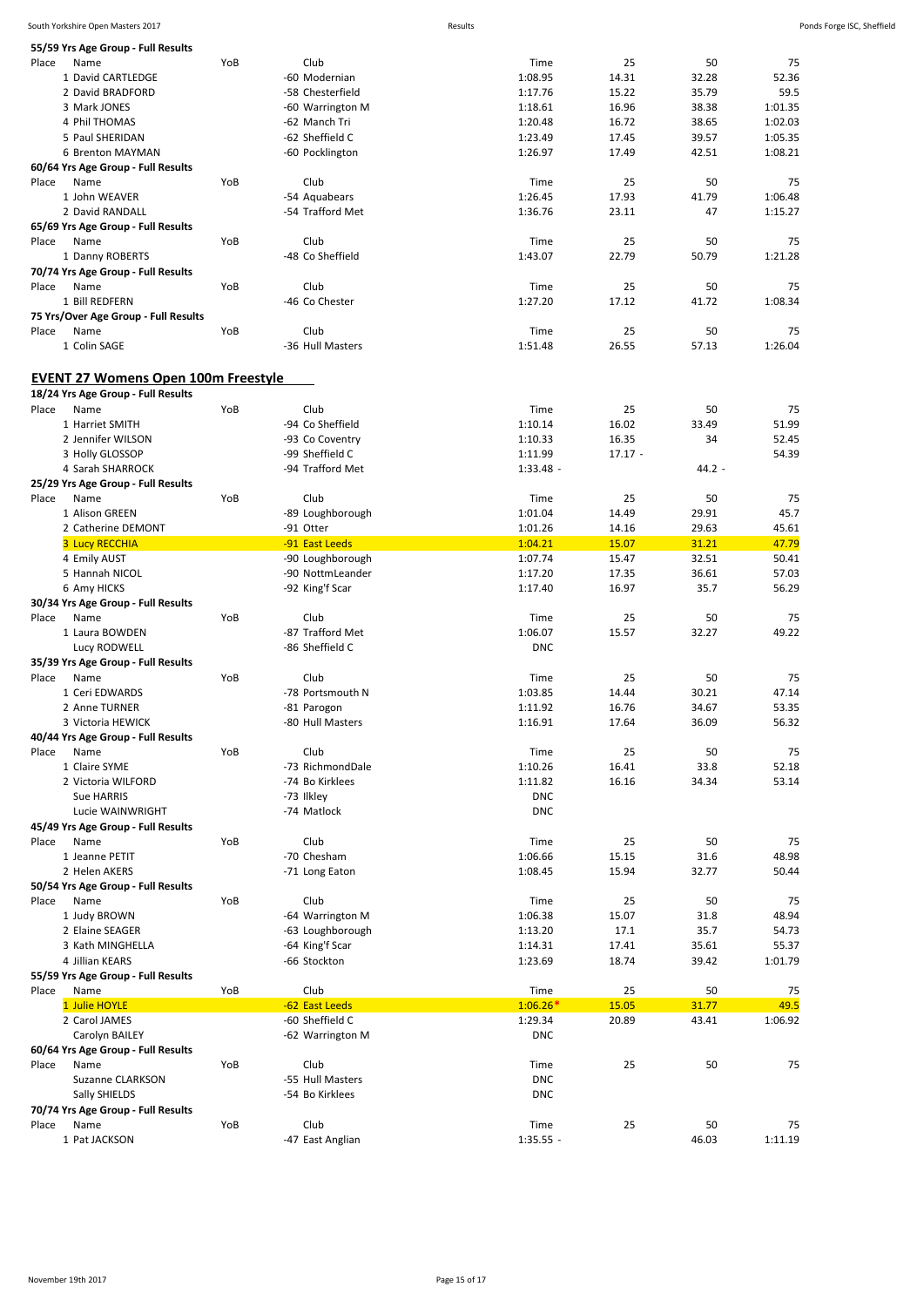### **EVENT 28 Mens Open 100m Freestyle**

|        | - - - - - - - - - - - - - - -<br>18/24 Yrs Age Group - Full Results |              |                                    |                            |                |                    |                |
|--------|---------------------------------------------------------------------|--------------|------------------------------------|----------------------------|----------------|--------------------|----------------|
| Place  | Name                                                                | YoB          | Club                               | Time                       | 25             | 50                 | 75             |
|        | 1 Jack BENNETT                                                      |              | -94 ORCA SWPC                      | 1:00.33                    | 13.81          | 29.46              | 45.29          |
|        | 2 David BLAKEMORE                                                   |              | -94 Cally Mast                     | 1:22.77                    | 18.75          | 38.53              | 59.77          |
|        | 25/29 Yrs Age Group - Full Results                                  |              |                                    |                            |                |                    |                |
| Place  | Name                                                                | YoB          | Club                               | Time                       | 25             | 50                 | 75             |
|        | 1 Richard JAGGER                                                    |              | -89 East Leeds                     | 53.43                      | 12.5           | 25.92              | 39.6           |
|        | 2 Matthew CRACKELL                                                  |              | -91 Loughborough                   | 57.89                      | 12.91          | 27.06              | 42.54          |
|        | 3 Stewart MOORE                                                     |              | -88 Manch Tri                      | 58.22                      | 13.68          | 28.68              | 43.92          |
|        | 4 Andrew MCCRONE                                                    |              | -92 Hull Masters                   | 59.28                      | 13.62          | 28.37              | 43.88          |
|        | 5 Jonathan PENNELL                                                  |              | -92 Team Luton                     | 1:00.60                    | 13.45          | 28.15              | 44.08          |
|        | 6 Matthew LEES<br>7 Robert WHELAN                                   |              | -89 Rochdale<br>-90 Sheffield C    | $1:01.91 -$<br>$1:11.48 -$ |                | 29.76<br>$33.78 -$ | 46.45          |
|        | 30/34 Yrs Age Group - Full Results                                  |              |                                    |                            |                |                    |                |
| Place  | Name                                                                | YoB          | Club                               | Time                       | 25             | 50                 | 75             |
|        | 1 Mark HEPPLES                                                      |              | -84 King'f Scar                    | 57.51                      | 12.95          | 27.3               | 42.3           |
|        | 2 Wade RIMBACH                                                      |              | -84 Otter                          | $57.88 -$                  |                | 28.18              | 43.52          |
|        | 3 Simon JENSON                                                      |              | -87 Hull Masters                   | 1:01.21                    | 14.14          | 29.31              | 45.7           |
|        | 4 Stefan CUSCHIERI                                                  |              | -84 Exmouth                        | 1:05.57                    | 14.97          | 31.43              | 48.71          |
|        | 5 Ian HANSFORD                                                      |              | -87 Co Lincoln P                   | 1:07.27                    | 15.75          | 32.85              | 50.28          |
|        | 6 James MANGEOLLES                                                  |              | -84 Sheff&Dist                     | 1:14.89                    | 16.31          | 34.89              | 54.9           |
|        | Paul WICKHAM                                                        |              | -85 Co Liverpool                   | <b>DNC</b>                 |                |                    |                |
|        | 35/39 Yrs Age Group - Full Results                                  |              |                                    |                            |                |                    |                |
| Place  | Name                                                                | YoB          | Club                               | Time                       | 25             | 50                 | 75             |
|        | 1 Chris KNEE                                                        |              | -79 East Leeds                     | 54.33                      | 12.1           | 25.65              | 39.86          |
|        | 2 Carl SHAW                                                         |              | -80 NottmLeander                   | 54.94                      | 12.63          | 26.49              | 40.78          |
|        | 3 Nick VALENTINE                                                    |              | -81 Newcastle St                   | 57.26                      | 13.54          | 28.1               | 42.95          |
|        | 4 David STANIFORTH                                                  |              | -80 Hull Masters                   | 1:02.34                    | 14.55          | 30.6               | 46.69          |
|        | 5 Gregan CLARKSON                                                   |              | -82 Hull Masters                   | 1:05.66                    | $14.39 -$      |                    | 48.07          |
|        | Michael JENNINGS                                                    |              | -81 Otter                          | <b>DNC</b>                 |                |                    |                |
|        | Michael STIRZAKER                                                   |              | -79 Birmingham M                   | <b>DNC</b>                 |                |                    |                |
|        | 40/44 Yrs Age Group - Full Results                                  |              |                                    |                            |                |                    |                |
| Place  | Name                                                                | YoB          | Club<br>-75 Maidstone              | Time                       | 25<br>13.26    | 50<br>27.7         | 75             |
|        | 1 Grant COOPER<br>2 Tim GLEESON                                     |              | -74 Co Sheffield                   | 57.64<br>1:01.71           | 14.1           | 29.94              | 42.39<br>46.15 |
|        | <b>Ben SHAW</b>                                                     |              | -76 East Leeds                     | <b>DNC</b>                 |                |                    |                |
|        | 50/54 Yrs Age Group - Full Results                                  |              |                                    |                            |                |                    |                |
| Place  | Name                                                                | YoB          | Club                               | Time                       | 25             | 50                 | 75             |
|        | 1 Marcel SCHOLTEN                                                   |              | -66 Modernian                      | 56.38                      | 12.73          | 26.65              | 41.55          |
|        | 2 Paul BREW                                                         |              | -65 Mount Kelly                    | 57.86                      | 13.42          | 27.74              | 42.78          |
|        | 3 Stuart HOYLE                                                      |              | -66 East Leeds                     | 1:01.79                    | 14.08          | 29.45              | 45.58          |
|        | 4 Jonathan SAUNDERS                                                 |              | -66 Co Sheffield                   | 1:03.64                    | 14.26          | 29.96              | 46.9           |
|        | 55/59 Yrs Age Group - Full Results                                  |              |                                    |                            |                |                    |                |
| Place  | Name                                                                | YoB          | Club                               | Time                       | 25             | 50                 | 75             |
|        |                                                                     |              | -62 East Leeds                     | 1:04.03                    | 14.33          | 30.4               | 47.22          |
|        | 1 Julian HARFORTH                                                   |              |                                    |                            |                |                    | 48.43          |
|        | 2 David BRADFORD                                                    |              | -58 Chesterfield                   | 1:04.95                    | 14.75          | 31.23              |                |
|        | 3 Mark JONES                                                        |              | -60 Warrington M                   | 1:08.03                    | 16.09          | 33.18              | 50.65          |
|        | 4 Martyn FINNEY                                                     |              | -58 Etwall                         | 1:13.99                    | $17.02 -$      |                    | 55.22          |
|        | 5 Neil SADLER                                                       |              | -59 Sheff&Dist                     | 1:18.19                    | 17.87          | 37.47              | 57.95          |
|        | 6 Paul SHERIDAN                                                     |              | -62 Sheffield C                    | 1:19.48                    | 18.14          | 38.6               | 1:00.10        |
|        | 60/64 Yrs Age Group - Full Results                                  |              |                                    |                            |                |                    |                |
| Place  | Name                                                                | YoB          | Club                               | Time                       | 25             | 50                 | 75             |
|        | 1 Trevor CLARK                                                      |              | -54 Kenilworth M                   | 1:05.21                    | 15.07          | 31.07              | 48.23          |
|        | 2 David RANDALL                                                     |              | -54 Trafford Met                   | $1:19.65 -$                |                | 39.46              |                |
|        | 3 Richard WOODALL                                                   |              | -55 Etwall                         | 1:24.49                    | 19.88          | 42.05              | 1:03.94        |
|        | 4 Kevin DEVINE                                                      |              | -57 RichmondDale                   | 1:25.18                    | 20             | 42.16              | 1:04.92        |
|        | 65/69 Yrs Age Group - Full Results                                  |              |                                    |                            |                |                    |                |
| Place  | Name<br>1 Chris THORP                                               | YoB          | Club<br>-50 Etwall                 | Time<br>1:19.40            | 25<br>19.03    | 50<br>40.43        | 75<br>1:00.94  |
|        |                                                                     |              |                                    |                            |                |                    |                |
| Place  | 70/74 Yrs Age Group - Full Results<br>Name                          | YoB          | Club                               | Time                       | 25             | 50                 | 75             |
|        | 1 Colin GERRARD                                                     |              | -47 RichmondDale                   | 1:17.02                    | 18.05          | 38.09              | 58.27          |
|        | 75 Yrs/Over Age Group - Full Results                                |              |                                    |                            |                |                    |                |
| Place  | Name                                                                | YoB          | Club                               | Time                       | 25             | 50                 | 75             |
|        | 1 Mike WAKE                                                         |              | -41 Co Sheffield                   | 1:21.49                    | 18.64          | 39.11              | 1:00.15        |
|        | 2 Colin SAGE                                                        |              | -36 Hull Masters                   | 1:38.70                    | 20.97          | 45.06              | 1:11.66        |
|        | Dennis HARRISON                                                     |              | -37 Hull Masters                   | <b>DNC</b>                 |                |                    |                |
|        |                                                                     |              |                                    |                            |                |                    |                |
|        | <b>EVENT 29 Womens Open 100m Freestyle Team</b>                     |              |                                    |                            |                |                    |                |
| $72+$  |                                                                     |              |                                    |                            |                |                    |                |
| Place  | Name                                                                | A.G          | Club                               | Time                       | 25             | 50                 | 75             |
|        | 1 City of Sheffield Swim                                            |              | Co Sheffield                       | 1:02.81                    | 15.22          | 30.1               | 47.82          |
|        |                                                                     |              |                                    |                            |                |                    |                |
|        | <b>EVENT 32 Mens Open 100m Freestyle Team</b>                       |              |                                    |                            |                |                    |                |
| $120+$ |                                                                     |              |                                    |                            |                |                    |                |
| Place  | Name                                                                | A.G          | Club                               | Time                       | 25             | 50                 | 75             |
|        | 1 East Leeds SC                                                     | Op/n         | <b>East Leeds</b>                  | 48.97                      | 12.16          | 23.06              | 36.14          |
|        | 2 Hull Masters SC<br>3 Sheffield City SC                            | Op/n<br>Op/n | <b>Hull Masters</b><br>Sheffield C | 50.69<br>54.87             | 13.35<br>14.05 | 25.62<br>28.19     | 38<br>42.99    |